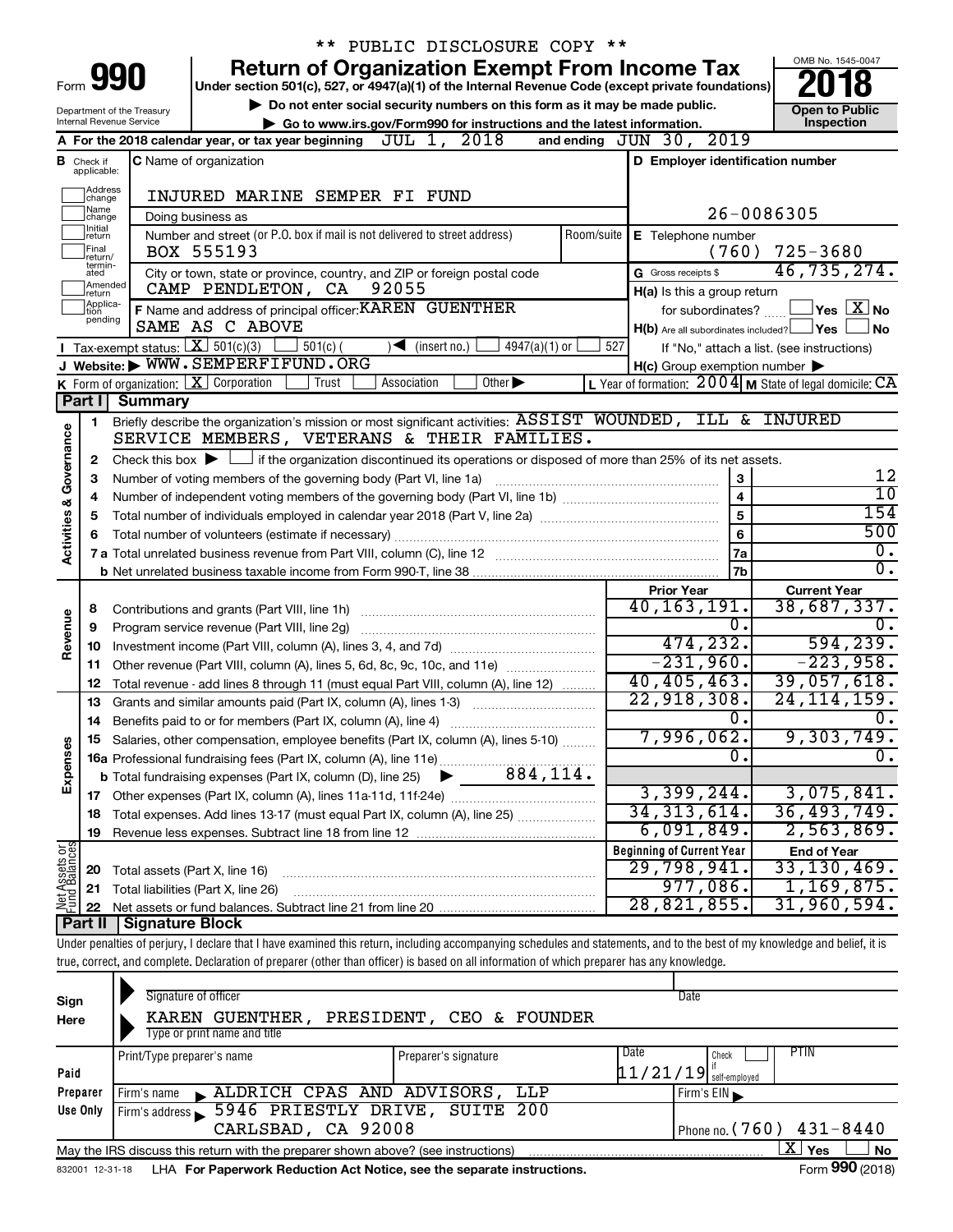|    | INJURED MARINE SEMPER FI FUND<br>Form 990 (2018)                                                                                             | $26 - 0086305$                                   | Page 2 |
|----|----------------------------------------------------------------------------------------------------------------------------------------------|--------------------------------------------------|--------|
|    | <b>Statement of Program Service Accomplishments</b><br>Part III                                                                              |                                                  |        |
|    | Check if Schedule O contains a response or note to any line in this Part III                                                                 |                                                  |        |
| 1  | Briefly describe the organization's mission:                                                                                                 |                                                  |        |
|    | WE ASSIST COMBAT WOUNDED, CRITICALLY ILL & CATASTROPHICALLY INJURED                                                                          |                                                  |        |
|    | SERVICE MEMBERS AND VETERANS OF ALL BRANCHES OF THE MILITARY & THEIR                                                                         |                                                  |        |
|    | WE HAVE PROVIDED \$200 MILLION TO 23,000 SERVICE MEMBERS &<br>FAMILIES.                                                                      |                                                  |        |
|    | VETERANS THROUGH FAMILY SUPPORT, TRANSITION & WELLNESS PROGRAMS.                                                                             |                                                  |        |
| 2  | Did the organization undertake any significant program services during the year which were not listed on the                                 |                                                  |        |
|    | prior Form 990 or 990-EZ?                                                                                                                    | $\overline{\ }$ Yes $\overline{\phantom{a}X}$ No |        |
|    | If "Yes," describe these new services on Schedule O.                                                                                         |                                                  |        |
| 3  | Did the organization cease conducting, or make significant changes in how it conducts, any program services?                                 | $\exists$ Yes $\sqrt{\mathrm{X}}$ No             |        |
|    | If "Yes," describe these changes on Schedule O.                                                                                              |                                                  |        |
| 4  | Describe the organization's program service accomplishments for each of its three largest program services, as measured by expenses.         |                                                  |        |
|    | Section 501(c)(3) and 501(c)(4) organizations are required to report the amount of grants and allocations to others, the total expenses, and |                                                  |        |
|    |                                                                                                                                              |                                                  |        |
|    | revenue, if any, for each program service reported.<br>$17, 283, 336.$ (Revenue \$<br>$\overline{23}$ , 839, 063. including grants of \$     |                                                  |        |
| 4a | ) (Expenses \$<br>(Code:<br>THE FAMILY SUPPORT PROGRAM PROVIDES DIRECT FINANCIAL ASSISTANCE AND                                              |                                                  |        |
|    |                                                                                                                                              |                                                  |        |
|    | VITAL PROGRAMMING DURING HOSPITALIZATION AND RECOVERY. THIS ASSISTANCE                                                                       |                                                  |        |
|    | COVERS: DAILY LIVING EXPENSES SO THE FAMILY CAN FOCUS ON RECOVERY                                                                            |                                                  |        |
|    | RATHER THAN ON FINANCIAL BURDENS; SUPPORT ONCE THEY RETURN HOME,                                                                             |                                                  |        |
|    | INCLUDING CRITICAL ITEMS SUCH AS ADAPTIVE HOMES, ADAPTIVE CARS AND                                                                           |                                                  |        |
|    | SPECIALIZED WHEELCHAIRS; AND SUPPORT, INCLUDING CAREGIVER RETREATS AND                                                                       |                                                  |        |
|    | KIDS PROGRAMS, PROVIDING SERVICES TO THE ENTIRE FAMILY IN THEIR JOURNEY                                                                      |                                                  |        |
|    | TO RECOVERY.<br>IN FISCAL YEAR 2019, WE PROVIDED FAMILY SUPPORT GRANTS TO                                                                    |                                                  |        |
|    | 5,450 RECIPIENTS.                                                                                                                            |                                                  |        |
|    |                                                                                                                                              |                                                  |        |
|    |                                                                                                                                              |                                                  |        |
|    |                                                                                                                                              |                                                  |        |
| 4b | $3,736,954.$ (Revenue \$<br>$\overline{5}$ , $154$ , $414$ . including grants of \$<br>(Code:<br>) (Expenses \$                              |                                                  |        |
|    | INTEGRATIVE WELLNESS PROGRAM PROVIDES TOOLS TO IMPROVE BODY, MIND,<br>THE                                                                    |                                                  |        |
|    | AND SPIRIT. THE PROGRAM APPLIES A HOLISTIC APPROACH TO WELLNESS.                                                                             |                                                  |        |
|    | THROUGH INNOVATIVE TECHNOLOGIES SUCH AS NEUROFEEDBACK AND SPECIALIZED                                                                        |                                                  |        |
|    | EQUIPMENT, POST TRAUMATIC GROWTH VIDEOS,                                                                                                     | 'RECOVERY THROUGH SPORT'                         |        |
|    | ADAPTIVE SPORTS PROGRAM, JINX MCCAIN HORSEMANSHIP PROGRAM,                                                                                   | AND                                              |        |
|    | THERAPEUTIC ARTS, WE FOSTER HEALING IN A POWERFUL AND SUSTAINING WAY                                                                         |                                                  |        |
|    | FOR OVERALL HEALTH AND WELLBEING. IN FISCAL YEAR 2019, WE PROVIDED                                                                           |                                                  |        |
|    | WELLNESS GRANTS TO 2,450 SERVICE MEMBERS, VETERANS AND THEIR FAMILIES.                                                                       |                                                  |        |
|    |                                                                                                                                              |                                                  |        |
|    |                                                                                                                                              |                                                  |        |
|    |                                                                                                                                              |                                                  |        |
|    |                                                                                                                                              |                                                  |        |
|    | 4,240,725.<br>$3,093,869.$ (Revenue \$)                                                                                                      |                                                  |        |
| 4с | including grants of \$<br>) (Expenses \$<br>(Code:<br>THE TRANSITION PROGRAM MAKES IT EASIER FOR SERVICE MEMBERS AND VETERANS                |                                                  |        |
|    | TO THRIVE BEYOND INJURY TO RECOVERY. EDUCATIONAL AND CAREER ASSISTANCE                                                                       |                                                  |        |
|    | PROVIDES THEM WITH THE TOOLS AND SKILLS TO SUCCESSFULLY RECONNECT WITH                                                                       |                                                  |        |
|    |                                                                                                                                              |                                                  |        |
|    | THEIR COMMUNITIES AND BUILD NEW, PRODUCTIVE LIVES.                                                                                           | <b>TRANSITION</b>                                |        |
|    | ASSISTANCE INCLUDES PEER MENTORING AND UNIT REUNIONS TO CONNECT THEM                                                                         |                                                  |        |
|    | WITH FELLOW SERVICE MEMBERS AND VETERANS AND PROVIDE THE RESOURCES                                                                           |                                                  |        |
|    | NEEDED TO SUCCEED IN THE NEXT PHASE OF THEIR LIFE.                                                                                           | IN FISCAL YEAR                                   |        |
|    | 2019, WE PROVIDED TRANSITION GRANTS TO 1,000 SERVICE MEMBERS AND                                                                             |                                                  |        |
|    | VETERANS.                                                                                                                                    |                                                  |        |
|    |                                                                                                                                              |                                                  |        |
|    |                                                                                                                                              |                                                  |        |
|    |                                                                                                                                              |                                                  |        |
|    | 4d Other program services (Describe in Schedule O.)                                                                                          |                                                  |        |
|    | (Expenses \$<br>(Revenue \$<br>including grants of \$                                                                                        |                                                  |        |
|    | 33, 234, 202.<br>4e Total program service expenses                                                                                           |                                                  |        |
|    |                                                                                                                                              | Form 990 (2018)                                  |        |
|    | 832002 12-31-18                                                                                                                              |                                                  |        |
|    | 3                                                                                                                                            |                                                  |        |
|    | 14021121 310575 20529.000<br>2018.05000 INJURED MARINE SEMPER FI FU 20529 01                                                                 |                                                  |        |
|    |                                                                                                                                              |                                                  |        |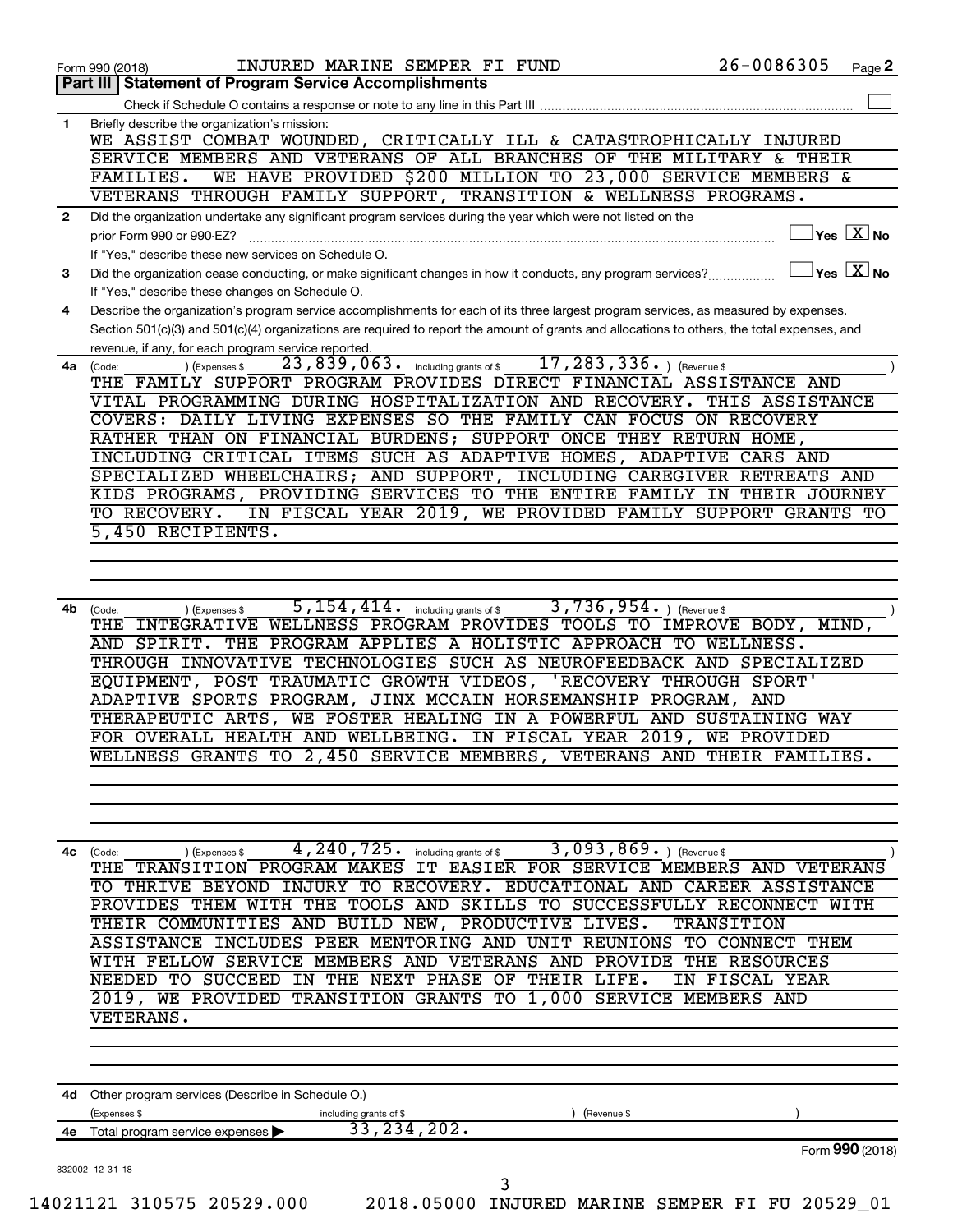| Form 990 (2018) |  |  |
|-----------------|--|--|

**Part IV Checklist of Required Schedules**

Form 990 (2018) Page INJURED MARINE SEMPER FI FUND 26-0086305

|     |                                                                                                                                                                     |                 | Yes | No.                     |
|-----|---------------------------------------------------------------------------------------------------------------------------------------------------------------------|-----------------|-----|-------------------------|
| 1.  | Is the organization described in section 501(c)(3) or 4947(a)(1) (other than a private foundation)?                                                                 |                 |     |                         |
|     | If "Yes," complete Schedule A                                                                                                                                       | 1               | х   |                         |
| 2   |                                                                                                                                                                     | $\mathbf{2}$    | X   |                         |
| З   | Did the organization engage in direct or indirect political campaign activities on behalf of or in opposition to candidates for                                     |                 |     |                         |
|     |                                                                                                                                                                     | 3               |     | x                       |
| 4   | Section 501(c)(3) organizations. Did the organization engage in lobbying activities, or have a section 501(h) election in effect                                    |                 |     |                         |
|     |                                                                                                                                                                     | 4               |     | X                       |
| 5   | Is the organization a section 501(c)(4), 501(c)(5), or 501(c)(6) organization that receives membership dues, assessments, or                                        |                 |     |                         |
|     |                                                                                                                                                                     | 5               |     | X                       |
| 6   | Did the organization maintain any donor advised funds or any similar funds or accounts for which donors have the right to                                           |                 |     |                         |
|     | provide advice on the distribution or investment of amounts in such funds or accounts? If "Yes," complete Schedule D, Part I                                        | 6               |     | X                       |
| 7   | Did the organization receive or hold a conservation easement, including easements to preserve open space,                                                           |                 |     | х                       |
|     |                                                                                                                                                                     | $\overline{7}$  |     |                         |
| 8   | Did the organization maintain collections of works of art, historical treasures, or other similar assets? If "Yes," complete                                        |                 |     | х                       |
|     | Schedule D, Part III <b>Process Construction Construction Construction</b> Construction Construction Construction Const                                             | 8               |     |                         |
| 9   | Did the organization report an amount in Part X, line 21, for escrow or custodial account liability, serve as a custodian for                                       |                 |     |                         |
|     | amounts not listed in Part X; or provide credit counseling, debt management, credit repair, or debt negotiation services?<br>If "Yes," complete Schedule D, Part IV | 9               |     | x                       |
| 10  | Did the organization, directly or through a related organization, hold assets in temporarily restricted endowments, permanent                                       |                 |     |                         |
|     |                                                                                                                                                                     | 10              | х   |                         |
| 11  | If the organization's answer to any of the following questions is "Yes," then complete Schedule D, Parts VI, VII, VIII, IX, or X                                    |                 |     |                         |
|     | as applicable.                                                                                                                                                      |                 |     |                         |
|     | a Did the organization report an amount for land, buildings, and equipment in Part X, line 10? If "Yes," complete Schedule D,                                       |                 |     |                         |
|     |                                                                                                                                                                     | 11a             | х   |                         |
|     | <b>b</b> Did the organization report an amount for investments - other securities in Part X, line 12 that is 5% or more of its total                                |                 |     |                         |
|     |                                                                                                                                                                     | 11 <sub>b</sub> |     | х                       |
|     | c Did the organization report an amount for investments - program related in Part X, line 13 that is 5% or more of its total                                        |                 |     |                         |
|     |                                                                                                                                                                     | 11c             |     | х                       |
|     | d Did the organization report an amount for other assets in Part X, line 15 that is 5% or more of its total assets reported in                                      |                 |     |                         |
|     |                                                                                                                                                                     | 11d             |     | x                       |
|     |                                                                                                                                                                     | 11e             |     | $\overline{\text{x}}$   |
| f   | Did the organization's separate or consolidated financial statements for the tax year include a footnote that addresses                                             |                 |     |                         |
|     | the organization's liability for uncertain tax positions under FIN 48 (ASC 740)? If "Yes," complete Schedule D, Part X                                              | 11f             | х   |                         |
|     | 12a Did the organization obtain separate, independent audited financial statements for the tax year? If "Yes," complete                                             |                 |     |                         |
|     | Schedule D, Parts XI and XII                                                                                                                                        | 12a             | х   |                         |
|     | <b>b</b> Was the organization included in consolidated, independent audited financial statements for the tax year?                                                  |                 |     |                         |
|     | If "Yes," and if the organization answered "No" to line 12a, then completing Schedule D, Parts XI and XII is optional                                               | 12 <sub>b</sub> |     | x                       |
| 13  |                                                                                                                                                                     | 13              |     | $\overline{\textbf{x}}$ |
| 14a |                                                                                                                                                                     | 14a             |     | x                       |
|     | <b>b</b> Did the organization have aggregate revenues or expenses of more than \$10,000 from grantmaking, fundraising, business,                                    |                 |     |                         |
|     | investment, and program service activities outside the United States, or aggregate foreign investments valued at \$100,000                                          |                 |     | x                       |
|     |                                                                                                                                                                     | 14b             |     |                         |
| 15  | Did the organization report on Part IX, column (A), line 3, more than \$5,000 of grants or other assistance to or for any                                           |                 |     | x                       |
|     | Did the organization report on Part IX, column (A), line 3, more than \$5,000 of aggregate grants or other assistance to                                            | 15              |     |                         |
| 16  |                                                                                                                                                                     | 16              |     | x                       |
| 17  | Did the organization report a total of more than \$15,000 of expenses for professional fundraising services on Part IX,                                             |                 |     |                         |
|     |                                                                                                                                                                     | 17              |     | x                       |
| 18  | Did the organization report more than \$15,000 total of fundraising event gross income and contributions on Part VIII, lines                                        |                 |     |                         |
|     |                                                                                                                                                                     | 18              | х   |                         |
| 19  | Did the organization report more than \$15,000 of gross income from gaming activities on Part VIII, line 9a? If "Yes,"                                              |                 |     |                         |
|     |                                                                                                                                                                     | 19              |     | X                       |
|     | 20a Did the organization operate one or more hospital facilities? If "Yes," complete Schedule H                                                                     | 20a             |     | $\overline{\texttt{x}}$ |
|     |                                                                                                                                                                     | 20 <sub>b</sub> |     |                         |
| 21  | Did the organization report more than \$5,000 of grants or other assistance to any domestic organization or                                                         |                 |     |                         |
|     |                                                                                                                                                                     | 21              | х   |                         |
|     | 832003 12-31-18                                                                                                                                                     |                 |     | Form 990 (2018)         |

4

14021121 310575 20529.000 2018.05000 INJURED MARINE SEMPER FI FU 20529\_01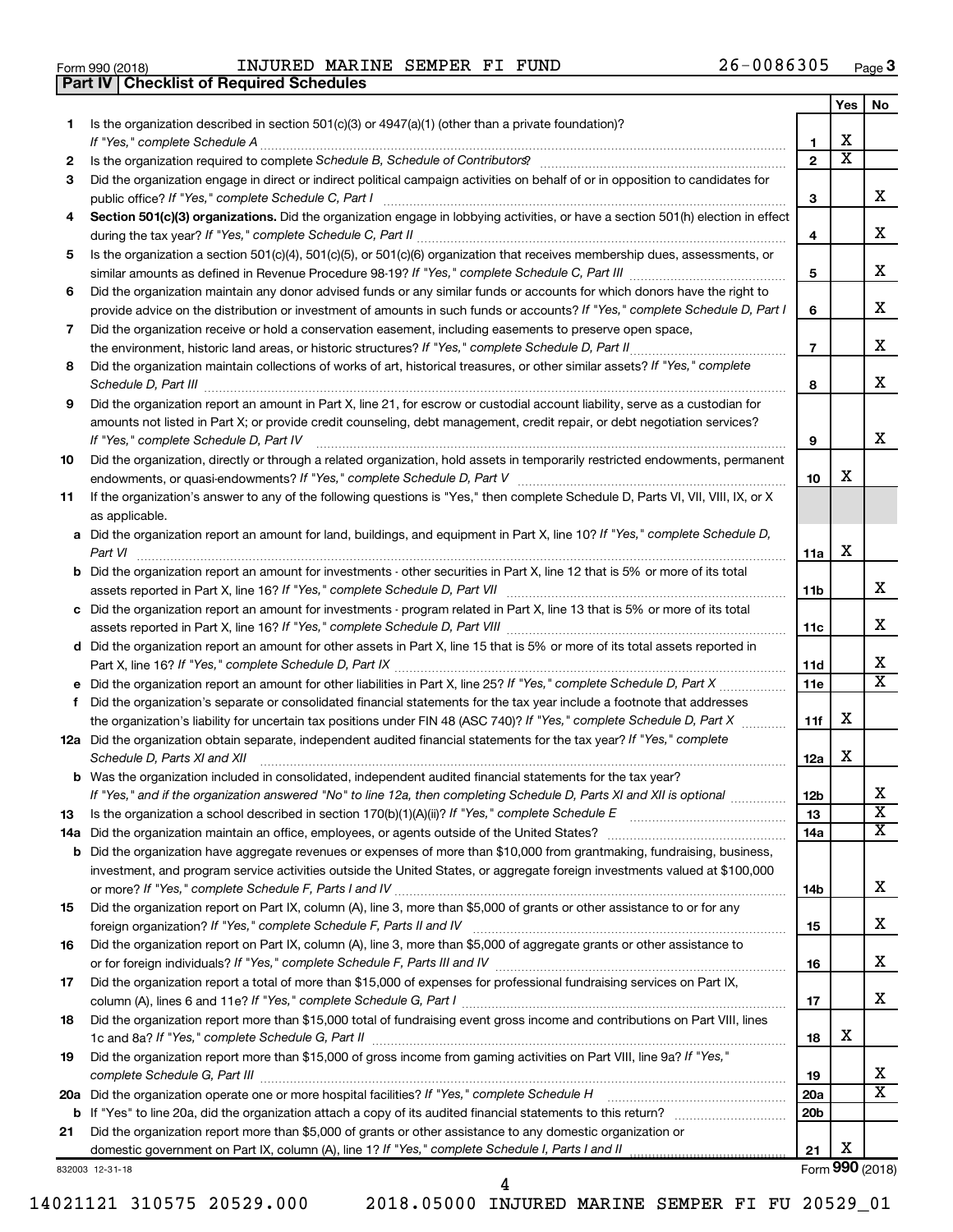|  | Form 990 (2018) |  |
|--|-----------------|--|
|  |                 |  |

*(continued)* **Part IV Checklist of Required Schedules**

| 22                         |                                                                                                                                                                                                                                                                                    |                 |     | Yes  <br>No                       |
|----------------------------|------------------------------------------------------------------------------------------------------------------------------------------------------------------------------------------------------------------------------------------------------------------------------------|-----------------|-----|-----------------------------------|
|                            | Did the organization report more than \$5,000 of grants or other assistance to or for domestic individuals on                                                                                                                                                                      | 22              | X   |                                   |
| 23                         | Did the organization answer "Yes" to Part VII, Section A, line 3, 4, or 5 about compensation of the organization's current                                                                                                                                                         |                 |     |                                   |
|                            | and former officers, directors, trustees, key employees, and highest compensated employees? If "Yes," complete                                                                                                                                                                     | 23              | х   |                                   |
|                            | 24a Did the organization have a tax-exempt bond issue with an outstanding principal amount of more than \$100,000 as of the                                                                                                                                                        |                 |     |                                   |
|                            | last day of the year, that was issued after December 31, 2002? If "Yes," answer lines 24b through 24d and complete                                                                                                                                                                 | 24a             |     | х                                 |
|                            |                                                                                                                                                                                                                                                                                    | 24 <sub>b</sub> |     |                                   |
|                            | c Did the organization maintain an escrow account other than a refunding escrow at any time during the year to defease                                                                                                                                                             | 24c             |     |                                   |
|                            |                                                                                                                                                                                                                                                                                    | 24d             |     |                                   |
|                            | 25a Section 501(c)(3), 501(c)(4), and 501(c)(29) organizations. Did the organization engage in an excess benefit                                                                                                                                                                   |                 |     |                                   |
|                            |                                                                                                                                                                                                                                                                                    | 25a             |     | х                                 |
|                            | <b>b</b> Is the organization aware that it engaged in an excess benefit transaction with a disqualified person in a prior year, and<br>that the transaction has not been reported on any of the organization's prior Forms 990 or 990-EZ? If "Yes," complete<br>Schedule L, Part I | 25b             |     | x                                 |
| 26                         | Did the organization report any amount on Part X, line 5, 6, or 22 for receivables from or payables to any current or<br>former officers, directors, trustees, key employees, highest compensated employees, or disqualified persons? If "Yes,"<br>complete Schedule L, Part II    |                 |     | x                                 |
| 27                         | Did the organization provide a grant or other assistance to an officer, director, trustee, key employee, substantial                                                                                                                                                               | 26              |     |                                   |
|                            | contributor or employee thereof, a grant selection committee member, or to a 35% controlled entity or family member                                                                                                                                                                |                 |     |                                   |
|                            |                                                                                                                                                                                                                                                                                    | 27              |     | x                                 |
| 28                         | Was the organization a party to a business transaction with one of the following parties (see Schedule L, Part IV<br>instructions for applicable filing thresholds, conditions, and exceptions):                                                                                   |                 |     |                                   |
|                            | a A current or former officer, director, trustee, or key employee? If "Yes," complete Schedule L, Part IV                                                                                                                                                                          | 28a             |     | X                                 |
|                            | b A family member of a current or former officer, director, trustee, or key employee? If "Yes," complete Schedule L, Part IV                                                                                                                                                       | 28 <sub>b</sub> |     | $\overline{\textbf{X}}$           |
|                            | c An entity of which a current or former officer, director, trustee, or key employee (or a family member thereof) was an officer,                                                                                                                                                  |                 |     |                                   |
|                            |                                                                                                                                                                                                                                                                                    | 28c             |     | X                                 |
| 29                         |                                                                                                                                                                                                                                                                                    | 29              | х   |                                   |
| 30                         | Did the organization receive contributions of art, historical treasures, or other similar assets, or qualified conservation                                                                                                                                                        | 30              |     | X                                 |
| 31                         | Did the organization liquidate, terminate, or dissolve and cease operations?                                                                                                                                                                                                       | 31              |     | х                                 |
| 32                         | Did the organization sell, exchange, dispose of, or transfer more than 25% of its net assets? If "Yes," complete                                                                                                                                                                   | 32              |     | X                                 |
|                            | Did the organization own 100% of an entity disregarded as separate from the organization under Regulations                                                                                                                                                                         |                 |     |                                   |
|                            |                                                                                                                                                                                                                                                                                    |                 |     |                                   |
|                            |                                                                                                                                                                                                                                                                                    | 33              |     | x                                 |
|                            | Was the organization related to any tax-exempt or taxable entity? If "Yes," complete Schedule R, Part II, III, or IV, and                                                                                                                                                          |                 |     |                                   |
|                            | Part V, line 1                                                                                                                                                                                                                                                                     | 34              |     | х                                 |
|                            |                                                                                                                                                                                                                                                                                    | 35a             |     |                                   |
|                            | b If "Yes" to line 35a, did the organization receive any payment from or engage in any transaction with a controlled entity                                                                                                                                                        | 35b             |     |                                   |
|                            | Section 501(c)(3) organizations. Did the organization make any transfers to an exempt non-charitable related organization?                                                                                                                                                         | 36              |     |                                   |
|                            | Did the organization conduct more than 5% of its activities through an entity that is not a related organization                                                                                                                                                                   | 37              |     |                                   |
| 33<br>34<br>36<br>37<br>38 | Did the organization complete Schedule O and provide explanations in Schedule O for Part VI, lines 11b and 19?                                                                                                                                                                     |                 |     | $\overline{\textbf{X}}$<br>х<br>X |
|                            | <b>Statements Regarding Other IRS Filings and Tax Compliance</b><br>Part V                                                                                                                                                                                                         | 38              | X   |                                   |
|                            | Check if Schedule O contains a response or note to any line in this Part V                                                                                                                                                                                                         |                 |     |                                   |
|                            | 48                                                                                                                                                                                                                                                                                 |                 | Yes |                                   |
|                            | 0<br>1 <sub>b</sub>                                                                                                                                                                                                                                                                |                 |     | No                                |
|                            | <b>b</b> Enter the number of Forms W-2G included in line 1a. Enter -0- if not applicable<br>c Did the organization comply with backup withholding rules for reportable payments to vendors and reportable gaming                                                                   |                 |     |                                   |
|                            |                                                                                                                                                                                                                                                                                    | 1c              | х   |                                   |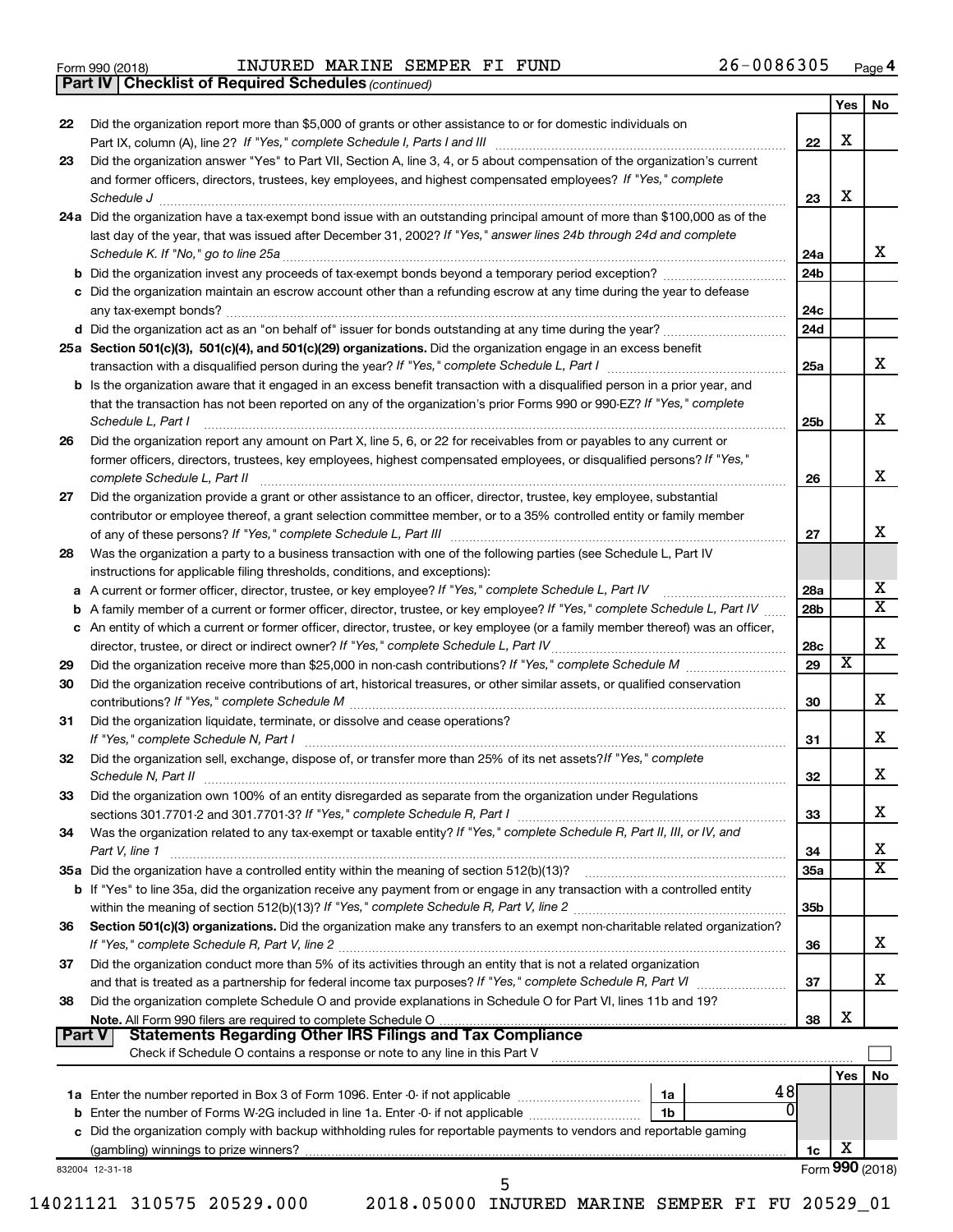|  | Form 990 (2018) |
|--|-----------------|

**Part V** Statements Regarding Other IRS Filings and Tax Compliance (continued)

|         |                                                                                                                                                 |                      | <b>Yes</b> | No                      |  |
|---------|-------------------------------------------------------------------------------------------------------------------------------------------------|----------------------|------------|-------------------------|--|
|         | 2a Enter the number of employees reported on Form W-3, Transmittal of Wage and Tax Statements,                                                  |                      |            |                         |  |
|         | 154<br>filed for the calendar year ending with or within the year covered by this return<br>2a                                                  |                      |            |                         |  |
|         |                                                                                                                                                 | 2b                   | x          |                         |  |
|         |                                                                                                                                                 |                      |            |                         |  |
|         | 3a Did the organization have unrelated business gross income of \$1,000 or more during the year?                                                | За                   |            | X                       |  |
|         | <b>b</b> If "Yes," has it filed a Form 990-T for this year? If "No" to line 3b, provide an explanation in Schedule O manumum                    | 3b                   |            |                         |  |
|         | 4a At any time during the calendar year, did the organization have an interest in, or a signature or other authority over, a                    |                      |            |                         |  |
|         | financial account in a foreign country (such as a bank account, securities account, or other financial account)?                                | 4a                   |            | x                       |  |
|         | <b>b</b> If "Yes," enter the name of the foreign country:                                                                                       |                      |            |                         |  |
|         | See instructions for filing requirements for FinCEN Form 114, Report of Foreign Bank and Financial Accounts (FBAR).                             |                      |            | х                       |  |
|         |                                                                                                                                                 | 5a                   |            | $\overline{\mathbf{X}}$ |  |
| b       |                                                                                                                                                 | 5b<br>5 <sub>c</sub> |            |                         |  |
|         | 6a Does the organization have annual gross receipts that are normally greater than \$100,000, and did the organization solicit                  |                      |            |                         |  |
|         | any contributions that were not tax deductible as charitable contributions?                                                                     | 6a                   |            | x                       |  |
|         | b If "Yes," did the organization include with every solicitation an express statement that such contributions or gifts                          |                      |            |                         |  |
|         | were not tax deductible?                                                                                                                        | 6b                   |            |                         |  |
| 7       | Organizations that may receive deductible contributions under section 170(c).                                                                   |                      |            |                         |  |
| a       | Did the organization receive a payment in excess of \$75 made partly as a contribution and partly for goods and services provided to the payor? | 7a                   |            | X.                      |  |
| b       |                                                                                                                                                 | 7b                   |            |                         |  |
|         | c Did the organization sell, exchange, or otherwise dispose of tangible personal property for which it was required                             |                      |            |                         |  |
|         | to file Form 8282?                                                                                                                              | 7c                   |            | X.                      |  |
| d       | 7d                                                                                                                                              |                      |            |                         |  |
|         | Did the organization receive any funds, directly or indirectly, to pay premiums on a personal benefit contract?                                 |                      |            |                         |  |
|         |                                                                                                                                                 |                      |            |                         |  |
| g       | If the organization received a contribution of qualified intellectual property, did the organization file Form 8899 as required?                |                      |            |                         |  |
| h.      | If the organization received a contribution of cars, boats, airplanes, or other vehicles, did the organization file a Form 1098-C?              |                      |            |                         |  |
| 8       | Sponsoring organizations maintaining donor advised funds. Did a donor advised fund maintained by the                                            |                      |            |                         |  |
|         | sponsoring organization have excess business holdings at any time during the year?                                                              | 8                    |            |                         |  |
| 9       | Sponsoring organizations maintaining donor advised funds.                                                                                       |                      |            |                         |  |
| a       | Did the sponsoring organization make any taxable distributions under section 4966?                                                              | 9а                   |            |                         |  |
| b       |                                                                                                                                                 | 9b                   |            |                         |  |
| 10      | Section 501(c)(7) organizations. Enter:                                                                                                         |                      |            |                         |  |
| а       | 10a<br>10 <sub>b</sub>                                                                                                                          |                      |            |                         |  |
| b<br>11 | Gross receipts, included on Form 990, Part VIII, line 12, for public use of club facilities<br>Section 501(c)(12) organizations. Enter:         |                      |            |                         |  |
|         | 11a                                                                                                                                             |                      |            |                         |  |
|         | b Gross income from other sources (Do not net amounts due or paid to other sources against                                                      |                      |            |                         |  |
|         | amounts due or received from them.)<br>11b                                                                                                      |                      |            |                         |  |
|         | 12a Section 4947(a)(1) non-exempt charitable trusts. Is the organization filing Form 990 in lieu of Form 1041?                                  | 12a                  |            |                         |  |
|         | <b>b</b> If "Yes," enter the amount of tax-exempt interest received or accrued during the year<br>12b                                           |                      |            |                         |  |
| 13      | Section 501(c)(29) qualified nonprofit health insurance issuers.                                                                                |                      |            |                         |  |
|         | a Is the organization licensed to issue qualified health plans in more than one state?                                                          | 1За                  |            |                         |  |
|         | Note. See the instructions for additional information the organization must report on Schedule O.                                               |                      |            |                         |  |
|         | <b>b</b> Enter the amount of reserves the organization is required to maintain by the states in which the                                       |                      |            |                         |  |
|         | 13 <sub>b</sub>                                                                                                                                 |                      |            |                         |  |
| c       | 13c                                                                                                                                             |                      |            |                         |  |
|         | 14a Did the organization receive any payments for indoor tanning services during the tax year?                                                  | 14a                  |            | x                       |  |
|         |                                                                                                                                                 | 14b                  |            |                         |  |
| 15      | Is the organization subject to the section 4960 tax on payment(s) of more than \$1,000,000 in remuneration or                                   |                      |            |                         |  |
|         | excess parachute payment(s) during the year?                                                                                                    | 15                   |            | x                       |  |
|         | If "Yes," see instructions and file Form 4720, Schedule N.                                                                                      |                      |            |                         |  |
| 16      | Is the organization an educational institution subject to the section 4968 excise tax on net investment income?                                 | 16                   |            | х                       |  |
|         | If "Yes," complete Form 4720, Schedule O.                                                                                                       |                      |            |                         |  |

Form (2018) **990**

832005 12-31-18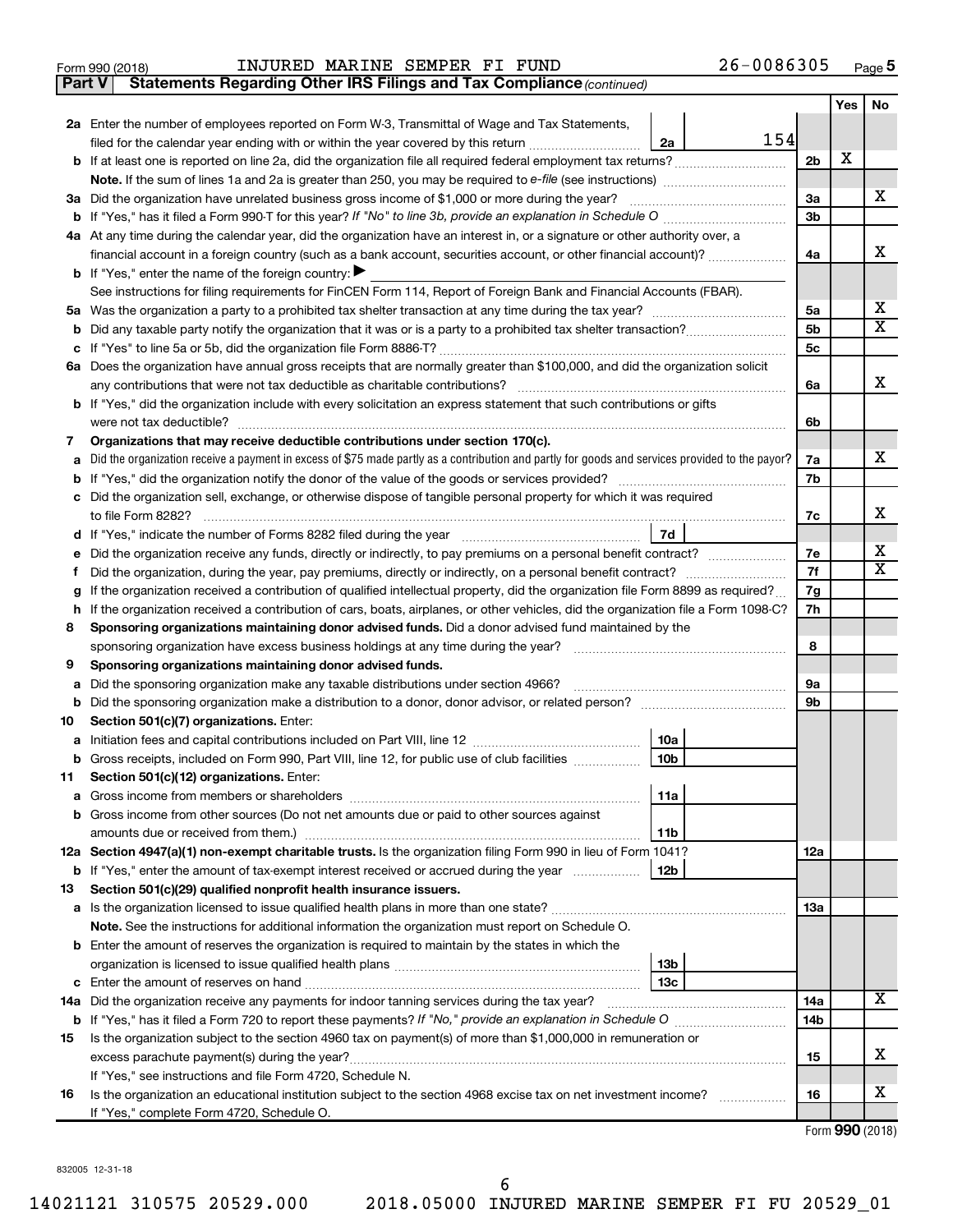| Form 990 (2018) |  |
|-----------------|--|
|-----------------|--|

#### Form 990 (2018) Page INJURED MARINE SEMPER FI FUND 26-0086305

**Part VI** Governance, Management, and Disclosure For each "Yes" response to lines 2 through 7b below, and for a "No" response *to line 8a, 8b, or 10b below, describe the circumstances, processes, or changes in Schedule O. See instructions.*

|                | Check if Schedule O contains a response or note to any line in this Part VI [11] [12] [2] [2] [2] Check if Schedule O contains a response or note to any line in this Part VI                                                 |    |    |                 |                         | $\boxed{\text{X}}$ |
|----------------|-------------------------------------------------------------------------------------------------------------------------------------------------------------------------------------------------------------------------------|----|----|-----------------|-------------------------|--------------------|
|                | <b>Section A. Governing Body and Management</b>                                                                                                                                                                               |    |    |                 |                         |                    |
|                |                                                                                                                                                                                                                               |    | 12 |                 | Yes                     | No                 |
|                | 1a Enter the number of voting members of the governing body at the end of the tax year                                                                                                                                        | 1a |    |                 |                         |                    |
|                | If there are material differences in voting rights among members of the governing body, or if the governing                                                                                                                   |    |    |                 |                         |                    |
|                | body delegated broad authority to an executive committee or similar committee, explain in Schedule O.                                                                                                                         |    |    |                 |                         |                    |
| b              | Enter the number of voting members included in line 1a, above, who are independent                                                                                                                                            | 1b | 10 |                 |                         |                    |
| 2              | Did any officer, director, trustee, or key employee have a family relationship or a business relationship with any other                                                                                                      |    |    |                 |                         |                    |
|                | officer, director, trustee, or key employee?                                                                                                                                                                                  |    |    | $\mathbf{2}$    |                         |                    |
| 3              | Did the organization delegate control over management duties customarily performed by or under the direct supervision                                                                                                         |    |    |                 |                         |                    |
|                |                                                                                                                                                                                                                               |    |    | 3               |                         |                    |
| 4              | Did the organization make any significant changes to its governing documents since the prior Form 990 was filed?                                                                                                              |    |    | 4               |                         |                    |
| 5              |                                                                                                                                                                                                                               |    |    | 5               |                         |                    |
| 6              |                                                                                                                                                                                                                               |    |    | 6               |                         |                    |
| 7a             | Did the organization have members, stockholders, or other persons who had the power to elect or appoint one or                                                                                                                |    |    |                 |                         |                    |
|                |                                                                                                                                                                                                                               |    |    | 7a              |                         |                    |
| b              | Are any governance decisions of the organization reserved to (or subject to approval by) members, stockholders, or                                                                                                            |    |    |                 |                         |                    |
|                |                                                                                                                                                                                                                               |    |    | 7b              |                         |                    |
| 8              | Did the organization contemporaneously document the meetings held or written actions undertaken during the year by the following:                                                                                             |    |    |                 |                         |                    |
| a              |                                                                                                                                                                                                                               |    |    | 8a              | х                       |                    |
|                |                                                                                                                                                                                                                               |    |    | 8b              | $\overline{\mathbf{x}}$ |                    |
| 9              | Is there any officer, director, trustee, or key employee listed in Part VII, Section A, who cannot be reached at the                                                                                                          |    |    |                 |                         |                    |
|                |                                                                                                                                                                                                                               |    |    | 9               |                         |                    |
|                | Section B. Policies (This Section B requests information about policies not required by the Internal Revenue Code.)                                                                                                           |    |    |                 |                         |                    |
|                |                                                                                                                                                                                                                               |    |    |                 | Yes                     |                    |
|                |                                                                                                                                                                                                                               |    |    | <b>10a</b>      |                         |                    |
|                | <b>b</b> If "Yes," did the organization have written policies and procedures governing the activities of such chapters, affiliates,                                                                                           |    |    |                 |                         |                    |
|                |                                                                                                                                                                                                                               |    |    | 10b             |                         |                    |
|                | 11a Has the organization provided a complete copy of this Form 990 to all members of its governing body before filing the form?                                                                                               |    |    | 11a             | X                       |                    |
|                | <b>b</b> Describe in Schedule O the process, if any, used by the organization to review this Form 990.                                                                                                                        |    |    |                 |                         |                    |
|                | 12a Did the organization have a written conflict of interest policy? If "No," go to line 13                                                                                                                                   |    |    | 12a             | X                       |                    |
|                | Were officers, directors, or trustees, and key employees required to disclose annually interests that could give rise to conflicts?                                                                                           |    |    | 12 <sub>b</sub> | $\overline{\mathbf{x}}$ |                    |
|                | Did the organization regularly and consistently monitor and enforce compliance with the policy? If "Yes," describe                                                                                                            |    |    |                 |                         |                    |
| с              |                                                                                                                                                                                                                               |    |    |                 | X                       |                    |
|                | in Schedule O how this was done manufactured and continuum and contact the was done manufactured and contact t                                                                                                                |    |    | 12c             | $\overline{\mathbf{X}}$ |                    |
| 13             |                                                                                                                                                                                                                               |    |    | 13              | $\overline{\mathbf{x}}$ |                    |
| 14             |                                                                                                                                                                                                                               |    |    | 14              |                         |                    |
| 15             | Did the process for determining compensation of the following persons include a review and approval by independent                                                                                                            |    |    |                 |                         |                    |
|                | persons, comparability data, and contemporaneous substantiation of the deliberation and decision?                                                                                                                             |    |    |                 |                         |                    |
| а              | The organization's CEO, Executive Director, or top management official [111] [12] manument content of the organization's CEO, Executive Director, or top management official [11] manument content of the original content of |    |    | 15a             | х                       |                    |
|                |                                                                                                                                                                                                                               |    |    | 15b             | $\overline{\textbf{x}}$ |                    |
|                | If "Yes" to line 15a or 15b, describe the process in Schedule O (see instructions).                                                                                                                                           |    |    |                 |                         |                    |
|                | 16a Did the organization invest in, contribute assets to, or participate in a joint venture or similar arrangement with a                                                                                                     |    |    |                 |                         |                    |
|                | taxable entity during the year?                                                                                                                                                                                               |    |    | 16a             |                         |                    |
|                | b If "Yes," did the organization follow a written policy or procedure requiring the organization to evaluate its participation                                                                                                |    |    |                 |                         |                    |
|                |                                                                                                                                                                                                                               |    |    |                 |                         |                    |
|                | in joint venture arrangements under applicable federal tax law, and take steps to safeguard the organization's                                                                                                                |    |    |                 |                         |                    |
|                | exempt status with respect to such arrangements?                                                                                                                                                                              |    |    | 16b             |                         |                    |
|                | <b>Section C. Disclosure</b>                                                                                                                                                                                                  |    |    |                 |                         |                    |
|                | List the states with which a copy of this Form 990 is required to be filed CA, AK, AL, AR, CO, CT, DC, FL, GA, HI, IL, KS                                                                                                     |    |    |                 |                         |                    |
|                | Section 6104 requires an organization to make its Forms 1023 (1024 or 1024 A if applicable), 990, and 990-T (Section 501(c)(3)s only) available                                                                               |    |    |                 |                         |                    |
|                | for public inspection. Indicate how you made these available. Check all that apply.                                                                                                                                           |    |    |                 |                         |                    |
|                | $\lfloor x \rfloor$ Upon request<br>  X   Own website<br>Another's website<br>Other (explain in Schedule O)                                                                                                                   |    |    |                 |                         |                    |
| 17<br>18<br>19 | Describe in Schedule O whether (and if so, how) the organization made its governing documents, conflict of interest policy, and financial                                                                                     |    |    |                 |                         |                    |
|                | statements available to the public during the tax year.                                                                                                                                                                       |    |    |                 |                         |                    |
| 20             | State the name, address, and telephone number of the person who possesses the organization's books and records                                                                                                                |    |    |                 |                         |                    |
|                | THOMAS BENOIT - (760)-725-3680                                                                                                                                                                                                |    |    |                 |                         |                    |
|                | BOX 555193, CAMP PENDLETON, CA<br>92055                                                                                                                                                                                       |    |    |                 |                         |                    |
|                | SEE SCHEDULE O FOR FULL LIST OF STATES<br>832006 12-31-18                                                                                                                                                                     |    |    |                 | Form 990 (2018)         |                    |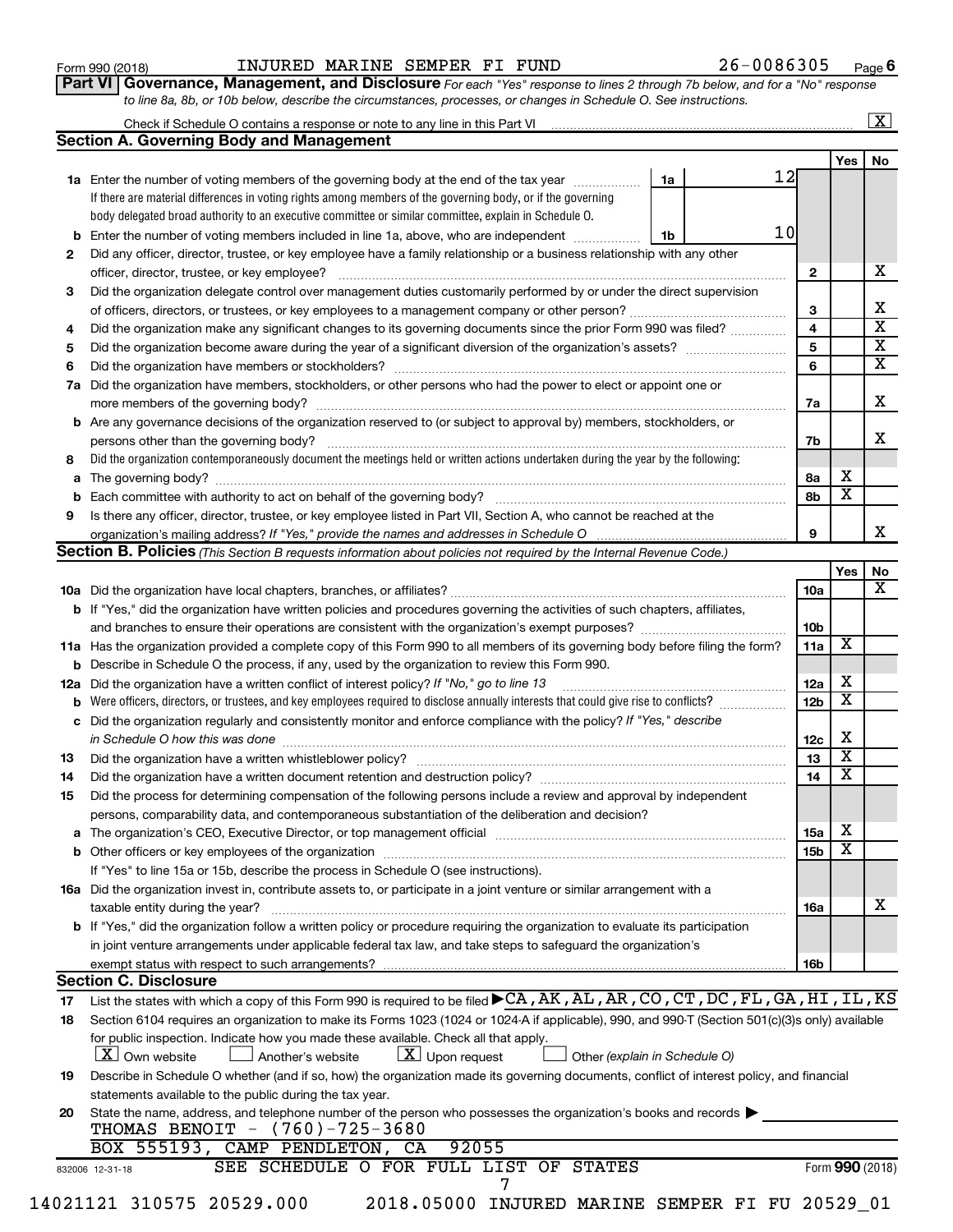$\Box$ 

| Part VII Compensation of Officers, Directors, Trustees, Key Employees, Highest Compensated |  |  |
|--------------------------------------------------------------------------------------------|--|--|
| <b>Employees, and Independent Contractors</b>                                              |  |  |

Check if Schedule O contains a response or note to any line in this Part VII

**Section A. Officers, Directors, Trustees, Key Employees, and Highest Compensated Employees**

**1a**  Complete this table for all persons required to be listed. Report compensation for the calendar year ending with or within the organization's tax year.

 $\bullet$  List all of the organization's current officers, directors, trustees (whether individuals or organizations), regardless of amount of compensation. Enter  $-0$ - in columns  $(D)$ ,  $(E)$ , and  $(F)$  if no compensation was paid.

**•** List all of the organization's **current** key employees, if any. See instructions for definition of "key employee."

**•** List the organization's five current highest compensated employees (other than an officer, director, trustee, or key employee) who received reportable compensation (Box 5 of Form W-2 and/or Box 7 of Form 1099-MISC) of more than \$100,000 from the organization and any related organizations.

**•** List all of the organization's former officers, key employees, and highest compensated employees who received more than \$100,000 of reportable compensation from the organization and any related organizations.

**•** List all of the organization's former directors or trustees that received, in the capacity as a former director or trustee of the organization, more than \$10,000 of reportable compensation from the organization and any related organizations.

List persons in the following order: individual trustees or directors; institutional trustees; officers; key employees; highest compensated employees; and former such persons.

Check this box if neither the organization nor any related organization compensated any current officer, director, or trustee.  $\Box$ 

| (A)                                    | (B)                    |                                |                                                                  | (C)         |              |                                 |        | (D)                             | (E)                              | (F)                      |
|----------------------------------------|------------------------|--------------------------------|------------------------------------------------------------------|-------------|--------------|---------------------------------|--------|---------------------------------|----------------------------------|--------------------------|
| Name and Title                         | Average                |                                | (do not check more than one                                      |             | Position     |                                 |        | Reportable                      | Reportable                       | Estimated                |
|                                        | hours per              |                                | box, unless person is both an<br>officer and a director/trustee) |             |              |                                 |        | compensation                    | compensation                     | amount of                |
|                                        | week                   |                                |                                                                  |             |              |                                 |        | from                            | from related                     | other                    |
|                                        | (list any<br>hours for |                                |                                                                  |             |              |                                 |        | the                             | organizations<br>(W-2/1099-MISC) | compensation<br>from the |
|                                        | related                |                                |                                                                  |             |              |                                 |        | organization<br>(W-2/1099-MISC) |                                  | organization             |
|                                        | organizations          |                                |                                                                  |             |              |                                 |        |                                 |                                  | and related              |
|                                        | below                  |                                |                                                                  |             |              |                                 |        |                                 |                                  | organizations            |
|                                        | line)                  | Individual trustee or director | Institutional trustee                                            | Officer     | Key employee | Highest compensated<br>employee | Former |                                 |                                  |                          |
| ROBERT BOWLIN, CPA<br>(1)              | 10.00                  |                                |                                                                  |             |              |                                 |        |                                 |                                  |                          |
| CHAIRMAN                               |                        | $\mathbf X$                    |                                                                  | $\mathbf X$ |              |                                 |        | 0.                              | 0.                               | 0.                       |
| ANNETTE CONWAY<br>(2)                  | 10.00                  |                                |                                                                  |             |              |                                 |        |                                 |                                  |                          |
| VICE CHAIRMAN                          |                        | х                              |                                                                  | $\mathbf X$ |              |                                 |        | 0.                              | $\mathbf 0$ .                    | 0.                       |
| (3)<br>EDWARD (KIM) FOLEY, III         | 10.00                  |                                |                                                                  |             |              |                                 |        |                                 |                                  |                          |
| TREASURER                              |                        | X                              |                                                                  | $\mathbf X$ |              |                                 |        | 0.                              | $\mathbf 0$ .                    | 0.                       |
| WENDY LETHIN<br>(4)                    | 40.00                  |                                |                                                                  |             |              |                                 |        |                                 |                                  |                          |
| <b>SECRETARY</b>                       |                        | X                              |                                                                  | $\mathbf X$ |              |                                 |        | 138,249.                        | $\mathbf 0$ .                    | 688.                     |
| (5)<br><b>KAREN GUENTHER</b>           | 40.00                  |                                |                                                                  |             |              |                                 |        |                                 |                                  |                          |
| PRESIDENT, CEO & FOUNDER               |                        | X                              |                                                                  | X           |              |                                 |        | 182,741.                        | 0.                               | 1,992.                   |
| SGTMJ CARLTON KENT, USMC (RET.)<br>(6) | 5.00                   |                                |                                                                  |             |              |                                 |        |                                 |                                  |                          |
| <b>DIRECTOR</b>                        |                        | X                              |                                                                  |             |              |                                 |        | $\mathbf 0$ .                   | 0.                               | 0.                       |
| JOHN CAMPBELL<br>(7)                   | 5.00                   |                                |                                                                  |             |              |                                 |        |                                 |                                  |                          |
| <b>DIRECTOR</b>                        |                        | X                              |                                                                  |             |              |                                 |        | 0.                              | 0.                               | 0.                       |
| (8) LAURA MITCHELL                     | 5.00                   |                                |                                                                  |             |              |                                 |        |                                 |                                  |                          |
| <b>DIRECTOR</b>                        |                        | $\mathbf X$                    |                                                                  |             |              |                                 |        | 0.                              | $\mathbf 0$ .                    | $\boldsymbol{0}$ .       |
| (9)<br>GEN JOHN PAXTON JR. USMC (RET.) | 5.00                   |                                |                                                                  |             |              |                                 |        |                                 |                                  |                          |
| <b>DIRECTOR</b>                        |                        | X                              |                                                                  |             |              |                                 |        | 0.                              | 0.                               | 0.                       |
| (10) LTGEN JOHN SATTLER, USMC (RET.)   | 5.00                   |                                |                                                                  |             |              |                                 |        |                                 |                                  |                          |
| <b>DIRECTOR</b>                        |                        | X                              |                                                                  |             |              |                                 |        | $\mathbf 0$ .                   | $\mathbf 0$ .                    | $\mathbf 0$ .            |
| (11) COL JAMES WEISKOPF, USA (RET.)    | 5.00                   |                                |                                                                  |             |              |                                 |        |                                 |                                  |                          |
| <b>DIRECTOR</b>                        |                        | X                              |                                                                  |             |              |                                 |        | $\mathbf 0$                     | 0.                               | 0.                       |
| (12) DR. JAMES WRIGHT                  | 5.00                   |                                |                                                                  |             |              |                                 |        |                                 |                                  |                          |
| <b>DIRECTOR</b>                        |                        | х                              |                                                                  |             |              |                                 |        | $\mathbf 0$                     | 0.                               | 0.                       |
| (13) TOM BENOIT                        | 40.00                  |                                |                                                                  |             |              |                                 |        |                                 |                                  |                          |
| CHIEF FINANCIAL OFFICER                |                        |                                |                                                                  | х           |              |                                 |        | 129,392.                        | 0.                               | 27,190.                  |
| (14) SUSAN ROCCO                       | 40.00                  |                                |                                                                  |             |              |                                 |        |                                 |                                  |                          |
| VP, CASE MANAGEMENT EAST               |                        |                                |                                                                  |             |              | X                               |        | 140,969.                        | 0.                               | 695.                     |
| (15) SONDRIA SAYLOR                    | 40.00                  |                                |                                                                  |             |              |                                 |        |                                 |                                  |                          |
| VP, CASE MANAGEMENT WEST               |                        |                                |                                                                  |             |              | X                               |        | 137,828.                        | $\mathbf 0$ .                    | 22,667.                  |
| (16) DR. LARITTA PAOLINI               | 40.00                  |                                |                                                                  |             |              |                                 |        |                                 |                                  |                          |
| WELLNESS COACH                         |                        |                                |                                                                  |             |              | X                               |        | 114,814.                        | 0.                               | 670.                     |
| (17) JOHN MAYER                        | 40.00                  |                                |                                                                  |             |              |                                 |        |                                 |                                  |                          |
| DIRECTOR, APPRENTICESHIP & JMHP        |                        |                                |                                                                  |             |              | X                               |        | 101,734.                        | 0.                               | 594.<br>$\overline{000}$ |
|                                        |                        |                                |                                                                  |             |              |                                 |        |                                 |                                  |                          |

832007 12-31-18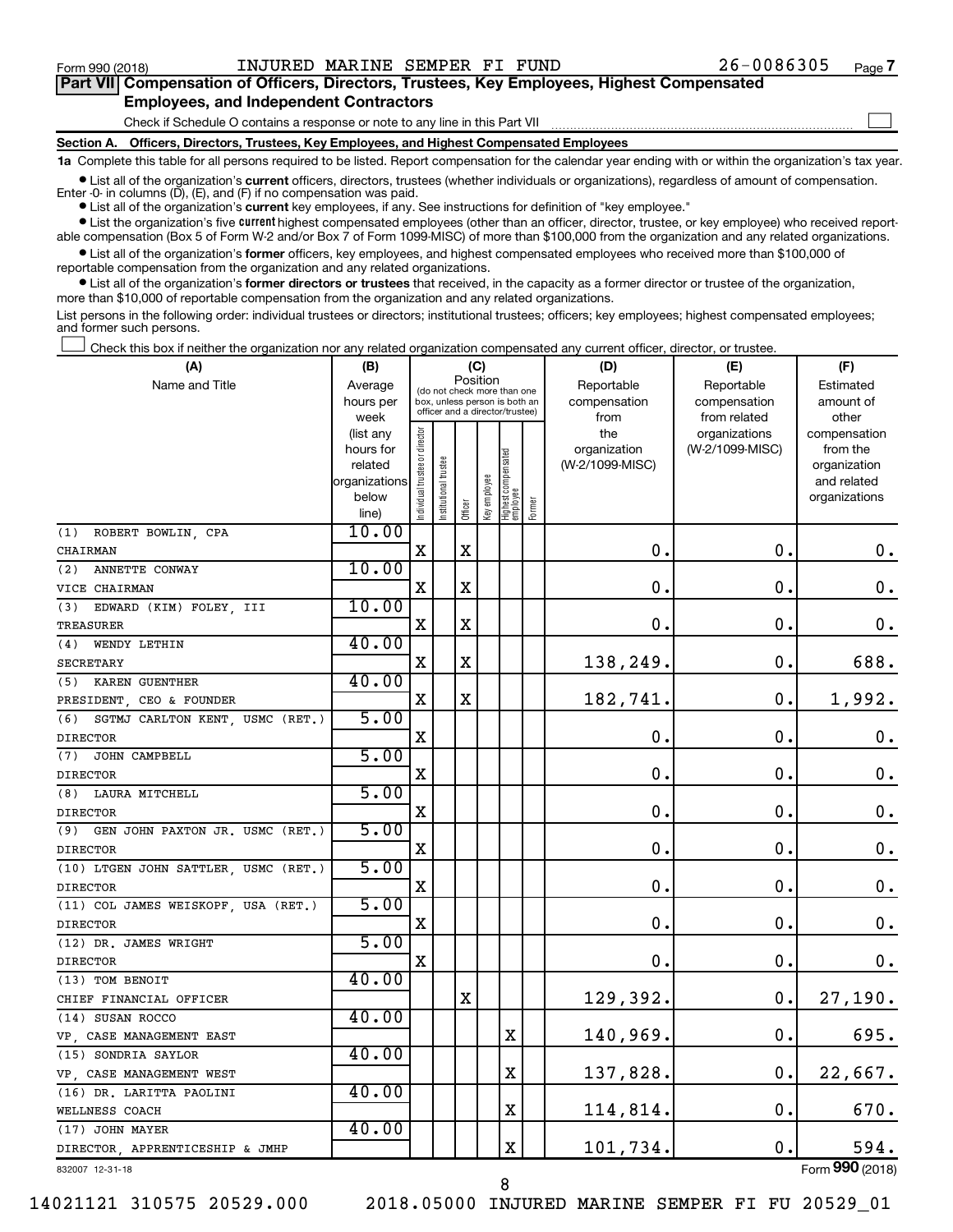| Form 990 (2018)                                                                                                                                                                                                                 | INJURED MARINE SEMPER FI FUND                                        |                                                                                                                                  |                                                                                                 |  |                 |   |                                                    | 26-0086305                                        |          |                     | Page 8                                                                   |
|---------------------------------------------------------------------------------------------------------------------------------------------------------------------------------------------------------------------------------|----------------------------------------------------------------------|----------------------------------------------------------------------------------------------------------------------------------|-------------------------------------------------------------------------------------------------|--|-----------------|---|----------------------------------------------------|---------------------------------------------------|----------|---------------------|--------------------------------------------------------------------------|
| <b>Part VII</b><br>Section A. Officers, Directors, Trustees, Key Employees, and Highest Compensated Employees (continued)                                                                                                       |                                                                      |                                                                                                                                  |                                                                                                 |  |                 |   |                                                    |                                                   |          |                     |                                                                          |
| (A)<br>Name and title                                                                                                                                                                                                           | (B)<br>Average<br>hours per<br>week                                  |                                                                                                                                  | (do not check more than one<br>box, unless person is both an<br>officer and a director/trustee) |  | (C)<br>Position |   | (D)<br>Reportable<br>compensation<br>from          | (E)<br>Reportable<br>compensation<br>from related |          |                     | (F)<br>Estimated<br>amount of<br>other                                   |
|                                                                                                                                                                                                                                 | (list any<br>hours for<br>related<br>organizations<br>below<br>line) | Individual trustee or director<br>Highest compensated<br> employee<br>Institutional trustee<br>Key employee<br>Former<br>Officer |                                                                                                 |  |                 |   | the<br>organization<br>(W-2/1099-MISC)             | organizations<br>(W-2/1099-MISC)                  |          |                     | compensation<br>from the<br>organization<br>and related<br>organizations |
|                                                                                                                                                                                                                                 |                                                                      |                                                                                                                                  |                                                                                                 |  |                 |   |                                                    |                                                   |          |                     |                                                                          |
|                                                                                                                                                                                                                                 |                                                                      |                                                                                                                                  |                                                                                                 |  |                 |   |                                                    |                                                   |          |                     |                                                                          |
|                                                                                                                                                                                                                                 |                                                                      |                                                                                                                                  |                                                                                                 |  |                 |   |                                                    |                                                   |          |                     |                                                                          |
|                                                                                                                                                                                                                                 |                                                                      |                                                                                                                                  |                                                                                                 |  |                 |   |                                                    |                                                   |          |                     |                                                                          |
|                                                                                                                                                                                                                                 |                                                                      |                                                                                                                                  |                                                                                                 |  |                 |   |                                                    |                                                   |          |                     |                                                                          |
| 1b Sub-total                                                                                                                                                                                                                    |                                                                      |                                                                                                                                  |                                                                                                 |  |                 |   | 945, 727.<br>σ.                                    |                                                   | Ο.<br>σ. |                     | 54,496.<br>$\overline{0}$ .                                              |
| Total number of individuals (including but not limited to those listed above) who received more than \$100,000 of reportable<br>2                                                                                               |                                                                      |                                                                                                                                  |                                                                                                 |  |                 |   | 945,727.                                           |                                                   | 0.       |                     | 54,496.                                                                  |
| compensation from the organization $\blacktriangleright$                                                                                                                                                                        |                                                                      |                                                                                                                                  |                                                                                                 |  |                 |   |                                                    |                                                   |          |                     | Yes<br>No                                                                |
| Did the organization list any former officer, director, or trustee, key employee, or highest compensated employee on<br>3                                                                                                       |                                                                      |                                                                                                                                  |                                                                                                 |  |                 |   |                                                    |                                                   |          | 3                   | х                                                                        |
| For any individual listed on line 1a, is the sum of reportable compensation and other compensation from the organization<br>and related organizations greater than \$150,000? If "Yes," complete Schedule J for such individual |                                                                      |                                                                                                                                  |                                                                                                 |  |                 |   |                                                    |                                                   |          | 4                   | х                                                                        |
| Did any person listed on line 1a receive or accrue compensation from any unrelated organization or individual for services<br>5<br>rendered to the organization? If "Yes," complete Schedule J for such person                  |                                                                      |                                                                                                                                  |                                                                                                 |  |                 |   |                                                    |                                                   |          | 5                   | x                                                                        |
| <b>Section B. Independent Contractors</b><br>Complete this table for your five highest compensated independent contractors that received more than \$100,000 of compensation from<br>1.                                         |                                                                      |                                                                                                                                  |                                                                                                 |  |                 |   |                                                    |                                                   |          |                     |                                                                          |
| the organization. Report compensation for the calendar year ending with or within the organization's tax year.<br>(A)<br>Name and business address                                                                              |                                                                      |                                                                                                                                  |                                                                                                 |  |                 |   | (B)<br>Description of services                     |                                                   |          | (C)<br>Compensation |                                                                          |
| <b>LOMA MEDIA PARTNERS</b><br>101 W. BROADWAY, SAN DIEGO, CA 92101<br>RIGHTTRACK SOLUTIONS                                                                                                                                      |                                                                      |                                                                                                                                  |                                                                                                 |  |                 |   | VIDEO/WEBSITE<br>PRODUCTION<br>DONATION PROCESSING |                                                   |          |                     | 180,491.                                                                 |
| 340 ANAWAN ST., REHOBOTH, MA 02769                                                                                                                                                                                              |                                                                      |                                                                                                                                  |                                                                                                 |  |                 |   | & DATA ENTRY                                       |                                                   |          |                     | 104,705.                                                                 |
|                                                                                                                                                                                                                                 |                                                                      |                                                                                                                                  |                                                                                                 |  |                 |   |                                                    |                                                   |          |                     |                                                                          |
| Total number of independent contractors (including but not limited to those listed above) who received more than<br>2<br>\$100,000 of compensation from the organization                                                        |                                                                      |                                                                                                                                  |                                                                                                 |  |                 | 2 |                                                    |                                                   |          |                     |                                                                          |
|                                                                                                                                                                                                                                 |                                                                      |                                                                                                                                  |                                                                                                 |  |                 |   |                                                    |                                                   |          |                     | Form 990 (2018)                                                          |

832008 12-31-18

9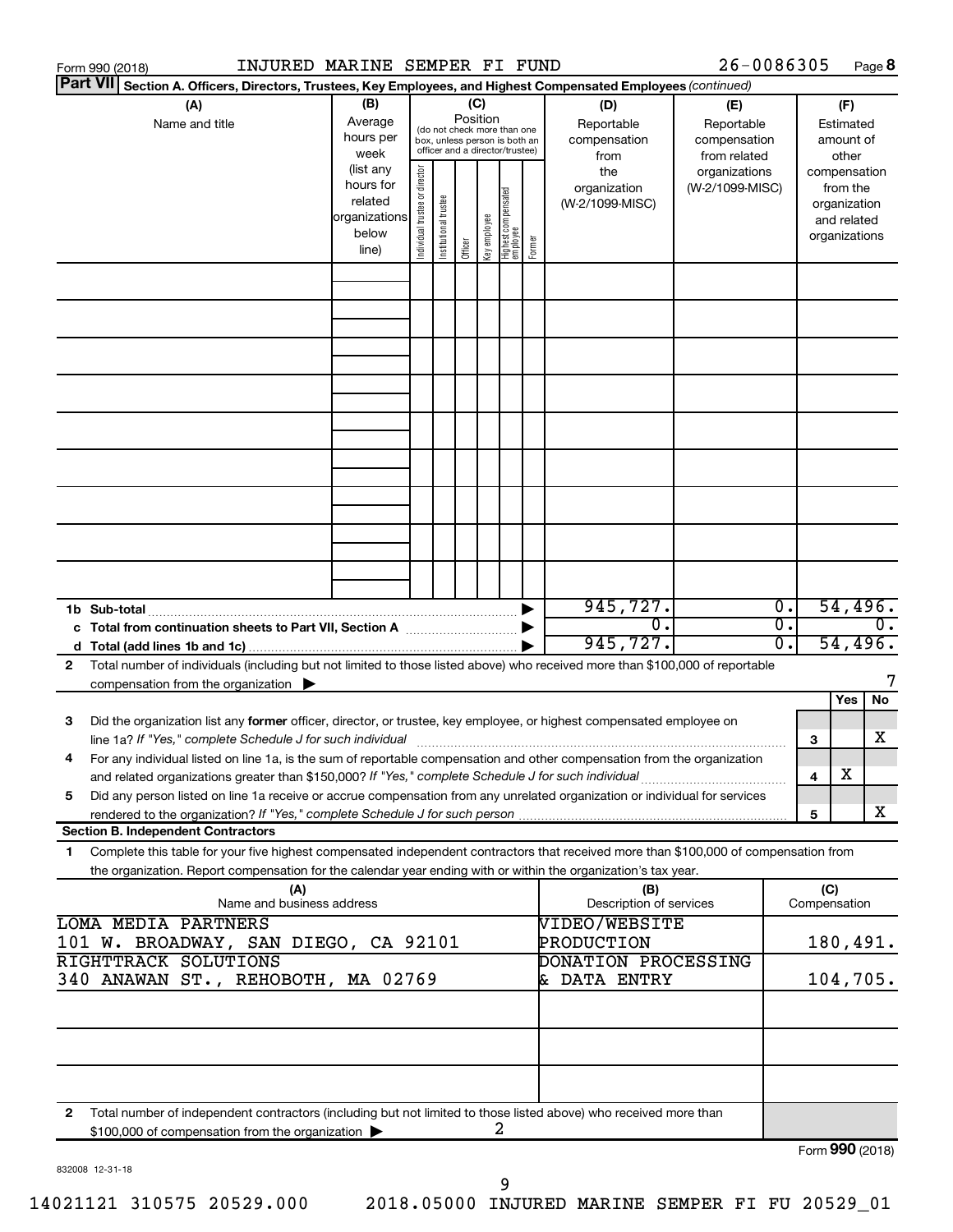|                                                           |                  | Form 990 (2018)                                                                                                      |                | INJURED MARINE SEMPER FI FUND |                      |                                          | 26-0086305                              | Page 9                                                      |
|-----------------------------------------------------------|------------------|----------------------------------------------------------------------------------------------------------------------|----------------|-------------------------------|----------------------|------------------------------------------|-----------------------------------------|-------------------------------------------------------------|
|                                                           | <b>Part VIII</b> | <b>Statement of Revenue</b>                                                                                          |                |                               |                      |                                          |                                         |                                                             |
|                                                           |                  | Check if Schedule O contains a response or note to any line in this Part VIII                                        |                |                               |                      | (B)                                      |                                         |                                                             |
|                                                           |                  |                                                                                                                      |                |                               | (A)<br>Total revenue | Related or<br>exempt function<br>revenue | (C)<br>Unrelated<br>business<br>revenue | Revenue excluded<br>from tax under<br>sections<br>512 - 514 |
|                                                           |                  | 1 a Federated campaigns                                                                                              | 1a             |                               |                      |                                          |                                         |                                                             |
| Grants                                                    |                  | <b>b</b> Membership dues                                                                                             | 1 <sub>b</sub> |                               |                      |                                          |                                         |                                                             |
|                                                           |                  | c Fundraising events                                                                                                 | 1c             | 840,869.                      |                      |                                          |                                         |                                                             |
|                                                           |                  | d Related organizations                                                                                              | 1d             |                               |                      |                                          |                                         |                                                             |
|                                                           |                  | e Government grants (contributions)                                                                                  | 1e             |                               |                      |                                          |                                         |                                                             |
|                                                           |                  | f All other contributions, gifts, grants, and                                                                        |                |                               |                      |                                          |                                         |                                                             |
|                                                           |                  | similar amounts not included above                                                                                   | l 1f           | 37,846,468.                   |                      |                                          |                                         |                                                             |
| Contributions, Gifts, Grants<br>and Other Similar Amounts |                  | g Noncash contributions included in lines 1a-1f: \$                                                                  |                | 963,185                       | 38,687,337.          |                                          |                                         |                                                             |
|                                                           |                  |                                                                                                                      |                | <b>Business Code</b>          |                      |                                          |                                         |                                                             |
|                                                           | 2 a              |                                                                                                                      |                |                               |                      |                                          |                                         |                                                             |
|                                                           | b                | <u> 1980 - Andrea Andrew Maria (h. 1980).</u>                                                                        |                |                               |                      |                                          |                                         |                                                             |
|                                                           | c                | the contract of the contract of the contract of the contract of the contract of                                      |                |                               |                      |                                          |                                         |                                                             |
|                                                           | d                | the control of the control of the control of the control of the control of                                           |                |                               |                      |                                          |                                         |                                                             |
| Program Service<br>Revenue                                | е                |                                                                                                                      |                |                               |                      |                                          |                                         |                                                             |
|                                                           | f.               |                                                                                                                      |                |                               |                      |                                          |                                         |                                                             |
|                                                           |                  |                                                                                                                      |                | ▶                             |                      |                                          |                                         |                                                             |
|                                                           | 3                | Investment income (including dividends, interest, and                                                                |                |                               |                      |                                          |                                         |                                                             |
|                                                           |                  |                                                                                                                      |                | ▶                             | 623,600.             |                                          |                                         | 623,600.                                                    |
|                                                           | 4                | Income from investment of tax-exempt bond proceeds                                                                   |                |                               |                      |                                          |                                         |                                                             |
|                                                           | 5                |                                                                                                                      |                |                               |                      |                                          |                                         |                                                             |
|                                                           |                  |                                                                                                                      | (i) Real       | (ii) Personal                 |                      |                                          |                                         |                                                             |
|                                                           |                  | 6 a Gross rents<br><b>b</b> Less: rental expenses                                                                    |                |                               |                      |                                          |                                         |                                                             |
|                                                           |                  | c Rental income or (loss)                                                                                            |                |                               |                      |                                          |                                         |                                                             |
|                                                           |                  | d Net rental income or (loss)                                                                                        |                |                               |                      |                                          |                                         |                                                             |
|                                                           |                  | 7 a Gross amount from sales of                                                                                       | (i) Securities | (ii) Other                    |                      |                                          |                                         |                                                             |
|                                                           |                  | assets other than inventory                                                                                          | 7,370,891.     |                               |                      |                                          |                                         |                                                             |
|                                                           |                  | <b>b</b> Less: cost or other basis                                                                                   |                |                               |                      |                                          |                                         |                                                             |
|                                                           |                  | and sales expenses                                                                                                   | 7,400,252.     |                               |                      |                                          |                                         |                                                             |
|                                                           |                  |                                                                                                                      | $-29,361.$     |                               |                      |                                          |                                         |                                                             |
|                                                           |                  |                                                                                                                      |                |                               | $-29,361.$           |                                          |                                         | $-29,361.$                                                  |
|                                                           |                  | 8 a Gross income from fundraising events (not                                                                        |                |                               |                      |                                          |                                         |                                                             |
|                                                           |                  |                                                                                                                      |                |                               |                      |                                          |                                         |                                                             |
| <b>Other Revenue</b>                                      |                  | contributions reported on line 1c). See                                                                              |                |                               |                      |                                          |                                         |                                                             |
|                                                           |                  |                                                                                                                      | b              | 53,446.<br>277,404.           |                      |                                          |                                         |                                                             |
|                                                           |                  | c Net income or (loss) from fundraising events                                                                       |                | ▶<br>.                        | $-223,958.$          |                                          |                                         | $-223,958.$                                                 |
|                                                           |                  | 9 a Gross income from gaming activities. See                                                                         |                |                               |                      |                                          |                                         |                                                             |
|                                                           |                  |                                                                                                                      |                |                               |                      |                                          |                                         |                                                             |
|                                                           |                  |                                                                                                                      | b              |                               |                      |                                          |                                         |                                                             |
|                                                           |                  | c Net income or (loss) from gaming activities                                                                        |                | ▶                             |                      |                                          |                                         |                                                             |
|                                                           |                  | 10 a Gross sales of inventory, less returns                                                                          |                |                               |                      |                                          |                                         |                                                             |
|                                                           |                  |                                                                                                                      |                |                               |                      |                                          |                                         |                                                             |
|                                                           |                  |                                                                                                                      | $\mathbf b$    |                               |                      |                                          |                                         |                                                             |
|                                                           |                  | c Net income or (loss) from sales of inventory                                                                       |                |                               |                      |                                          |                                         |                                                             |
|                                                           |                  | Miscellaneous Revenue                                                                                                |                | <b>Business Code</b>          |                      |                                          |                                         |                                                             |
|                                                           | 11 a             |                                                                                                                      |                |                               |                      |                                          |                                         |                                                             |
|                                                           | b                | <u> 1980 - Johann John Stein, markin fan it ferstjer fan de ferstjer fan it ferstjer fan it ferstjer fan it fers</u> |                |                               |                      |                                          |                                         |                                                             |
|                                                           | c<br>d           | <u> 1989 - Johann John Stein, markin fan it ferstjer fan it ferstjer fan it ferstjer fan it ferstjer fan it fers</u> |                |                               |                      |                                          |                                         |                                                             |
|                                                           |                  |                                                                                                                      |                | ▶                             |                      |                                          |                                         |                                                             |
|                                                           | 12               |                                                                                                                      |                |                               | 39,057,618.          | 0.                                       | 0.                                      | 370,281.                                                    |
|                                                           | 832009 12-31-18  |                                                                                                                      |                |                               |                      |                                          |                                         | Form 990 (2018)                                             |

10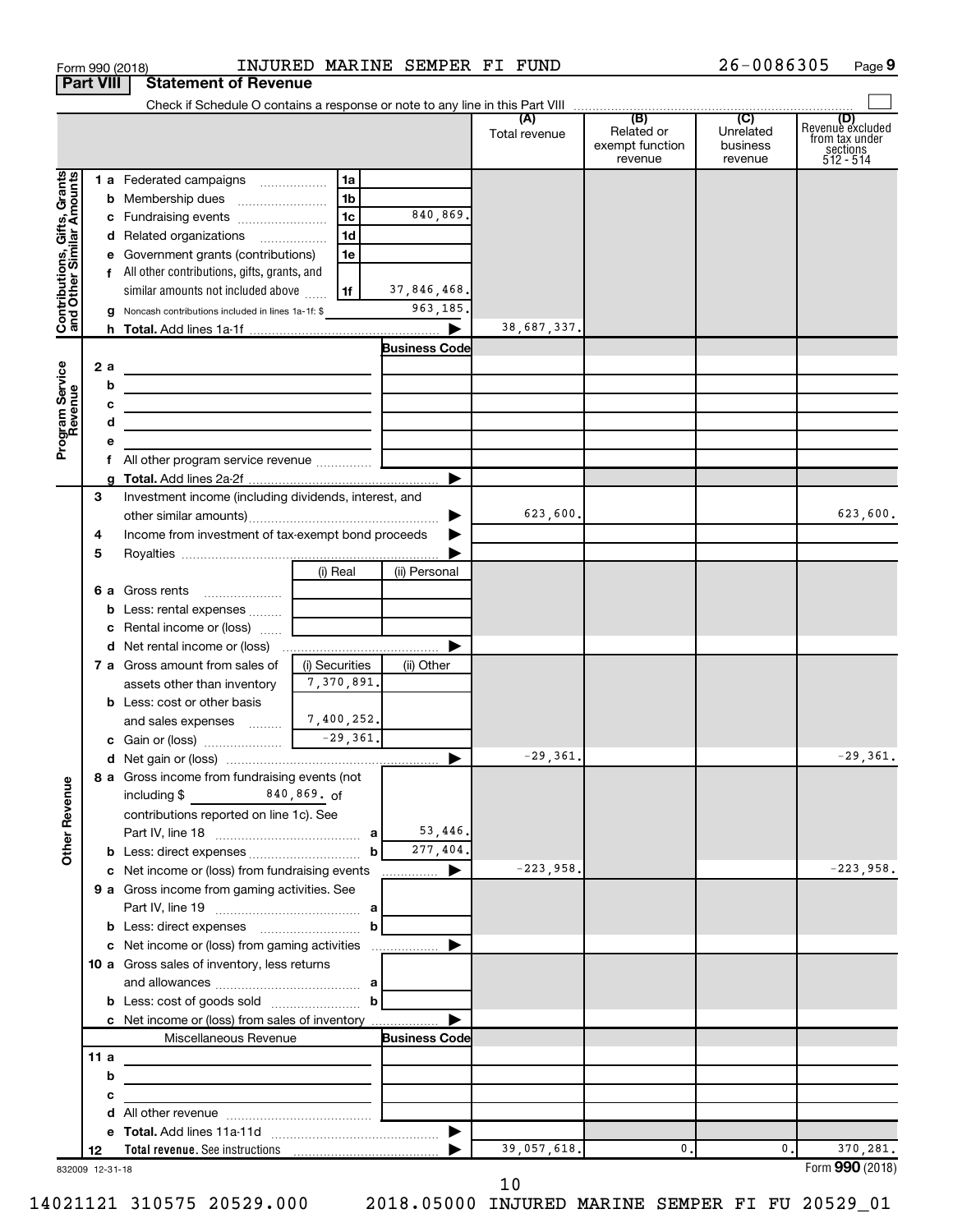Form 990 (2018) Page INJURED MARINE SEMPER FI FUND 26-0086305 **Porm 990 (2018)**<br>**Part IX | Statement of Functional Expenses** 

26-0086305 Page 10

|              | Section 501(c)(3) and 501(c)(4) organizations must complete all columns. All other organizations must complete column (A).                                                                                  |                       |                                    |                                    |                                |
|--------------|-------------------------------------------------------------------------------------------------------------------------------------------------------------------------------------------------------------|-----------------------|------------------------------------|------------------------------------|--------------------------------|
|              | Check if Schedule O contains a response or note to any line in this Part IX                                                                                                                                 |                       |                                    |                                    |                                |
|              | Do not include amounts reported on lines 6b,<br>7b, 8b, 9b, and 10b of Part VIII.                                                                                                                           | Total expenses        | (B)<br>Program service<br>expenses | Management and<br>general expenses | (D)<br>Fundraising<br>expenses |
| 1.           | Grants and other assistance to domestic organizations                                                                                                                                                       |                       |                                    |                                    |                                |
|              | and domestic governments. See Part IV, line 21                                                                                                                                                              | 705,000.              | 705,000.                           |                                    |                                |
| $\mathbf{2}$ | Grants and other assistance to domestic                                                                                                                                                                     |                       |                                    |                                    |                                |
|              | individuals. See Part IV, line 22                                                                                                                                                                           |                       | 23, 409, 159. 23, 409, 159.        |                                    |                                |
| 3            | Grants and other assistance to foreign                                                                                                                                                                      |                       |                                    |                                    |                                |
|              | organizations, foreign governments, and foreign                                                                                                                                                             |                       |                                    |                                    |                                |
|              | individuals. See Part IV, lines 15 and 16                                                                                                                                                                   |                       |                                    |                                    |                                |
| 4            | Benefits paid to or for members                                                                                                                                                                             |                       |                                    |                                    |                                |
| 5            | Compensation of current officers, directors,                                                                                                                                                                |                       |                                    |                                    |                                |
|              | trustees, and key employees                                                                                                                                                                                 | 505, 229.             | 243,996.                           | $216,055$ .                        | 45,178.                        |
| 6            | Compensation not included above, to disqualified                                                                                                                                                            |                       |                                    |                                    |                                |
|              | persons (as defined under section 4958(f)(1)) and                                                                                                                                                           |                       |                                    |                                    |                                |
|              | persons described in section 4958(c)(3)(B)                                                                                                                                                                  |                       |                                    |                                    |                                |
| 7            |                                                                                                                                                                                                             | 7,510,890.            | 5,834,536.                         | 1, 249, 288.                       | 427,066.                       |
| 8            | Pension plan accruals and contributions (include                                                                                                                                                            |                       |                                    |                                    |                                |
|              | section 401(k) and 403(b) employer contributions)                                                                                                                                                           |                       |                                    |                                    |                                |
| 9            |                                                                                                                                                                                                             | 665, 810.<br>621,820. | 510, 221.<br>471, 446.             | 119, 176.<br>113,760.              | 36,413.<br>36,614.             |
| 10           |                                                                                                                                                                                                             |                       |                                    |                                    |                                |
| 11           | Fees for services (non-employees):                                                                                                                                                                          |                       |                                    |                                    |                                |
| a            |                                                                                                                                                                                                             |                       |                                    |                                    |                                |
| b            |                                                                                                                                                                                                             | 31,300.               |                                    | 31,300.                            |                                |
|              |                                                                                                                                                                                                             |                       |                                    |                                    |                                |
| d            | Lobbying                                                                                                                                                                                                    |                       |                                    |                                    |                                |
|              | Professional fundraising services. See Part IV, line 17                                                                                                                                                     | 82,718.               |                                    | 82,718.                            |                                |
| f            | Investment management fees<br>Other. (If line 11g amount exceeds 10% of line 25,                                                                                                                            |                       |                                    |                                    |                                |
| g            | column (A) amount, list line 11g expenses on Sch O.)                                                                                                                                                        | 648,445.              | 228,960.                           | 320,383.                           | 99,102.                        |
| 12           |                                                                                                                                                                                                             |                       |                                    |                                    |                                |
| 13           |                                                                                                                                                                                                             | 115,825.              | 87,806.                            | 20,762.                            | 7,257.                         |
| 14           |                                                                                                                                                                                                             | 216, 363.             | 146,895.                           | 62,720.                            | 6,748.                         |
| 15           |                                                                                                                                                                                                             | 105, 317.             | 91,308.                            | 7,598.                             | 6,411.                         |
| 16           |                                                                                                                                                                                                             | 717,848.              | 669,835.                           | 34,074.                            | 13,939.                        |
| 17           |                                                                                                                                                                                                             |                       |                                    |                                    |                                |
| 18           | Payments of travel or entertainment expenses                                                                                                                                                                |                       |                                    |                                    |                                |
|              | for any federal, state, or local public officials                                                                                                                                                           | 44,102.               | 37,327.                            | 3,134.                             | 3,641.                         |
| 19<br>20     | Conferences, conventions, and meetings<br>Interest                                                                                                                                                          |                       |                                    |                                    |                                |
| 21           |                                                                                                                                                                                                             |                       |                                    |                                    |                                |
| 22           | Depreciation, depletion, and amortization                                                                                                                                                                   | 150,091.              | 112,854.                           | 27,339.                            | 9,898.                         |
| 23           | Insurance                                                                                                                                                                                                   | 84,983.               | 61,420.                            | 19,212.                            | 4,351.                         |
| 24           | Other expenses. Itemize expenses not covered<br>above. (List miscellaneous expenses in line 24e. If line<br>24e amount exceeds 10% of line 25, column (A)<br>amount, list line 24e expenses on Schedule O.) |                       |                                    |                                    |                                |
| a            | POSTAGE & SHIPPING                                                                                                                                                                                          | 391,407.              | 323,684.                           | 33,515                             | 34,208.                        |
| b            | EDUCATIONAL/PROMOTIONAL                                                                                                                                                                                     | 379,632.              | 245, 499.                          | $\mathbf{0}$ .                     | 134, 133.                      |
| C            | OTHER OPERATING EXPENSE                                                                                                                                                                                     | 107, 810.             | 54,256.                            | 34, 399.                           | 19, 155.                       |
| d            |                                                                                                                                                                                                             |                       |                                    |                                    |                                |
|              | e All other expenses                                                                                                                                                                                        |                       |                                    |                                    |                                |
| 25           | Total functional expenses. Add lines 1 through 24e                                                                                                                                                          | 36, 493, 749.         | 33, 234, 202.                      | 2, 375, 433.                       | 884,114.                       |
| 26           | Joint costs. Complete this line only if the organization                                                                                                                                                    |                       |                                    |                                    |                                |
|              | reported in column (B) joint costs from a combined                                                                                                                                                          |                       |                                    |                                    |                                |
|              | educational campaign and fundraising solicitation.                                                                                                                                                          |                       |                                    |                                    |                                |
|              | Check here $\triangleright \lfloor \underline{X} \rfloor$ if following SOP 98-2 (ASC 958-720)                                                                                                               | 223,379.              | 141,775.                           | 0.                                 | 81,604.                        |

832010 12-31-18

Form (2018) **990**

11

14021121 310575 20529.000 2018.05000 INJURED MARINE SEMPER FI FU 20529\_01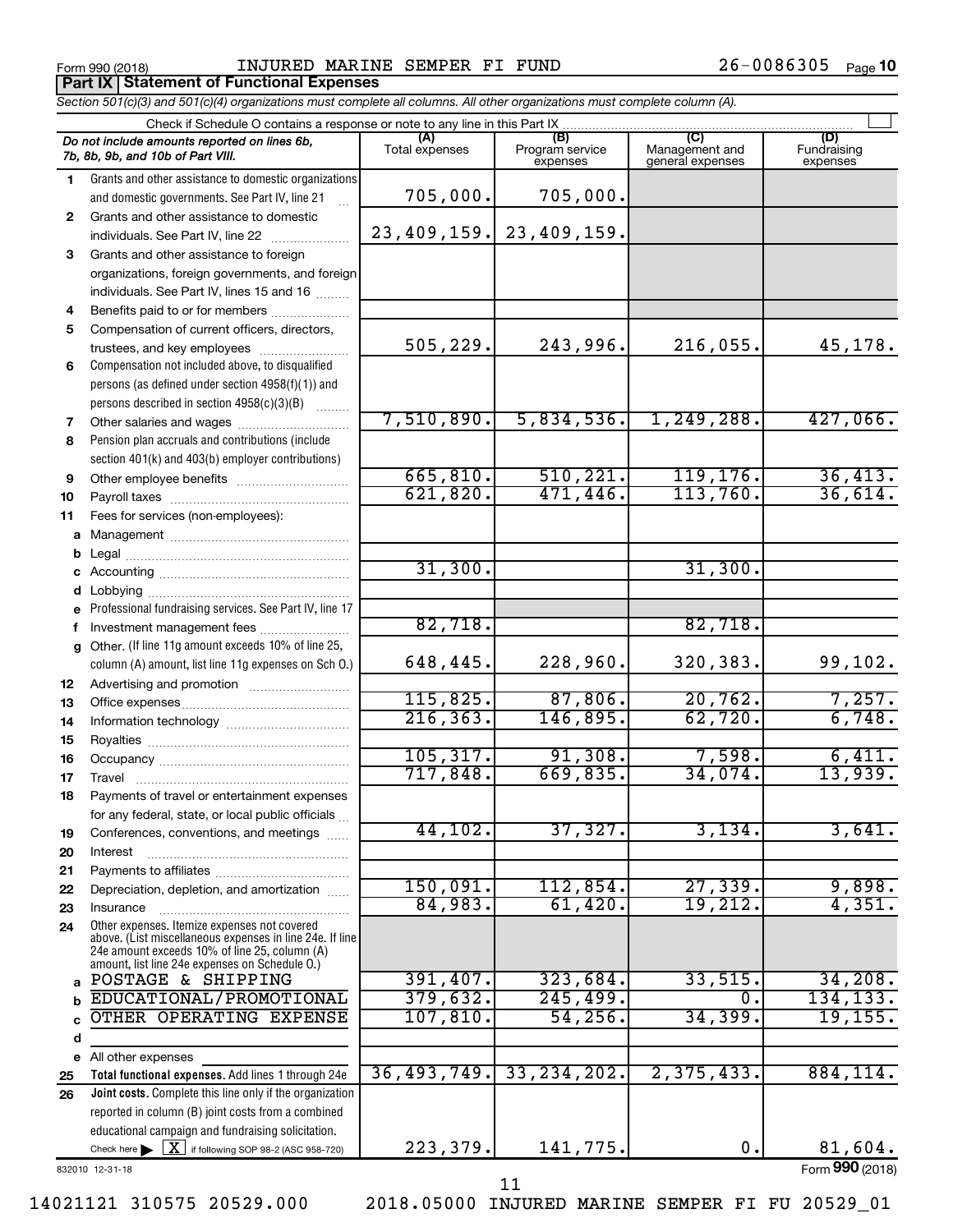| Form 990 (2018) | INJURED | MARINE | <b>SEMPER</b> | FT | FUND | 26.<br>. <del>.</del> | Page |
|-----------------|---------|--------|---------------|----|------|-----------------------|------|
|-----------------|---------|--------|---------------|----|------|-----------------------|------|

|                             |          |                                                                                                                                                                                                                                |                 |                       | (A)<br>Beginning of year  |                         | (B)<br>End of year         |
|-----------------------------|----------|--------------------------------------------------------------------------------------------------------------------------------------------------------------------------------------------------------------------------------|-----------------|-----------------------|---------------------------|-------------------------|----------------------------|
|                             | 1        |                                                                                                                                                                                                                                |                 |                       | 811,005.                  | $\mathbf{1}$            | 1,043,277.                 |
|                             | 2        |                                                                                                                                                                                                                                |                 |                       | 1,985,546.                | $\overline{\mathbf{2}}$ | 1,908,153.                 |
|                             | З        |                                                                                                                                                                                                                                |                 |                       | 7,350,000.                | $\mathbf{3}$            | 6,850,000.                 |
|                             | 4        |                                                                                                                                                                                                                                |                 |                       | 124,507.                  | $\overline{4}$          | 110, 167.                  |
|                             | 5        | Loans and other receivables from current and former officers, directors,                                                                                                                                                       |                 |                       |                           |                         |                            |
|                             |          | trustees, key employees, and highest compensated employees. Complete                                                                                                                                                           |                 |                       |                           |                         |                            |
|                             |          | Part II of Schedule Latin and Communication of Schedule Latin and Communication of Schedule Latin and Schedule                                                                                                                 |                 |                       |                           | 5                       |                            |
|                             | 6        | Loans and other receivables from other disqualified persons (as defined under                                                                                                                                                  |                 |                       |                           |                         |                            |
|                             |          | section 4958(f)(1)), persons described in section 4958(c)(3)(B), and contributing                                                                                                                                              |                 |                       |                           |                         |                            |
|                             |          | employers and sponsoring organizations of section 501(c)(9) voluntary                                                                                                                                                          |                 |                       |                           |                         |                            |
|                             |          | employees' beneficiary organizations (see instr). Complete Part II of Sch L                                                                                                                                                    |                 | 6                     |                           |                         |                            |
| Assets                      | 7        |                                                                                                                                                                                                                                |                 |                       |                           | $\overline{7}$          |                            |
|                             | 8        |                                                                                                                                                                                                                                |                 |                       |                           | 8                       |                            |
|                             | 9        | Prepaid expenses and deferred charges [11] [11] Prepaid expenses and deferred charges [11] [11] All and the summary series are presented as a series and the series and the series and series and series and series are series |                 |                       | 880,041.                  | 9                       | 1,810,560.                 |
|                             |          | 10a Land, buildings, and equipment: cost or other                                                                                                                                                                              |                 |                       |                           |                         |                            |
|                             |          | basis. Complete Part VI of Schedule D  10a                                                                                                                                                                                     | 10 <sub>b</sub> | 236,885.<br>177, 139. |                           |                         |                            |
|                             |          |                                                                                                                                                                                                                                | 146,766.        | 10 <sub>c</sub>       | 59,746.                   |                         |                            |
|                             | 11       |                                                                                                                                                                                                                                |                 |                       | 18, 283, 181.             | 11                      | 21, 149, 442.              |
|                             | 12       |                                                                                                                                                                                                                                |                 | 12                    |                           |                         |                            |
|                             | 13       |                                                                                                                                                                                                                                |                 | 138,836.              | 13                        | 199,124.                |                            |
|                             | 14       |                                                                                                                                                                                                                                |                 | 79,059.               | 14<br>15                  | 0.                      |                            |
|                             | 15       |                                                                                                                                                                                                                                |                 |                       | 29,798,941.               | 16                      | 33, 130, 469.              |
|                             | 16<br>17 |                                                                                                                                                                                                                                |                 |                       | 977,086.                  | 17                      | 1,169,875.                 |
|                             | 18       |                                                                                                                                                                                                                                |                 |                       | 18                        |                         |                            |
|                             | 19       |                                                                                                                                                                                                                                |                 | 19                    |                           |                         |                            |
|                             | 20       |                                                                                                                                                                                                                                |                 | 20                    |                           |                         |                            |
|                             | 21       | Escrow or custodial account liability. Complete Part IV of Schedule D                                                                                                                                                          |                 |                       |                           | 21                      |                            |
|                             | 22       | Loans and other payables to current and former officers, directors, trustees,                                                                                                                                                  |                 |                       |                           |                         |                            |
| Liabilities                 |          | key employees, highest compensated employees, and disqualified persons.                                                                                                                                                        |                 |                       |                           |                         |                            |
|                             |          |                                                                                                                                                                                                                                |                 |                       |                           | 22                      |                            |
|                             | 23       | Secured mortgages and notes payable to unrelated third parties                                                                                                                                                                 |                 |                       |                           | 23                      |                            |
|                             | 24       | Unsecured notes and loans payable to unrelated third parties                                                                                                                                                                   |                 |                       |                           | 24                      |                            |
|                             | 25       | Other liabilities (including federal income tax, payables to related third                                                                                                                                                     |                 |                       |                           |                         |                            |
|                             |          | parties, and other liabilities not included on lines 17-24). Complete Part X of                                                                                                                                                |                 |                       |                           |                         |                            |
|                             |          | Schedule D                                                                                                                                                                                                                     |                 |                       |                           | 25                      |                            |
|                             | 26       |                                                                                                                                                                                                                                |                 |                       | 977,086.                  | 26                      | 1, 169, 875.               |
|                             |          | Organizations that follow SFAS 117 (ASC 958), check here $\blacktriangleright \begin{array}{c} \boxed{X} \\ \end{array}$ and                                                                                                   |                 |                       |                           |                         |                            |
|                             |          | complete lines 27 through 29, and lines 33 and 34.                                                                                                                                                                             |                 |                       |                           |                         |                            |
|                             | 27       |                                                                                                                                                                                                                                |                 |                       | 16,239,094.<br>9,309,070. | 27                      | 18,986,745.                |
|                             | 28       |                                                                                                                                                                                                                                |                 |                       | 3, 273, 691.              | 28                      | 9,700,158.<br>3, 273, 691. |
|                             | 29       | Permanently restricted net assets                                                                                                                                                                                              |                 |                       |                           | 29                      |                            |
|                             |          | Organizations that do not follow SFAS 117 (ASC 958), check here ▶ □                                                                                                                                                            |                 |                       |                           |                         |                            |
| Net Assets or Fund Balances |          | and complete lines 30 through 34.                                                                                                                                                                                              |                 |                       |                           |                         |                            |
|                             | 30       | Paid-in or capital surplus, or land, building, or equipment fund                                                                                                                                                               |                 |                       |                           | 30<br>31                |                            |
|                             | 31<br>32 | Retained earnings, endowment, accumulated income, or other funds                                                                                                                                                               |                 |                       |                           | 32                      |                            |
|                             | 33       |                                                                                                                                                                                                                                |                 |                       | 28,821,855.               | 33                      | 31,960,594.                |
|                             | 34       |                                                                                                                                                                                                                                |                 |                       | 29,798,941.               | 34                      | 33, 130, 469.              |
|                             |          |                                                                                                                                                                                                                                |                 |                       |                           |                         | Form 990 (2018)            |

**Part X** | Balance Sheet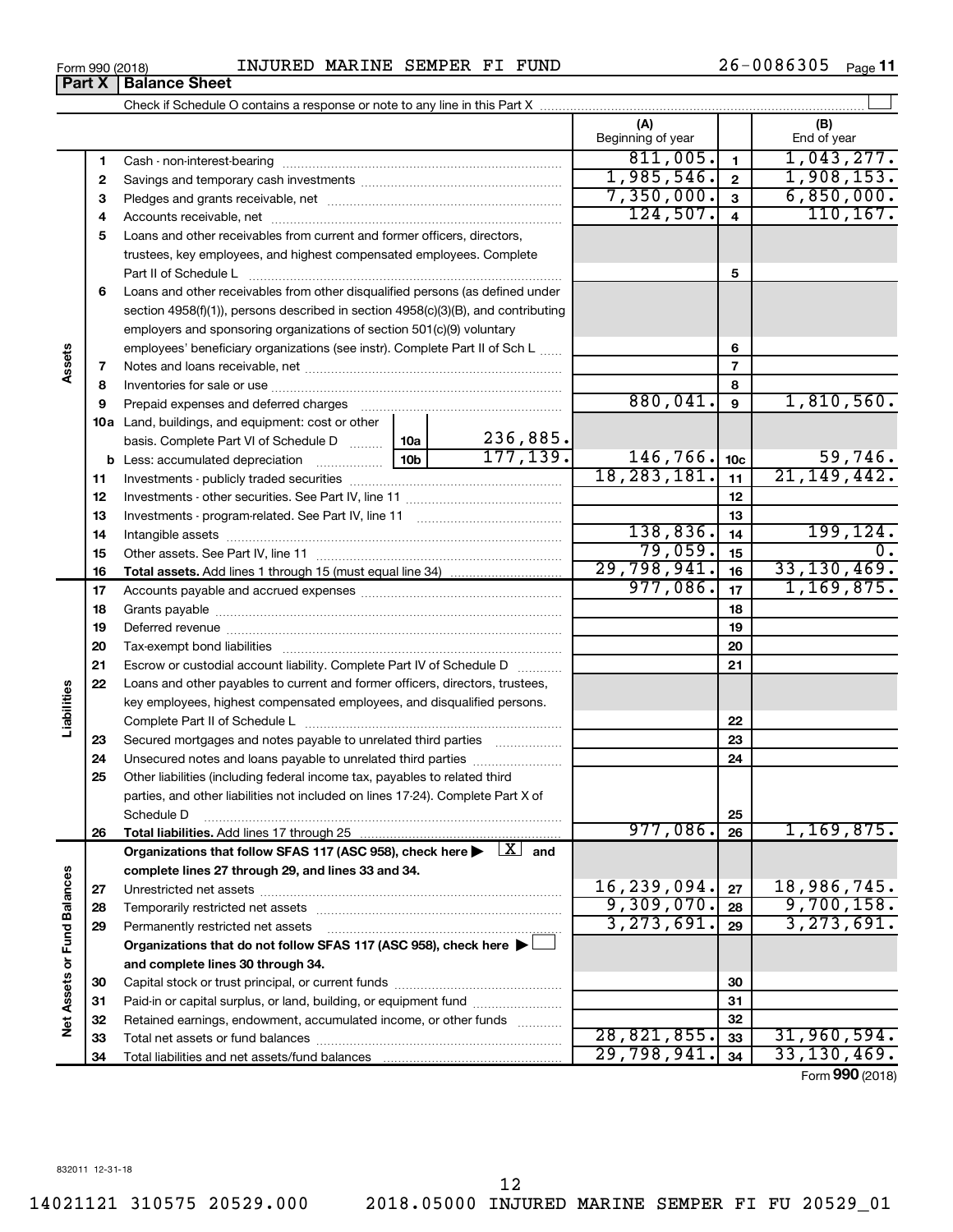|    | INJURED MARINE SEMPER FI FUND<br>Form 990 (2018)                                                                                                                                                                               |                | 26-0086305     |                 | Page 12          |
|----|--------------------------------------------------------------------------------------------------------------------------------------------------------------------------------------------------------------------------------|----------------|----------------|-----------------|------------------|
|    | <b>Part XI Reconciliation of Net Assets</b>                                                                                                                                                                                    |                |                |                 |                  |
|    |                                                                                                                                                                                                                                |                |                |                 |                  |
|    |                                                                                                                                                                                                                                |                |                |                 |                  |
| 1  |                                                                                                                                                                                                                                | 1              | 39,057,618.    |                 |                  |
| 2  |                                                                                                                                                                                                                                | $\mathbf{z}$   | 36, 493, 749.  |                 |                  |
| З  | Revenue less expenses. Subtract line 2 from line 1                                                                                                                                                                             | 3              | 2,563,869.     |                 |                  |
| 4  |                                                                                                                                                                                                                                | 4              | 28,821,855.    |                 |                  |
| 5  | Net unrealized gains (losses) on investments [111] matter in the contract of the contract of the contract of the contract of the contract of the contract of the contract of the contract of the contract of the contract of t | 5              |                |                 | 574,870.         |
| 6  | Donated services and use of facilities                                                                                                                                                                                         | 6              |                |                 |                  |
| 7  | Investment expenses                                                                                                                                                                                                            | $\overline{7}$ |                |                 |                  |
| 8  | Prior period adjustments material contents and content of the content of the content of the content of the content of the content of the content of the content of the content of the content of the content of the content of | 8              |                |                 |                  |
| 9  |                                                                                                                                                                                                                                | 9              |                |                 | $\overline{0}$ . |
| 10 | Net assets or fund balances at end of year. Combine lines 3 through 9 (must equal Part X, line 33,                                                                                                                             |                |                |                 |                  |
|    | column (B))                                                                                                                                                                                                                    | 10             | 31,960,594.    |                 |                  |
|    | Part XII Financial Statements and Reporting                                                                                                                                                                                    |                |                |                 |                  |
|    |                                                                                                                                                                                                                                |                |                |                 |                  |
|    |                                                                                                                                                                                                                                |                |                | Yes             | No               |
| 1  | $\lfloor x \rfloor$ Accrual<br>Accounting method used to prepare the Form 990: $\Box$ Cash<br>Other                                                                                                                            |                |                |                 |                  |
|    | If the organization changed its method of accounting from a prior year or checked "Other," explain in Schedule O.                                                                                                              |                |                |                 |                  |
|    |                                                                                                                                                                                                                                |                | 2a             |                 | x                |
|    | If "Yes," check a box below to indicate whether the financial statements for the year were compiled or reviewed on a                                                                                                           |                |                |                 |                  |
|    | separate basis, consolidated basis, or both:                                                                                                                                                                                   |                |                |                 |                  |
|    | Both consolidated and separate basis<br>Separate basis<br>Consolidated basis                                                                                                                                                   |                |                |                 |                  |
|    |                                                                                                                                                                                                                                |                | 2 <sub>b</sub> | x               |                  |
|    | If "Yes," check a box below to indicate whether the financial statements for the year were audited on a separate basis,                                                                                                        |                |                |                 |                  |
|    | consolidated basis, or both:                                                                                                                                                                                                   |                |                |                 |                  |
|    | $ \mathbf{X} $ Separate basis<br>Consolidated basis<br>Both consolidated and separate basis                                                                                                                                    |                |                |                 |                  |
|    | c If "Yes" to line 2a or 2b, does the organization have a committee that assumes responsibility for oversight of the audit,                                                                                                    |                |                |                 |                  |
|    | review, or compilation of its financial statements and selection of an independent accountant?                                                                                                                                 |                | 2c             | х               |                  |
|    | If the organization changed either its oversight process or selection process during the tax year, explain in Schedule O.                                                                                                      |                |                |                 |                  |
|    | 3a As a result of a federal award, was the organization required to undergo an audit or audits as set forth in the Single Audit                                                                                                |                |                |                 |                  |
|    | Act and OMB Circular A-133?                                                                                                                                                                                                    |                | 3a             |                 | x                |
|    | <b>b</b> If "Yes," did the organization undergo the required audit or audits? If the organization did not undergo the required audit                                                                                           |                |                |                 |                  |
|    |                                                                                                                                                                                                                                |                | 3 <sub>b</sub> | $000 \text{ m}$ |                  |
|    |                                                                                                                                                                                                                                |                |                |                 |                  |

Form (2018) **990**

832012 12-31-18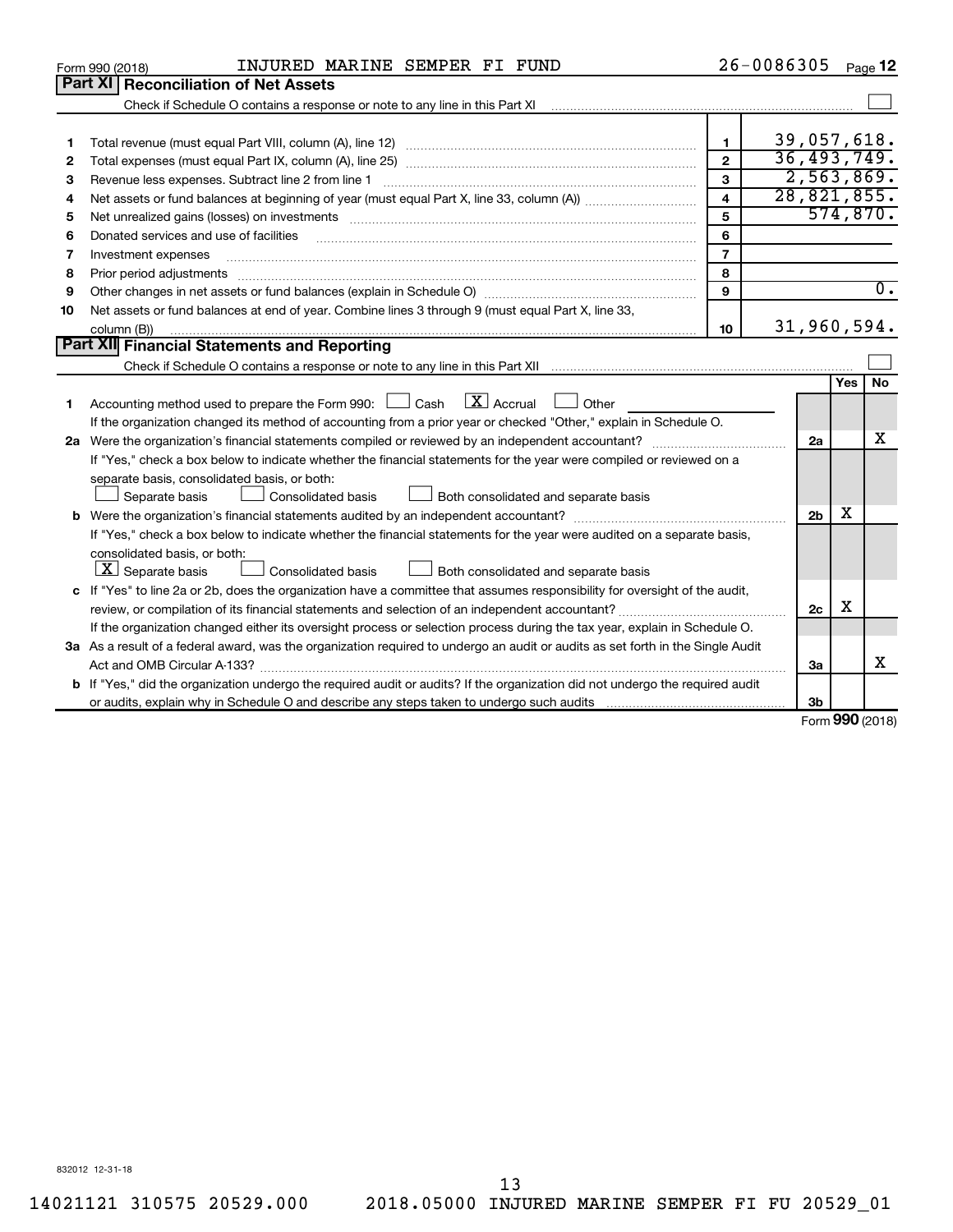**SCHEDULE A**

Department of the Treasury Internal Revenue Service

# Form 990 or 990-EZ) **Public Charity Status and Public Support** Form 990 or 990-EZ) Complete if the organization is a section 501(c)(3) organization or a section

**4947(a)(1) nonexempt charitable trust. | Attach to Form 990 or Form 990-EZ.** 

**| Go to www.irs.gov/Form990 for instructions and the latest information.**

| OMB No. 1545-0047                   |
|-------------------------------------|
| 2018                                |
| <b>Open to Public</b><br>Inspection |

|  |  | Name of the organization |
|--|--|--------------------------|
|--|--|--------------------------|

|               | <b>Employer identification number</b><br>Name of the organization |                                                                                                                                                                                                                     |          |                                                       |     |                                                                |                            |  |                                      |  |  |
|---------------|-------------------------------------------------------------------|---------------------------------------------------------------------------------------------------------------------------------------------------------------------------------------------------------------------|----------|-------------------------------------------------------|-----|----------------------------------------------------------------|----------------------------|--|--------------------------------------|--|--|
|               |                                                                   |                                                                                                                                                                                                                     |          | INJURED MARINE SEMPER FI FUND                         |     |                                                                |                            |  | 26-0086305                           |  |  |
| <b>Part I</b> |                                                                   | Reason for Public Charity Status (All organizations must complete this part.) See instructions.                                                                                                                     |          |                                                       |     |                                                                |                            |  |                                      |  |  |
|               |                                                                   | The organization is not a private foundation because it is: (For lines 1 through 12, check only one box.)                                                                                                           |          |                                                       |     |                                                                |                            |  |                                      |  |  |
| 1             |                                                                   | A church, convention of churches, or association of churches described in section 170(b)(1)(A)(i).                                                                                                                  |          |                                                       |     |                                                                |                            |  |                                      |  |  |
| 2             |                                                                   | A school described in section 170(b)(1)(A)(ii). (Attach Schedule E (Form 990 or 990-EZ).)                                                                                                                           |          |                                                       |     |                                                                |                            |  |                                      |  |  |
| 3             |                                                                   | A hospital or a cooperative hospital service organization described in section 170(b)(1)(A)(iii).                                                                                                                   |          |                                                       |     |                                                                |                            |  |                                      |  |  |
| 4             |                                                                   | A medical research organization operated in conjunction with a hospital described in section 170(b)(1)(A)(iii). Enter the hospital's name,                                                                          |          |                                                       |     |                                                                |                            |  |                                      |  |  |
|               |                                                                   | city, and state:                                                                                                                                                                                                    |          |                                                       |     |                                                                |                            |  |                                      |  |  |
| 5             |                                                                   | An organization operated for the benefit of a college or university owned or operated by a governmental unit described in                                                                                           |          |                                                       |     |                                                                |                            |  |                                      |  |  |
|               |                                                                   | section 170(b)(1)(A)(iv). (Complete Part II.)                                                                                                                                                                       |          |                                                       |     |                                                                |                            |  |                                      |  |  |
| 6             |                                                                   | A federal, state, or local government or governmental unit described in section 170(b)(1)(A)(v).                                                                                                                    |          |                                                       |     |                                                                |                            |  |                                      |  |  |
| 7             | $\lfloor x \rfloor$                                               | An organization that normally receives a substantial part of its support from a governmental unit or from the general public described in                                                                           |          |                                                       |     |                                                                |                            |  |                                      |  |  |
|               |                                                                   | section 170(b)(1)(A)(vi). (Complete Part II.)                                                                                                                                                                       |          |                                                       |     |                                                                |                            |  |                                      |  |  |
| 8             |                                                                   | A community trust described in section 170(b)(1)(A)(vi). (Complete Part II.)                                                                                                                                        |          |                                                       |     |                                                                |                            |  |                                      |  |  |
| 9             |                                                                   | An agricultural research organization described in section 170(b)(1)(A)(ix) operated in conjunction with a land-grant college                                                                                       |          |                                                       |     |                                                                |                            |  |                                      |  |  |
|               |                                                                   | or university or a non-land-grant college of agriculture (see instructions). Enter the name, city, and state of the college or                                                                                      |          |                                                       |     |                                                                |                            |  |                                      |  |  |
|               |                                                                   | university:                                                                                                                                                                                                         |          |                                                       |     |                                                                |                            |  |                                      |  |  |
| 10            |                                                                   | An organization that normally receives: (1) more than 33 1/3% of its support from contributions, membership fees, and gross receipts from                                                                           |          |                                                       |     |                                                                |                            |  |                                      |  |  |
|               |                                                                   | activities related to its exempt functions - subject to certain exceptions, and (2) no more than 33 1/3% of its support from gross investment                                                                       |          |                                                       |     |                                                                |                            |  |                                      |  |  |
|               |                                                                   | income and unrelated business taxable income (less section 511 tax) from businesses acquired by the organization after June 30, 1975.                                                                               |          |                                                       |     |                                                                |                            |  |                                      |  |  |
|               |                                                                   | See section 509(a)(2). (Complete Part III.)                                                                                                                                                                         |          |                                                       |     |                                                                |                            |  |                                      |  |  |
| 11            |                                                                   | An organization organized and operated exclusively to test for public safety. See section 509(a)(4).                                                                                                                |          |                                                       |     |                                                                |                            |  |                                      |  |  |
| 12            |                                                                   | An organization organized and operated exclusively for the benefit of, to perform the functions of, or to carry out the purposes of one or                                                                          |          |                                                       |     |                                                                |                            |  |                                      |  |  |
|               |                                                                   | more publicly supported organizations described in section 509(a)(1) or section 509(a)(2). See section 509(a)(3). Check the box in                                                                                  |          |                                                       |     |                                                                |                            |  |                                      |  |  |
|               |                                                                   | lines 12a through 12d that describes the type of supporting organization and complete lines 12e, 12f, and 12g.                                                                                                      |          |                                                       |     |                                                                |                            |  |                                      |  |  |
| а             |                                                                   | Type I. A supporting organization operated, supervised, or controlled by its supported organization(s), typically by giving                                                                                         |          |                                                       |     |                                                                |                            |  |                                      |  |  |
|               |                                                                   | the supported organization(s) the power to regularly appoint or elect a majority of the directors or trustees of the supporting                                                                                     |          |                                                       |     |                                                                |                            |  |                                      |  |  |
|               |                                                                   | organization. You must complete Part IV, Sections A and B.                                                                                                                                                          |          |                                                       |     |                                                                |                            |  |                                      |  |  |
| b             |                                                                   | Type II. A supporting organization supervised or controlled in connection with its supported organization(s), by having                                                                                             |          |                                                       |     |                                                                |                            |  |                                      |  |  |
|               |                                                                   | control or management of the supporting organization vested in the same persons that control or manage the supported                                                                                                |          |                                                       |     |                                                                |                            |  |                                      |  |  |
|               |                                                                   | organization(s). You must complete Part IV, Sections A and C.                                                                                                                                                       |          |                                                       |     |                                                                |                            |  |                                      |  |  |
|               |                                                                   | Type III functionally integrated. A supporting organization operated in connection with, and functionally integrated with,                                                                                          |          |                                                       |     |                                                                |                            |  |                                      |  |  |
|               |                                                                   | its supported organization(s) (see instructions). You must complete Part IV, Sections A, D, and E.                                                                                                                  |          |                                                       |     |                                                                |                            |  |                                      |  |  |
| d             |                                                                   | Type III non-functionally integrated. A supporting organization operated in connection with its supported organization(s)                                                                                           |          |                                                       |     |                                                                |                            |  |                                      |  |  |
|               |                                                                   | that is not functionally integrated. The organization generally must satisfy a distribution requirement and an attentiveness                                                                                        |          |                                                       |     |                                                                |                            |  |                                      |  |  |
|               |                                                                   | requirement (see instructions). You must complete Part IV, Sections A and D, and Part V.<br>Check this box if the organization received a written determination from the IRS that it is a Type I, Type II, Type III |          |                                                       |     |                                                                |                            |  |                                      |  |  |
| е             |                                                                   | functionally integrated, or Type III non-functionally integrated supporting organization.                                                                                                                           |          |                                                       |     |                                                                |                            |  |                                      |  |  |
|               |                                                                   |                                                                                                                                                                                                                     |          |                                                       |     |                                                                |                            |  |                                      |  |  |
|               |                                                                   | g Provide the following information about the supported organization(s).                                                                                                                                            |          |                                                       |     |                                                                |                            |  |                                      |  |  |
|               |                                                                   | (i) Name of supported                                                                                                                                                                                               | (ii) EIN | (iii) Type of organization                            |     | (iv) Is the organization listed<br>in your governing document? | (v) Amount of monetary     |  | (vi) Amount of other                 |  |  |
|               |                                                                   | organization                                                                                                                                                                                                        |          | (described on lines 1-10<br>above (see instructions)) | Yes | <b>No</b>                                                      | support (see instructions) |  | support (see instructions)           |  |  |
|               |                                                                   |                                                                                                                                                                                                                     |          |                                                       |     |                                                                |                            |  |                                      |  |  |
|               |                                                                   |                                                                                                                                                                                                                     |          |                                                       |     |                                                                |                            |  |                                      |  |  |
|               |                                                                   |                                                                                                                                                                                                                     |          |                                                       |     |                                                                |                            |  |                                      |  |  |
|               |                                                                   |                                                                                                                                                                                                                     |          |                                                       |     |                                                                |                            |  |                                      |  |  |
|               |                                                                   |                                                                                                                                                                                                                     |          |                                                       |     |                                                                |                            |  |                                      |  |  |
|               |                                                                   |                                                                                                                                                                                                                     |          |                                                       |     |                                                                |                            |  |                                      |  |  |
|               |                                                                   |                                                                                                                                                                                                                     |          |                                                       |     |                                                                |                            |  |                                      |  |  |
|               |                                                                   |                                                                                                                                                                                                                     |          |                                                       |     |                                                                |                            |  |                                      |  |  |
|               |                                                                   |                                                                                                                                                                                                                     |          |                                                       |     |                                                                |                            |  |                                      |  |  |
|               |                                                                   |                                                                                                                                                                                                                     |          |                                                       |     |                                                                |                            |  |                                      |  |  |
| Total         |                                                                   |                                                                                                                                                                                                                     |          |                                                       |     |                                                                |                            |  |                                      |  |  |
|               |                                                                   | LHA For Paperwork Reduction Act Notice, see the Instructions for Form 990 or 990-EZ. 832021 10-11-18                                                                                                                |          |                                                       |     |                                                                |                            |  | Schedule A (Form 990 or 990-EZ) 2018 |  |  |

14021121 310575 20529.000 2018.05000 INJURED MARINE SEMPER FI FU 20529\_01 14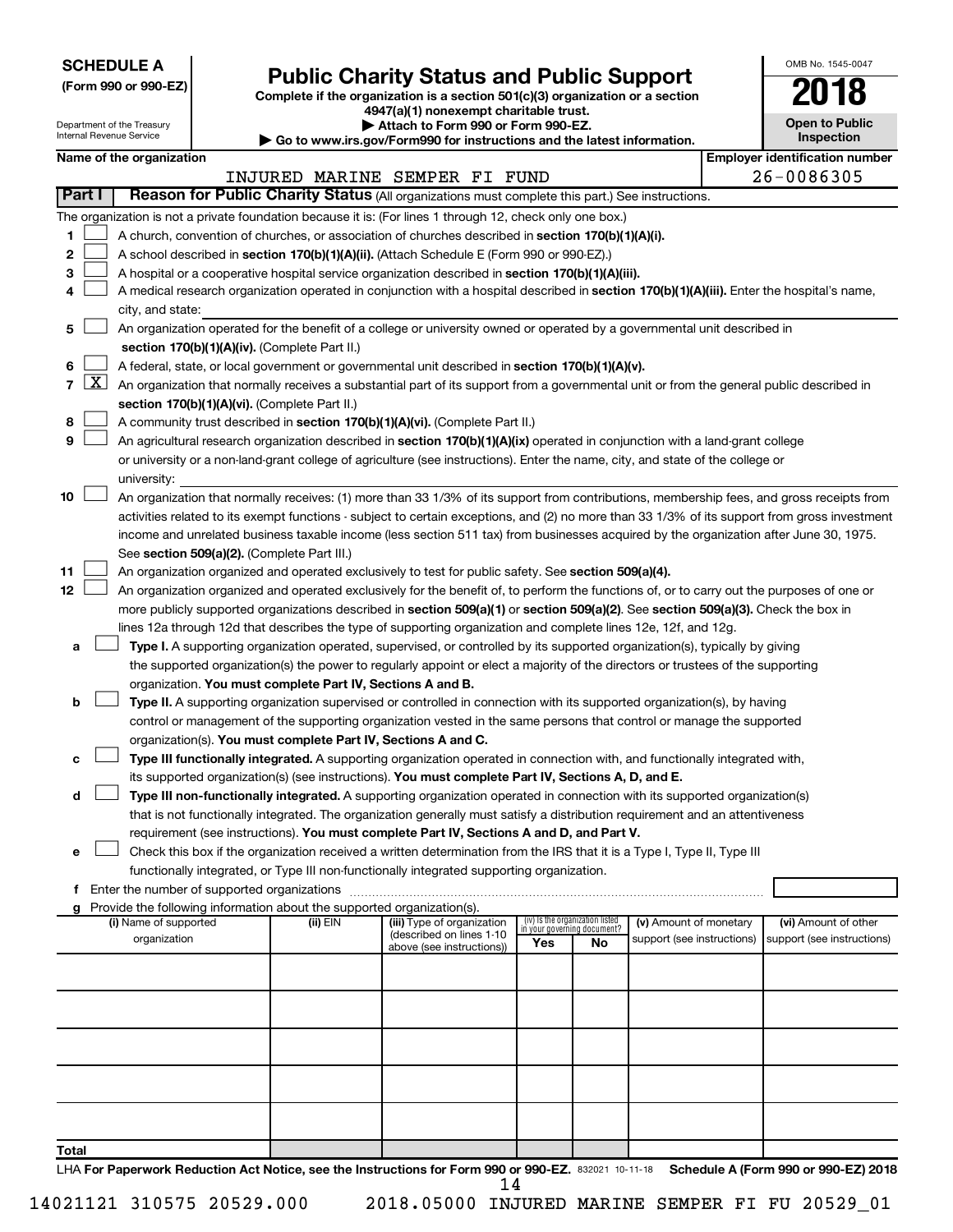#### Schedule A (Form 990 or 990-EZ) 2018 INJURED MARINE SEMPER FI FUND  $26-0086305$  Page

26-0086305 Page 2

(Complete only if you checked the box on line 5, 7, or 8 of Part I or if the organization failed to qualify under Part III. If the organization fails to qualify under the tests listed below, please complete Part III.) **Part II** | Support Schedule for Organizations Described in Sections 170(b)(1)(A)(iv) and 170(b)(1)(A)(vi)

| <b>Section A. Public Support</b>                                                                                                               |          |          |                                          |            |                                      |                                                        |
|------------------------------------------------------------------------------------------------------------------------------------------------|----------|----------|------------------------------------------|------------|--------------------------------------|--------------------------------------------------------|
| Calendar year (or fiscal year beginning in)                                                                                                    | (a) 2014 | (b) 2015 | $(c)$ 2016                               | $(d)$ 2017 | (e) 2018                             | (f) Total                                              |
| 1 Gifts, grants, contributions, and                                                                                                            |          |          |                                          |            |                                      |                                                        |
| membership fees received. (Do not                                                                                                              |          |          |                                          |            |                                      |                                                        |
| include any "unusual grants.")                                                                                                                 |          |          |                                          |            |                                      | 28518911.30620150.36019754.40163191.38687337.174009343 |
| 2 Tax revenues levied for the organ-                                                                                                           |          |          |                                          |            |                                      |                                                        |
| ization's benefit and either paid to                                                                                                           |          |          |                                          |            |                                      |                                                        |
| or expended on its behalf                                                                                                                      |          |          |                                          |            |                                      |                                                        |
| 3 The value of services or facilities                                                                                                          |          |          |                                          |            |                                      |                                                        |
| furnished by a governmental unit to                                                                                                            |          |          |                                          |            |                                      |                                                        |
| the organization without charge                                                                                                                |          |          |                                          |            |                                      |                                                        |
| 4 Total. Add lines 1 through 3                                                                                                                 |          |          |                                          |            |                                      | 28518911.30620150.36019754.40163191.38687337.174009343 |
| 5 The portion of total contributions                                                                                                           |          |          |                                          |            |                                      |                                                        |
| by each person (other than a                                                                                                                   |          |          |                                          |            |                                      |                                                        |
| governmental unit or publicly                                                                                                                  |          |          |                                          |            |                                      |                                                        |
| supported organization) included                                                                                                               |          |          |                                          |            |                                      |                                                        |
| on line 1 that exceeds 2% of the                                                                                                               |          |          |                                          |            |                                      |                                                        |
| amount shown on line 11,                                                                                                                       |          |          |                                          |            |                                      |                                                        |
| column (f)                                                                                                                                     |          |          |                                          |            |                                      | 42842561.                                              |
| 6 Public support. Subtract line 5 from line 4.                                                                                                 |          |          |                                          |            |                                      | 131166782                                              |
| <b>Section B. Total Support</b>                                                                                                                |          |          |                                          |            |                                      |                                                        |
| Calendar year (or fiscal year beginning in)                                                                                                    | (a) 2014 | (b) 2015 | $(c)$ 2016                               | $(d)$ 2017 | (e) 2018                             | (f) Total                                              |
| 7 Amounts from line 4                                                                                                                          | 28518911 |          | $\overline{30620150.36019754.40163191.}$ |            |                                      | 38687337.174009343                                     |
| 8 Gross income from interest,                                                                                                                  |          |          |                                          |            |                                      |                                                        |
| dividends, payments received on                                                                                                                |          |          |                                          |            |                                      |                                                        |
| securities loans, rents, royalties,                                                                                                            |          |          |                                          |            |                                      |                                                        |
| and income from similar sources                                                                                                                | 284,086. | 280,582. | 313,961.                                 | 430,882.   | 623,600.                             | 1933111.                                               |
| <b>9</b> Net income from unrelated business                                                                                                    |          |          |                                          |            |                                      |                                                        |
| activities, whether or not the                                                                                                                 |          |          |                                          |            |                                      |                                                        |
| business is regularly carried on                                                                                                               |          |          |                                          |            |                                      |                                                        |
| 10 Other income. Do not include gain                                                                                                           |          |          |                                          |            |                                      |                                                        |
| or loss from the sale of capital                                                                                                               |          |          |                                          |            |                                      |                                                        |
| assets (Explain in Part VI.)                                                                                                                   |          |          |                                          |            |                                      |                                                        |
| 11 Total support. Add lines 7 through 10                                                                                                       |          |          |                                          |            |                                      | 175942454                                              |
| <b>12</b> Gross receipts from related activities, etc. (see instructions)                                                                      |          |          |                                          |            | 12                                   |                                                        |
| 13 First five years. If the Form 990 is for the organization's first, second, third, fourth, or fifth tax year as a section 501(c)(3)          |          |          |                                          |            |                                      |                                                        |
| organization, check this box and stop here                                                                                                     |          |          |                                          |            |                                      |                                                        |
| Section C. Computation of Public Support Percentage                                                                                            |          |          |                                          |            |                                      |                                                        |
|                                                                                                                                                |          |          |                                          |            | 14                                   | 74.55<br>%                                             |
|                                                                                                                                                |          |          |                                          |            | 15                                   | 75.42<br>$\%$                                          |
| 16a 33 1/3% support test - 2018. If the organization did not check the box on line 13, and line 14 is 33 1/3% or more, check this box and      |          |          |                                          |            |                                      | $\blacktriangleright$ $\mathbf{X}$                     |
| stop here. The organization qualifies as a publicly supported organization                                                                     |          |          |                                          |            |                                      |                                                        |
| b 33 1/3% support test - 2017. If the organization did not check a box on line 13 or 16a, and line 15 is 33 1/3% or more, check this box       |          |          |                                          |            |                                      |                                                        |
|                                                                                                                                                |          |          |                                          |            |                                      |                                                        |
| 17a 10% -facts-and-circumstances test - 2018. If the organization did not check a box on line 13, 16a, or 16b, and line 14 is 10% or more,     |          |          |                                          |            |                                      |                                                        |
| and if the organization meets the "facts-and-circumstances" test, check this box and stop here. Explain in Part VI how the organization        |          |          |                                          |            |                                      |                                                        |
|                                                                                                                                                |          |          |                                          |            |                                      |                                                        |
| <b>b 10%</b> -facts-and-circumstances test - 2017. If the organization did not check a box on line 13, 16a, 16b, or 17a, and line 15 is 10% or |          |          |                                          |            |                                      |                                                        |
| more, and if the organization meets the "facts-and-circumstances" test, check this box and stop here. Explain in Part VI how the               |          |          |                                          |            |                                      |                                                        |
| organization meets the "facts-and-circumstances" test. The organization qualifies as a publicly supported organization                         |          |          |                                          |            |                                      |                                                        |
| 18 Private foundation. If the organization did not check a box on line 13, 16a, 16b, 17a, or 17b, check this box and see instructions.         |          |          |                                          |            | Schedule A (Form 990 or 990-F7) 2018 |                                                        |

**Schedule A (Form 990 or 990-EZ) 2018**

832022 10-11-18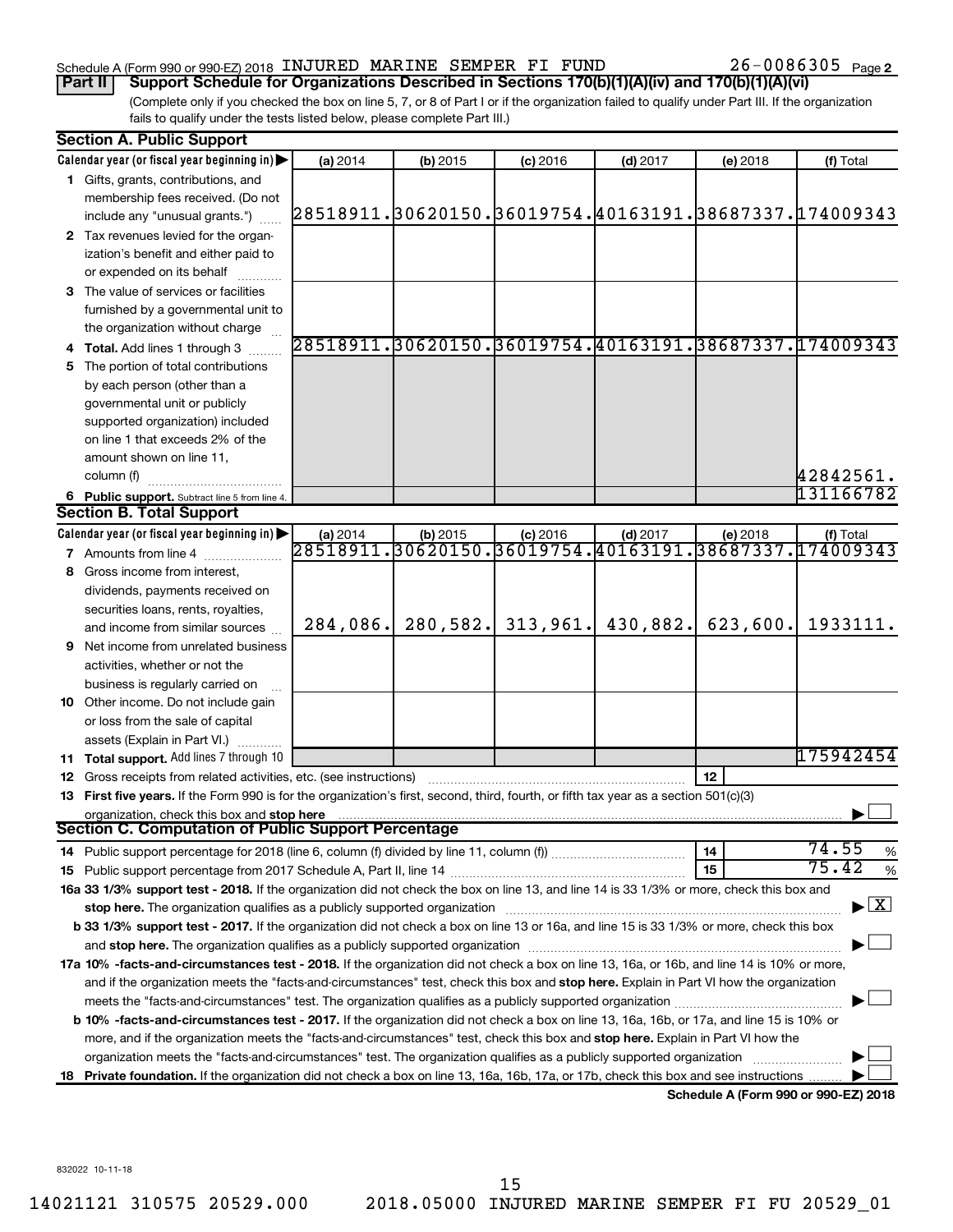#### Schedule A (Form 990 or 990-EZ) 2018 INJURED MARINE SEMPER FI FUND  $26-0086305$  Page **Part III | Support Schedule for Organizations Described in Section 509(a)(2)**

(Complete only if you checked the box on line 10 of Part I or if the organization failed to qualify under Part II. If the organization fails to qualify under the tests listed below, please complete Part II.)

| <b>Section A. Public Support</b>                                                                                                                                                                                                        |          |            |            |            |          |                                      |
|-----------------------------------------------------------------------------------------------------------------------------------------------------------------------------------------------------------------------------------------|----------|------------|------------|------------|----------|--------------------------------------|
| Calendar year (or fiscal year beginning in)                                                                                                                                                                                             | (a) 2014 | (b) 2015   | $(c)$ 2016 | $(d)$ 2017 | (e) 2018 | (f) Total                            |
| 1 Gifts, grants, contributions, and                                                                                                                                                                                                     |          |            |            |            |          |                                      |
| membership fees received. (Do not                                                                                                                                                                                                       |          |            |            |            |          |                                      |
| include any "unusual grants.")                                                                                                                                                                                                          |          |            |            |            |          |                                      |
| <b>2</b> Gross receipts from admissions,<br>merchandise sold or services per-<br>formed, or facilities furnished in<br>any activity that is related to the<br>organization's tax-exempt purpose                                         |          |            |            |            |          |                                      |
| 3 Gross receipts from activities that                                                                                                                                                                                                   |          |            |            |            |          |                                      |
| are not an unrelated trade or bus-                                                                                                                                                                                                      |          |            |            |            |          |                                      |
| iness under section 513                                                                                                                                                                                                                 |          |            |            |            |          |                                      |
| 4 Tax revenues levied for the organ-                                                                                                                                                                                                    |          |            |            |            |          |                                      |
| ization's benefit and either paid to<br>or expended on its behalf                                                                                                                                                                       |          |            |            |            |          |                                      |
| 5 The value of services or facilities                                                                                                                                                                                                   |          |            |            |            |          |                                      |
| furnished by a governmental unit to                                                                                                                                                                                                     |          |            |            |            |          |                                      |
| the organization without charge                                                                                                                                                                                                         |          |            |            |            |          |                                      |
| 6 Total. Add lines 1 through 5                                                                                                                                                                                                          |          |            |            |            |          |                                      |
| 7a Amounts included on lines 1, 2, and                                                                                                                                                                                                  |          |            |            |            |          |                                      |
| 3 received from disqualified persons                                                                                                                                                                                                    |          |            |            |            |          |                                      |
| <b>b</b> Amounts included on lines 2 and 3 received<br>from other than disqualified persons that<br>exceed the greater of \$5,000 or 1% of the<br>amount on line 13 for the year                                                        |          |            |            |            |          |                                      |
| c Add lines 7a and 7b                                                                                                                                                                                                                   |          |            |            |            |          |                                      |
| 8 Public support. (Subtract line 7c from line 6.)                                                                                                                                                                                       |          |            |            |            |          |                                      |
| <b>Section B. Total Support</b>                                                                                                                                                                                                         |          |            |            |            |          |                                      |
| Calendar year (or fiscal year beginning in)                                                                                                                                                                                             | (a) 2014 | $(b)$ 2015 | $(c)$ 2016 | $(d)$ 2017 | (e) 2018 | (f) Total                            |
| 9 Amounts from line 6                                                                                                                                                                                                                   |          |            |            |            |          |                                      |
| <b>10a</b> Gross income from interest,<br>dividends, payments received on<br>securities loans, rents, royalties,<br>and income from similar sources                                                                                     |          |            |            |            |          |                                      |
| <b>b</b> Unrelated business taxable income<br>(less section 511 taxes) from businesses<br>acquired after June 30, 1975                                                                                                                  |          |            |            |            |          |                                      |
| c Add lines 10a and 10b                                                                                                                                                                                                                 |          |            |            |            |          |                                      |
| <b>11</b> Net income from unrelated business<br>activities not included in line 10b.<br>whether or not the business is<br>regularly carried on                                                                                          |          |            |            |            |          |                                      |
| <b>12</b> Other income. Do not include gain<br>or loss from the sale of capital<br>assets (Explain in Part VI.)                                                                                                                         |          |            |            |            |          |                                      |
| <b>13</b> Total support. (Add lines 9, 10c, 11, and 12.)                                                                                                                                                                                |          |            |            |            |          |                                      |
| 14 First five years. If the Form 990 is for the organization's first, second, third, fourth, or fifth tax year as a section 501(c)(3) organization,                                                                                     |          |            |            |            |          |                                      |
| check this box and stop here <b>contained and according to the contained and stop here</b> contained and stop here <b>contained and according to the contained and stop here</b> contained and according to the contained and stop here |          |            |            |            |          |                                      |
| Section C. Computation of Public Support Percentage                                                                                                                                                                                     |          |            |            |            |          |                                      |
|                                                                                                                                                                                                                                         |          |            |            |            | 15       | ℅                                    |
| 16 Public support percentage from 2017 Schedule A, Part III, line 15                                                                                                                                                                    |          |            |            |            | 16       | %                                    |
| <b>Section D. Computation of Investment Income Percentage</b>                                                                                                                                                                           |          |            |            |            |          |                                      |
|                                                                                                                                                                                                                                         |          |            |            |            | 17       | %                                    |
| 18 Investment income percentage from 2017 Schedule A, Part III, line 17                                                                                                                                                                 |          |            |            |            | 18       | %                                    |
| 19a 33 1/3% support tests - 2018. If the organization did not check the box on line 14, and line 15 is more than 33 1/3%, and line 17 is not                                                                                            |          |            |            |            |          |                                      |
| more than 33 1/3%, check this box and stop here. The organization qualifies as a publicly supported organization                                                                                                                        |          |            |            |            |          |                                      |
| <b>b 33 1/3% support tests - 2017.</b> If the organization did not check a box on line 14 or line 19a, and line 16 is more than 33 1/3%, and                                                                                            |          |            |            |            |          |                                      |
| line 18 is not more than 33 1/3%, check this box and stop here. The organization qualifies as a publicly supported organization                                                                                                         |          |            |            |            |          |                                      |
|                                                                                                                                                                                                                                         |          |            |            |            |          |                                      |
| 832023 10-11-18                                                                                                                                                                                                                         |          |            |            |            |          | Schedule A (Form 990 or 990-EZ) 2018 |
|                                                                                                                                                                                                                                         |          |            | 16         |            |          |                                      |

14021121 310575 20529.000 2018.05000 INJURED MARINE SEMPER FI FU 20529\_01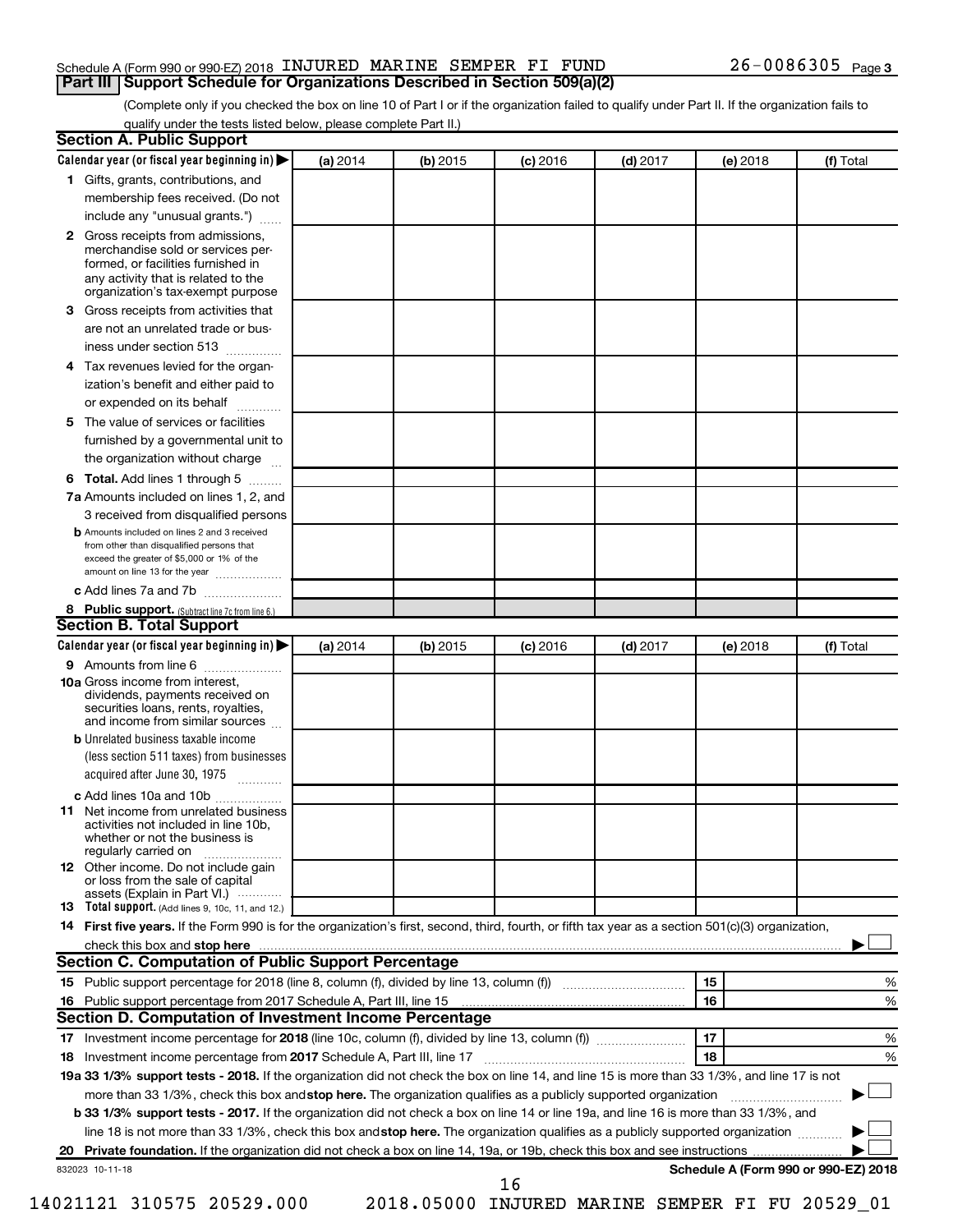#### Schedule A (Form 990 or 990-EZ) 2018 INJURED MARINE SEMPER FI FUND  $26-0086305$  Page

#### 26-0086305 Page 4

**1**

**2**

**3a**

**3b**

**3c**

**4a**

**4b**

**4c**

**5a**

**5b 5c**

**6**

**7**

**8**

**9a**

**9b**

**9c**

**10a**

**10b**

**Yes No**

## **Part IV Supporting Organizations**

(Complete only if you checked a box in line 12 on Part I. If you checked 12a of Part I, complete Sections A and B. If you checked 12b of Part I, complete Sections A and C. If you checked 12c of Part I, complete Sections A, D, and E. If you checked 12d of Part I, complete Sections A and D, and complete Part V.)

#### **Section A. All Supporting Organizations**

- **1** Are all of the organization's supported organizations listed by name in the organization's governing documents? If "No," describe in Part VI how the supported organizations are designated. If designated by *class or purpose, describe the designation. If historic and continuing relationship, explain.*
- **2** Did the organization have any supported organization that does not have an IRS determination of status under section 509(a)(1) or (2)? If "Yes," explain in Part **VI** how the organization determined that the supported *organization was described in section 509(a)(1) or (2).*
- **3a** Did the organization have a supported organization described in section 501(c)(4), (5), or (6)? If "Yes," answer *(b) and (c) below.*
- **b** Did the organization confirm that each supported organization qualified under section 501(c)(4), (5), or (6) and satisfied the public support tests under section 509(a)(2)? If "Yes," describe in Part VI when and how the *organization made the determination.*
- **c** Did the organization ensure that all support to such organizations was used exclusively for section 170(c)(2)(B) purposes? If "Yes," explain in Part VI what controls the organization put in place to ensure such use.
- **4 a** *If* Was any supported organization not organized in the United States ("foreign supported organization")? *"Yes," and if you checked 12a or 12b in Part I, answer (b) and (c) below.*
- **b** Did the organization have ultimate control and discretion in deciding whether to make grants to the foreign supported organization? If "Yes," describe in Part VI how the organization had such control and discretion *despite being controlled or supervised by or in connection with its supported organizations.*
- **c** Did the organization support any foreign supported organization that does not have an IRS determination under sections 501(c)(3) and 509(a)(1) or (2)? If "Yes," explain in Part VI what controls the organization used *to ensure that all support to the foreign supported organization was used exclusively for section 170(c)(2)(B) purposes.*
- **5a** Did the organization add, substitute, or remove any supported organizations during the tax year? If "Yes," answer (b) and (c) below (if applicable). Also, provide detail in **Part VI,** including (i) the names and EIN *numbers of the supported organizations added, substituted, or removed; (ii) the reasons for each such action; (iii) the authority under the organization's organizing document authorizing such action; and (iv) how the action was accomplished (such as by amendment to the organizing document).*
- **b Type I or Type II only.** Was any added or substituted supported organization part of a class already designated in the organization's organizing document?
- **c Substitutions only.**  Was the substitution the result of an event beyond the organization's control?
- **6** Did the organization provide support (whether in the form of grants or the provision of services or facilities) to **Part VI.** support or benefit one or more of the filing organization's supported organizations? If "Yes," provide detail in anyone other than (i) its supported organizations, (ii) individuals that are part of the charitable class benefited by one or more of its supported organizations, or (iii) other supporting organizations that also
- **7** Did the organization provide a grant, loan, compensation, or other similar payment to a substantial contributor regard to a substantial contributor? If "Yes," complete Part I of Schedule L (Form 990 or 990-EZ). (as defined in section 4958(c)(3)(C)), a family member of a substantial contributor, or a 35% controlled entity with
- **8** Did the organization make a loan to a disqualified person (as defined in section 4958) not described in line 7? *If "Yes," complete Part I of Schedule L (Form 990 or 990-EZ).*
- **9 a** Was the organization controlled directly or indirectly at any time during the tax year by one or more in section 509(a)(1) or (2))? If "Yes," provide detail in **Part VI.** disqualified persons as defined in section 4946 (other than foundation managers and organizations described
- **b** Did one or more disqualified persons (as defined in line 9a) hold a controlling interest in any entity in which the supporting organization had an interest? If "Yes," provide detail in Part VI.
- **c** Did a disqualified person (as defined in line 9a) have an ownership interest in, or derive any personal benefit from, assets in which the supporting organization also had an interest? If "Yes," provide detail in Part VI.
- **10 a** Was the organization subject to the excess business holdings rules of section 4943 because of section supporting organizations)? If "Yes," answer 10b below. 4943(f) (regarding certain Type II supporting organizations, and all Type III non-functionally integrated
	- **b** Did the organization have any excess business holdings in the tax year? (Use Schedule C, Form 4720, to *determine whether the organization had excess business holdings.)*

832024 10-11-18

**Schedule A (Form 990 or 990-EZ) 2018**

14021121 310575 20529.000 2018.05000 INJURED MARINE SEMPER FI FU 20529\_01

17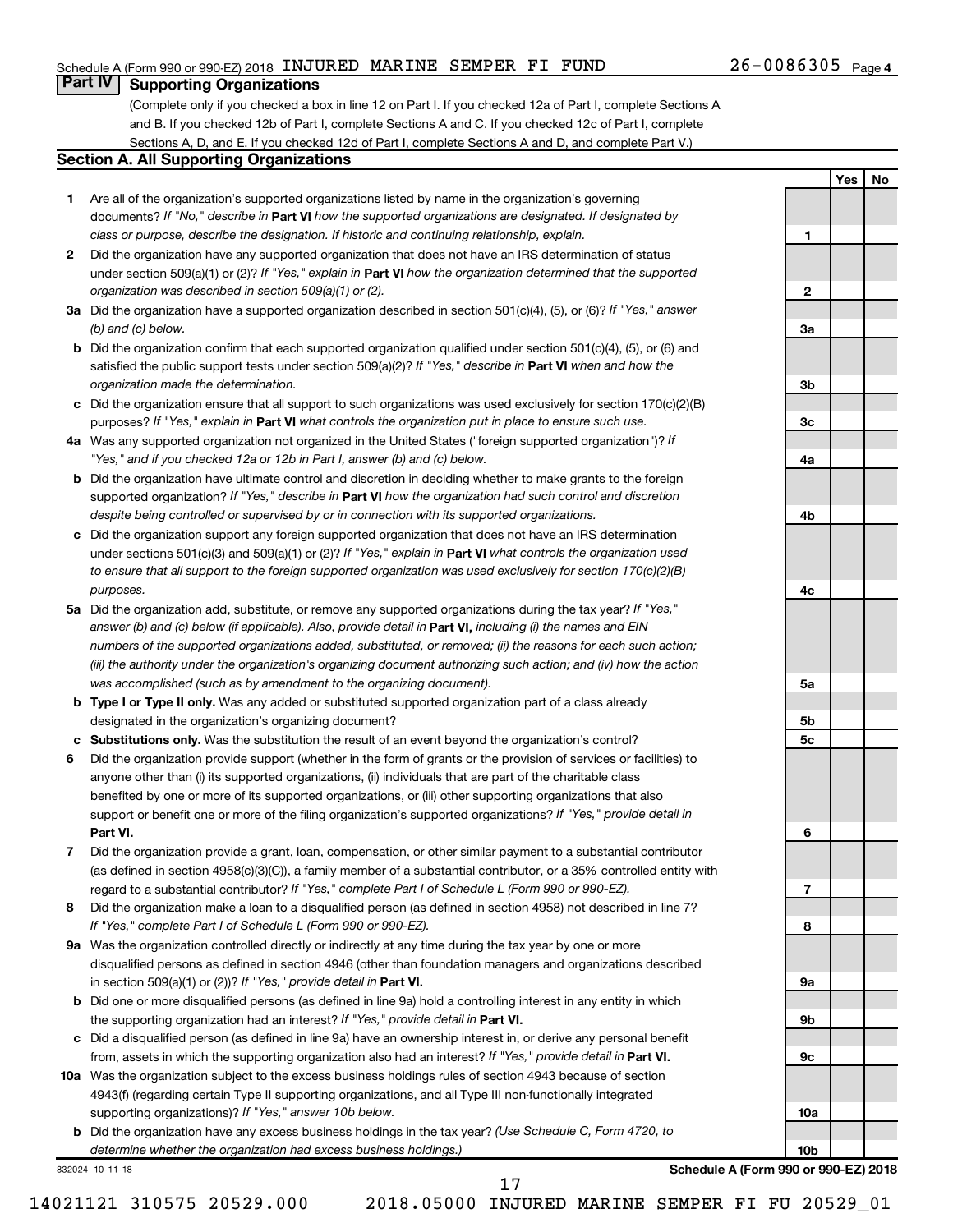#### Schedule A (Form 990 or 990-EZ) 2018 INJUKED MARINE SEMPER FI FUND  $Zb$  – 0086305 Page INJURED MARINE SEMPER FI FUND 26-0086305

|    | Part IV<br><b>Supporting Organizations (continued)</b>                                                                          |                 |     |    |
|----|---------------------------------------------------------------------------------------------------------------------------------|-----------------|-----|----|
|    |                                                                                                                                 |                 | Yes | No |
| 11 | Has the organization accepted a gift or contribution from any of the following persons?                                         |                 |     |    |
| а  | A person who directly or indirectly controls, either alone or together with persons described in (b) and (c)                    |                 |     |    |
|    | below, the governing body of a supported organization?                                                                          | 11a             |     |    |
|    | <b>b</b> A family member of a person described in (a) above?                                                                    | 11 <sub>b</sub> |     |    |
|    | c A 35% controlled entity of a person described in (a) or (b) above? If "Yes" to a, b, or c, provide detail in Part VI.         | 11c             |     |    |
|    | <b>Section B. Type I Supporting Organizations</b>                                                                               |                 |     |    |
|    |                                                                                                                                 |                 | Yes | No |
| 1  | Did the directors, trustees, or membership of one or more supported organizations have the power to                             |                 |     |    |
|    | regularly appoint or elect at least a majority of the organization's directors or trustees at all times during the              |                 |     |    |
|    | tax year? If "No," describe in Part VI how the supported organization(s) effectively operated, supervised, or                   |                 |     |    |
|    | controlled the organization's activities. If the organization had more than one supported organization,                         |                 |     |    |
|    | describe how the powers to appoint and/or remove directors or trustees were allocated among the supported                       |                 |     |    |
|    | organizations and what conditions or restrictions, if any, applied to such powers during the tax year.                          | 1               |     |    |
| 2  | Did the organization operate for the benefit of any supported organization other than the supported                             |                 |     |    |
|    | organization(s) that operated, supervised, or controlled the supporting organization? If "Yes," explain in                      |                 |     |    |
|    | Part VI how providing such benefit carried out the purposes of the supported organization(s) that operated,                     |                 |     |    |
|    | supervised, or controlled the supporting organization.                                                                          | 2               |     |    |
|    | <b>Section C. Type II Supporting Organizations</b>                                                                              |                 |     |    |
|    |                                                                                                                                 |                 | Yes | No |
| 1. | Were a majority of the organization's directors or trustees during the tax year also a majority of the directors                |                 |     |    |
|    | or trustees of each of the organization's supported organization(s)? If "No," describe in <b>Part VI</b> how control            |                 |     |    |
|    | or management of the supporting organization was vested in the same persons that controlled or managed                          |                 |     |    |
|    | the supported organization(s).                                                                                                  | 1               |     |    |
|    | <b>Section D. All Type III Supporting Organizations</b>                                                                         |                 |     |    |
|    |                                                                                                                                 |                 | Yes | No |
| 1  | Did the organization provide to each of its supported organizations, by the last day of the fifth month of the                  |                 |     |    |
|    | organization's tax year, (i) a written notice describing the type and amount of support provided during the prior tax           |                 |     |    |
|    | year, (ii) a copy of the Form 990 that was most recently filed as of the date of notification, and (iii) copies of the          |                 |     |    |
|    | organization's governing documents in effect on the date of notification, to the extent not previously provided?                | 1               |     |    |
| 2  | Were any of the organization's officers, directors, or trustees either (i) appointed or elected by the supported                |                 |     |    |
|    | organization(s) or (ii) serving on the governing body of a supported organization? If "No," explain in Part VI how              |                 |     |    |
|    | the organization maintained a close and continuous working relationship with the supported organization(s).                     | 2               |     |    |
| 3  | By reason of the relationship described in (2), did the organization's supported organizations have a                           |                 |     |    |
|    | significant voice in the organization's investment policies and in directing the use of the organization's                      |                 |     |    |
|    | income or assets at all times during the tax year? If "Yes," describe in Part VI the role the organization's                    |                 |     |    |
|    | supported organizations played in this regard.                                                                                  | 3               |     |    |
|    | Section E. Type III Functionally Integrated Supporting Organizations                                                            |                 |     |    |
| 1  | Check the box next to the method that the organization used to satisfy the Integral Part Test during the yealsee instructions). |                 |     |    |
| а  | The organization satisfied the Activities Test. Complete line 2 below.                                                          |                 |     |    |
| b  | The organization is the parent of each of its supported organizations. Complete line 3 below.                                   |                 |     |    |
| c  | The organization supported a governmental entity. Describe in Part VI how you supported a government entity (see instructions). |                 |     |    |
| 2  | Activities Test. Answer (a) and (b) below.                                                                                      |                 | Yes | No |
| а  | Did substantially all of the organization's activities during the tax year directly further the exempt purposes of              |                 |     |    |
|    | the supported organization(s) to which the organization was responsive? If "Yes," then in Part VI identify                      |                 |     |    |
|    | those supported organizations and explain how these activities directly furthered their exempt purposes,                        |                 |     |    |
|    | how the organization was responsive to those supported organizations, and how the organization determined                       |                 |     |    |
|    | that these activities constituted substantially all of its activities.                                                          | 2a              |     |    |
| b  | Did the activities described in (a) constitute activities that, but for the organization's involvement, one or more             |                 |     |    |
|    | of the organization's supported organization(s) would have been engaged in? If "Yes," explain in Part VI the                    |                 |     |    |
|    | reasons for the organization's position that its supported organization(s) would have engaged in these                          |                 |     |    |
|    | activities but for the organization's involvement.                                                                              | 2b              |     |    |
| з  | Parent of Supported Organizations. Answer (a) and (b) below.                                                                    |                 |     |    |
| а  | Did the organization have the power to regularly appoint or elect a majority of the officers, directors, or                     |                 |     |    |
|    | trustees of each of the supported organizations? Provide details in Part VI.                                                    | За              |     |    |
|    | <b>b</b> Did the organization exercise a substantial degree of direction over the policies, programs, and activities of each    |                 |     |    |
|    | of its supported organizations? If "Yes," describe in Part VI the role played by the organization in this regard.               | Зb              |     |    |
|    | Schedule A (Form 990 or 990-EZ) 2018<br>832025 10-11-18<br>18                                                                   |                 |     |    |

<sup>14021121 310575 20529.000 2018.05000</sup> INJURED MARINE SEMPER FI FU 20529\_01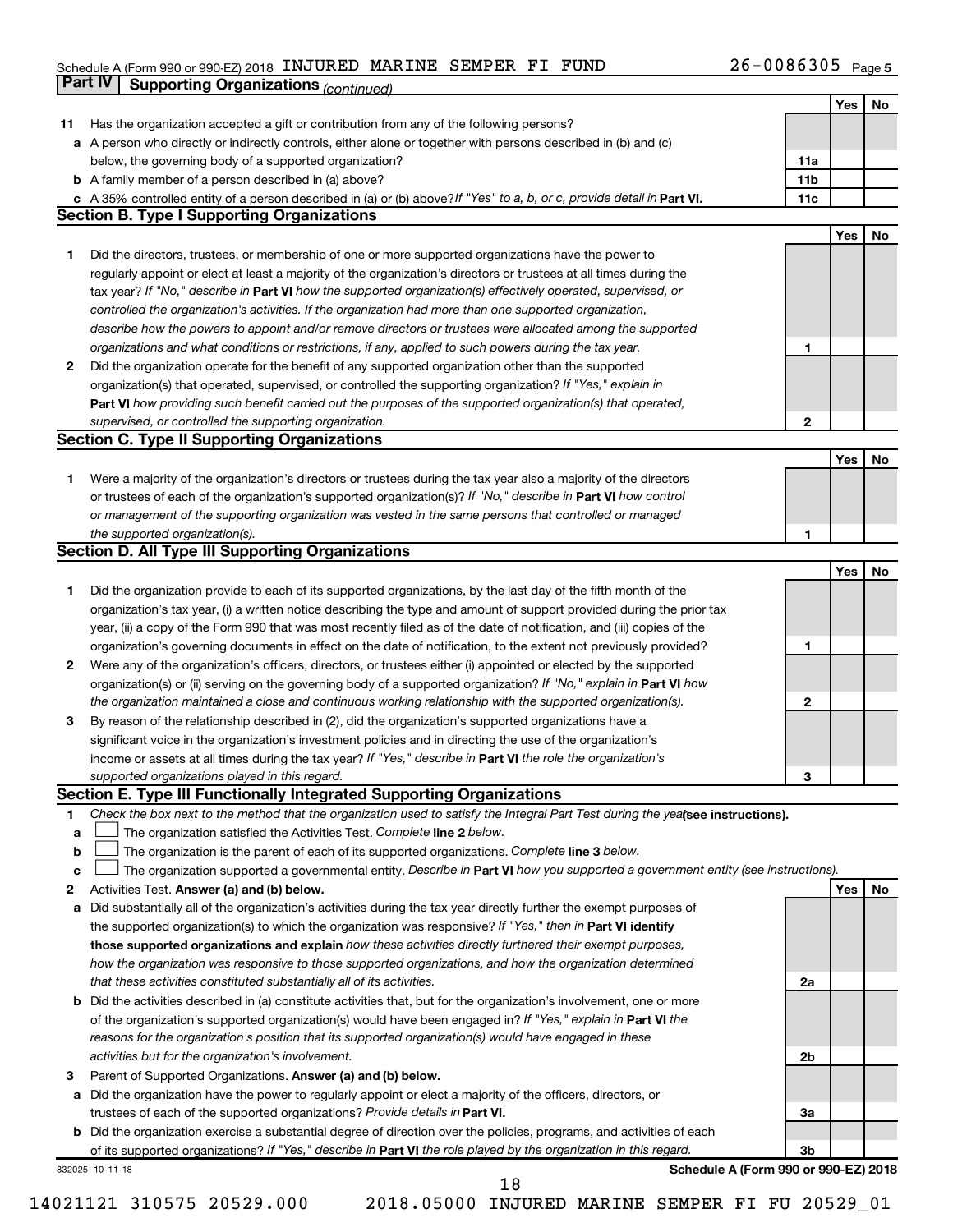#### Schedule A (Form 990 or 990-EZ) 2018 INJURED MARINE SEMPER FI FUND  $26-0086305$  Page **Part V Type III Non-Functionally Integrated 509(a)(3) Supporting Organizations**

1 Check here if the organization satisfied the Integral Part Test as a qualifying trust on Nov. 20, 1970 (explain in Part VI.) See instructions. All other Type III non-functionally integrated supporting organizations must complete Sections A through E.

| Section A - Adjusted Net Income |                                                                              |                | (A) Prior Year | (B) Current Year<br>(optional) |
|---------------------------------|------------------------------------------------------------------------------|----------------|----------------|--------------------------------|
| 1                               | Net short-term capital gain                                                  | $\blacksquare$ |                |                                |
| 2                               | Recoveries of prior-year distributions                                       | $\mathbf{2}$   |                |                                |
| 3                               | Other gross income (see instructions)                                        | 3              |                |                                |
| 4                               | Add lines 1 through 3                                                        | 4              |                |                                |
| 5                               | Depreciation and depletion                                                   | 5              |                |                                |
| 6                               | Portion of operating expenses paid or incurred for production or             |                |                |                                |
|                                 | collection of gross income or for management, conservation, or               |                |                |                                |
|                                 | maintenance of property held for production of income (see instructions)     | 6              |                |                                |
| 7                               | Other expenses (see instructions)                                            | $\overline{7}$ |                |                                |
| 8                               | Adjusted Net Income (subtract lines 5, 6, and 7 from line 4)                 | 8              |                |                                |
|                                 | <b>Section B - Minimum Asset Amount</b>                                      |                | (A) Prior Year | (B) Current Year<br>(optional) |
| 1                               | Aggregate fair market value of all non-exempt-use assets (see                |                |                |                                |
|                                 | instructions for short tax year or assets held for part of year):            |                |                |                                |
|                                 | a Average monthly value of securities                                        | 1a             |                |                                |
|                                 | <b>b</b> Average monthly cash balances                                       | 1 <sub>b</sub> |                |                                |
|                                 | c Fair market value of other non-exempt-use assets                           | 1 <sub>c</sub> |                |                                |
|                                 | d Total (add lines 1a, 1b, and 1c)                                           | 1d             |                |                                |
|                                 | <b>e</b> Discount claimed for blockage or other                              |                |                |                                |
|                                 | factors (explain in detail in Part VI):                                      |                |                |                                |
| 2                               | Acquisition indebtedness applicable to non-exempt-use assets                 | $\mathbf{2}$   |                |                                |
| 3                               | Subtract line 2 from line 1d                                                 | 3              |                |                                |
| 4                               | Cash deemed held for exempt use. Enter 1-1/2% of line 3 (for greater amount, |                |                |                                |
|                                 | see instructions)                                                            | 4              |                |                                |
| 5                               | Net value of non-exempt-use assets (subtract line 4 from line 3)             | 5              |                |                                |
| 6                               | Multiply line 5 by .035                                                      | 6              |                |                                |
| 7                               | Recoveries of prior-year distributions                                       | $\overline{7}$ |                |                                |
| 8                               | Minimum Asset Amount (add line 7 to line 6)                                  | 8              |                |                                |
|                                 | <b>Section C - Distributable Amount</b>                                      |                |                | <b>Current Year</b>            |
| 1                               | Adjusted net income for prior year (from Section A, line 8, Column A)        | 1              |                |                                |
| $\mathbf{2}$                    | Enter 85% of line 1                                                          | $\mathbf{2}$   |                |                                |
| З                               | Minimum asset amount for prior year (from Section B, line 8, Column A)       | 3              |                |                                |
| 4                               | Enter greater of line 2 or line 3                                            | 4              |                |                                |
| 5                               | Income tax imposed in prior year                                             | 5              |                |                                |
| 6                               | Distributable Amount. Subtract line 5 from line 4, unless subject to         |                |                |                                |
|                                 | emergency temporary reduction (see instructions)                             | 6              |                |                                |
|                                 |                                                                              |                |                |                                |

**7** Check here if the current year is the organization's first as a non-functionally integrated Type III supporting organization (see instructions).

**Schedule A (Form 990 or 990-EZ) 2018**

832026 10-11-18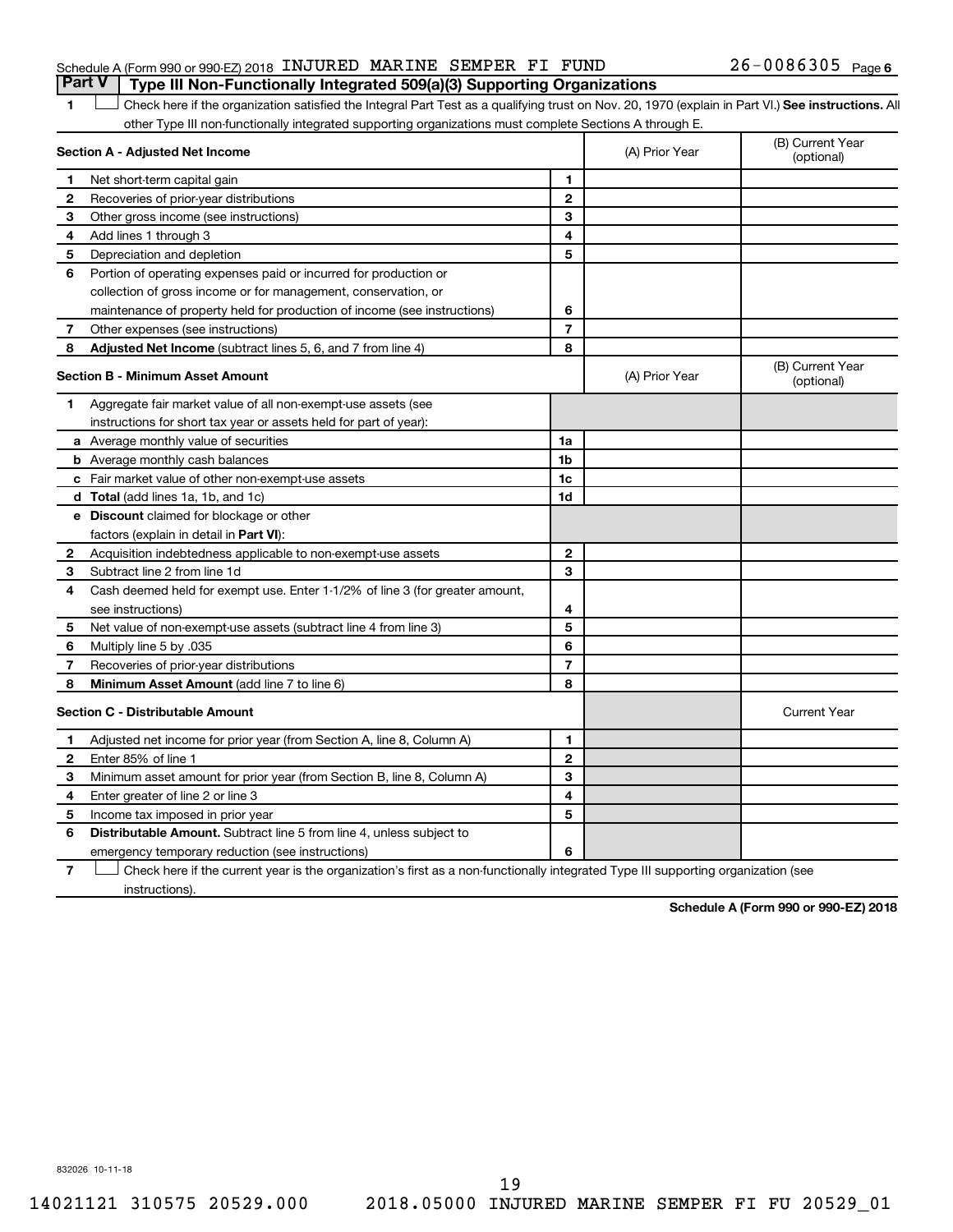#### Schedule A (Form 990 or 990-EZ) 2018 INJUKED MARINE SEMPER FI FUND  $Zb$  – 0086305 Page INJURED MARINE SEMPER FI FUND 26-0086305

| <b>Part V</b> | Type III Non-Functionally Integrated 509(a)(3) Supporting Organizations (continued)        |                             |                                       |                                         |  |  |  |
|---------------|--------------------------------------------------------------------------------------------|-----------------------------|---------------------------------------|-----------------------------------------|--|--|--|
|               | <b>Section D - Distributions</b>                                                           |                             |                                       | <b>Current Year</b>                     |  |  |  |
| 1.            | Amounts paid to supported organizations to accomplish exempt purposes                      |                             |                                       |                                         |  |  |  |
| 2             | Amounts paid to perform activity that directly furthers exempt purposes of supported       |                             |                                       |                                         |  |  |  |
|               | organizations, in excess of income from activity                                           |                             |                                       |                                         |  |  |  |
| 3             | Administrative expenses paid to accomplish exempt purposes of supported organizations      |                             |                                       |                                         |  |  |  |
| 4             | Amounts paid to acquire exempt-use assets                                                  |                             |                                       |                                         |  |  |  |
| 5             | Qualified set-aside amounts (prior IRS approval required)                                  |                             |                                       |                                         |  |  |  |
| 6             | Other distributions (describe in <b>Part VI</b> ). See instructions.                       |                             |                                       |                                         |  |  |  |
| 7             | <b>Total annual distributions.</b> Add lines 1 through 6.                                  |                             |                                       |                                         |  |  |  |
| 8             | Distributions to attentive supported organizations to which the organization is responsive |                             |                                       |                                         |  |  |  |
|               | (provide details in Part VI). See instructions.                                            |                             |                                       |                                         |  |  |  |
| 9             | Distributable amount for 2018 from Section C, line 6                                       |                             |                                       |                                         |  |  |  |
| 10            | Line 8 amount divided by line 9 amount                                                     |                             |                                       |                                         |  |  |  |
|               |                                                                                            | (i)                         | (ii)                                  | (iii)                                   |  |  |  |
|               | <b>Section E - Distribution Allocations (see instructions)</b>                             | <b>Excess Distributions</b> | <b>Underdistributions</b><br>Pre-2018 | <b>Distributable</b><br>Amount for 2018 |  |  |  |
| 1             | Distributable amount for 2018 from Section C, line 6                                       |                             |                                       |                                         |  |  |  |
| 2             | Underdistributions, if any, for years prior to 2018 (reason-                               |                             |                                       |                                         |  |  |  |
|               | able cause required-explain in <b>Part VI</b> ). See instructions.                         |                             |                                       |                                         |  |  |  |
| З             | Excess distributions carryover, if any, to 2018                                            |                             |                                       |                                         |  |  |  |
|               | <b>a</b> From 2013                                                                         |                             |                                       |                                         |  |  |  |
|               | $b$ From 2014                                                                              |                             |                                       |                                         |  |  |  |
|               | $c$ From 2015                                                                              |                             |                                       |                                         |  |  |  |
|               | d From 2016                                                                                |                             |                                       |                                         |  |  |  |
|               | e From 2017                                                                                |                             |                                       |                                         |  |  |  |
| f.            | <b>Total</b> of lines 3a through e                                                         |                             |                                       |                                         |  |  |  |
|               | g Applied to underdistributions of prior years                                             |                             |                                       |                                         |  |  |  |
|               | <b>h</b> Applied to 2018 distributable amount                                              |                             |                                       |                                         |  |  |  |
| Ť.            | Carryover from 2013 not applied (see instructions)                                         |                             |                                       |                                         |  |  |  |
|               | Remainder. Subtract lines 3g, 3h, and 3i from 3f.                                          |                             |                                       |                                         |  |  |  |
| 4             | Distributions for 2018 from Section D,                                                     |                             |                                       |                                         |  |  |  |
|               | line $7:$                                                                                  |                             |                                       |                                         |  |  |  |
|               | a Applied to underdistributions of prior years                                             |                             |                                       |                                         |  |  |  |
|               | <b>b</b> Applied to 2018 distributable amount                                              |                             |                                       |                                         |  |  |  |
|               | <b>c</b> Remainder. Subtract lines 4a and 4b from 4.                                       |                             |                                       |                                         |  |  |  |
| 5             | Remaining underdistributions for years prior to 2018, if                                   |                             |                                       |                                         |  |  |  |
|               | any. Subtract lines 3g and 4a from line 2. For result greater                              |                             |                                       |                                         |  |  |  |
|               | than zero, explain in Part VI. See instructions.                                           |                             |                                       |                                         |  |  |  |
| 6             | Remaining underdistributions for 2018. Subtract lines 3h                                   |                             |                                       |                                         |  |  |  |
|               | and 4b from line 1. For result greater than zero, explain in                               |                             |                                       |                                         |  |  |  |
|               | <b>Part VI.</b> See instructions.                                                          |                             |                                       |                                         |  |  |  |
| $\mathbf{7}$  | Excess distributions carryover to 2019. Add lines 3j                                       |                             |                                       |                                         |  |  |  |
|               | and 4c.                                                                                    |                             |                                       |                                         |  |  |  |
| 8             | Breakdown of line 7:                                                                       |                             |                                       |                                         |  |  |  |
|               | a Excess from 2014                                                                         |                             |                                       |                                         |  |  |  |
|               | <b>b</b> Excess from 2015                                                                  |                             |                                       |                                         |  |  |  |
|               | c Excess from 2016                                                                         |                             |                                       |                                         |  |  |  |
|               | d Excess from 2017                                                                         |                             |                                       |                                         |  |  |  |
|               | e Excess from 2018                                                                         |                             |                                       |                                         |  |  |  |

**Schedule A (Form 990 or 990-EZ) 2018**

832027 10-11-18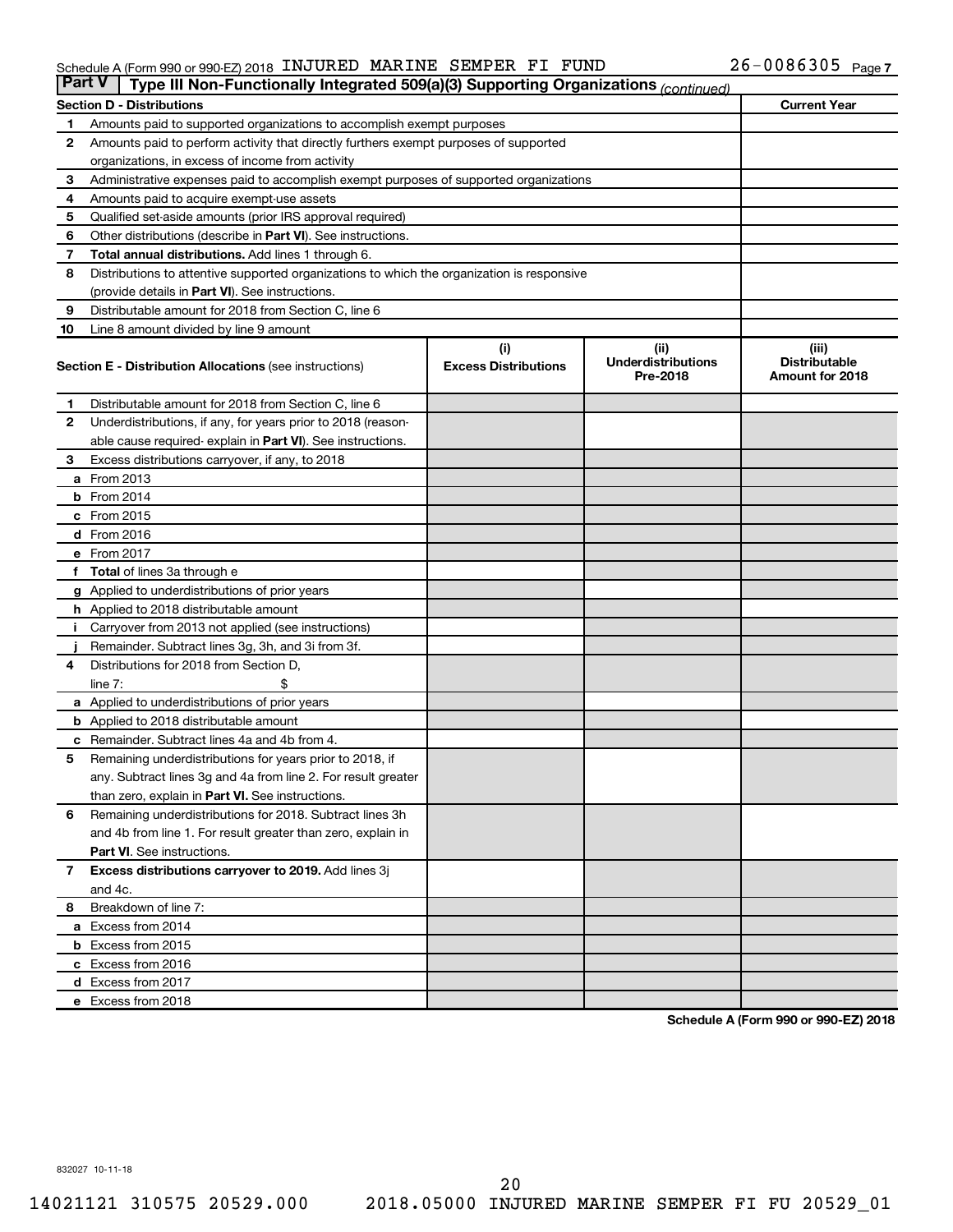| <b>Part VI</b>  | Schedule A (Form 990 or 990-EZ) 2018 INJURED MARINE SEMPER FI FUND<br>Supplemental Information. Provide the explanations required by Part II, line 10; Part II, line 17a or 17b; Part III, line 12; |  |  | 26-0086305 Page 8                                                                                                                                                                                                             |
|-----------------|-----------------------------------------------------------------------------------------------------------------------------------------------------------------------------------------------------|--|--|-------------------------------------------------------------------------------------------------------------------------------------------------------------------------------------------------------------------------------|
|                 |                                                                                                                                                                                                     |  |  | Part IV, Section A, lines 1, 2, 3b, 3c, 4b, 4c, 5a, 6, 9a, 9b, 9c, 11a, 11b, and 11c; Part IV, Section B, lines 1 and 2; Part IV, Section C, line 1; Part IV, Section D, lines 2 and 3; Part IV, Section E, lines 1c, 2a, 2b, |
|                 | Section D, lines 5, 6, and 8; and Part V, Section E, lines 2, 5, and 6. Also complete this part for any additional information.<br>(See instructions.)                                              |  |  |                                                                                                                                                                                                                               |
|                 |                                                                                                                                                                                                     |  |  |                                                                                                                                                                                                                               |
|                 |                                                                                                                                                                                                     |  |  |                                                                                                                                                                                                                               |
|                 |                                                                                                                                                                                                     |  |  |                                                                                                                                                                                                                               |
|                 |                                                                                                                                                                                                     |  |  |                                                                                                                                                                                                                               |
|                 |                                                                                                                                                                                                     |  |  |                                                                                                                                                                                                                               |
|                 |                                                                                                                                                                                                     |  |  |                                                                                                                                                                                                                               |
|                 |                                                                                                                                                                                                     |  |  |                                                                                                                                                                                                                               |
|                 |                                                                                                                                                                                                     |  |  |                                                                                                                                                                                                                               |
|                 |                                                                                                                                                                                                     |  |  |                                                                                                                                                                                                                               |
|                 |                                                                                                                                                                                                     |  |  |                                                                                                                                                                                                                               |
|                 |                                                                                                                                                                                                     |  |  |                                                                                                                                                                                                                               |
|                 |                                                                                                                                                                                                     |  |  |                                                                                                                                                                                                                               |
|                 |                                                                                                                                                                                                     |  |  |                                                                                                                                                                                                                               |
|                 |                                                                                                                                                                                                     |  |  |                                                                                                                                                                                                                               |
|                 |                                                                                                                                                                                                     |  |  |                                                                                                                                                                                                                               |
|                 |                                                                                                                                                                                                     |  |  |                                                                                                                                                                                                                               |
|                 |                                                                                                                                                                                                     |  |  |                                                                                                                                                                                                                               |
|                 |                                                                                                                                                                                                     |  |  |                                                                                                                                                                                                                               |
|                 |                                                                                                                                                                                                     |  |  |                                                                                                                                                                                                                               |
|                 |                                                                                                                                                                                                     |  |  |                                                                                                                                                                                                                               |
|                 |                                                                                                                                                                                                     |  |  |                                                                                                                                                                                                                               |
|                 |                                                                                                                                                                                                     |  |  |                                                                                                                                                                                                                               |
|                 |                                                                                                                                                                                                     |  |  |                                                                                                                                                                                                                               |
|                 |                                                                                                                                                                                                     |  |  |                                                                                                                                                                                                                               |
|                 |                                                                                                                                                                                                     |  |  |                                                                                                                                                                                                                               |
|                 |                                                                                                                                                                                                     |  |  |                                                                                                                                                                                                                               |
|                 |                                                                                                                                                                                                     |  |  |                                                                                                                                                                                                                               |
|                 |                                                                                                                                                                                                     |  |  |                                                                                                                                                                                                                               |
|                 |                                                                                                                                                                                                     |  |  |                                                                                                                                                                                                                               |
|                 |                                                                                                                                                                                                     |  |  |                                                                                                                                                                                                                               |
|                 |                                                                                                                                                                                                     |  |  |                                                                                                                                                                                                                               |
|                 |                                                                                                                                                                                                     |  |  |                                                                                                                                                                                                                               |
|                 |                                                                                                                                                                                                     |  |  |                                                                                                                                                                                                                               |
|                 |                                                                                                                                                                                                     |  |  |                                                                                                                                                                                                                               |
|                 |                                                                                                                                                                                                     |  |  |                                                                                                                                                                                                                               |
|                 |                                                                                                                                                                                                     |  |  |                                                                                                                                                                                                                               |
|                 |                                                                                                                                                                                                     |  |  |                                                                                                                                                                                                                               |
|                 |                                                                                                                                                                                                     |  |  |                                                                                                                                                                                                                               |
|                 |                                                                                                                                                                                                     |  |  |                                                                                                                                                                                                                               |
|                 |                                                                                                                                                                                                     |  |  |                                                                                                                                                                                                                               |
|                 |                                                                                                                                                                                                     |  |  | Schedule A (Form 990 or 990-EZ) 2018                                                                                                                                                                                          |
| 832028 10-11-18 |                                                                                                                                                                                                     |  |  |                                                                                                                                                                                                                               |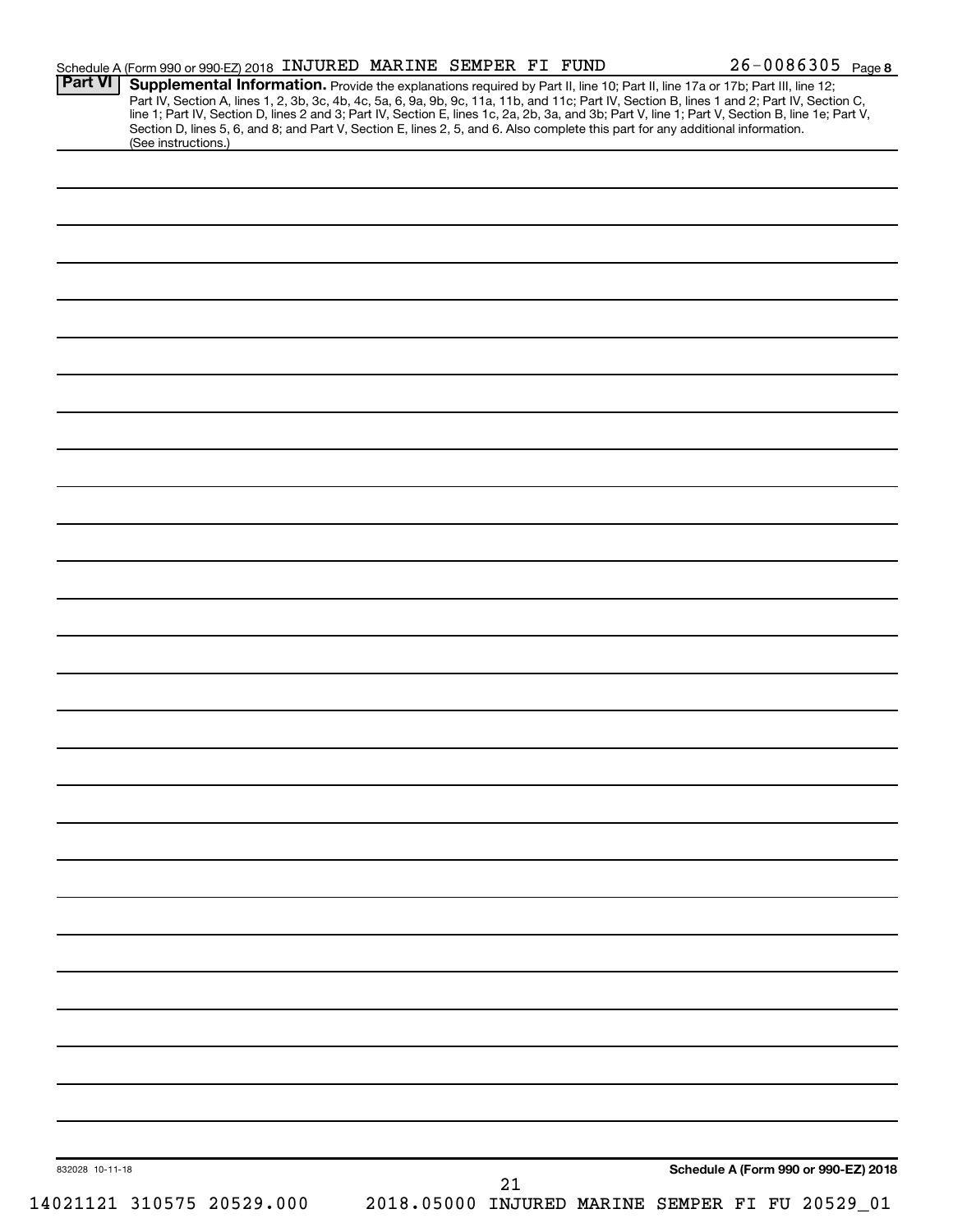**(Form 990, 990-EZ,**

Department of the Treasury Internal Revenue Service

Name of the organization

## **Schedule B Schedule of Contributors**

**or 990-PF) | Attach to Form 990, Form 990-EZ, or Form 990-PF. | Go to www.irs.gov/Form990 for the latest information.** OMB No. 1545-0047

**2018**

**Employer identification number**

| 26-0086305 |  |  |
|------------|--|--|
|------------|--|--|

| <b>Organization type (check one):</b> |                                                                           |  |  |  |  |
|---------------------------------------|---------------------------------------------------------------------------|--|--|--|--|
| Filers of:                            | Section:                                                                  |  |  |  |  |
| Form 990 or 990-EZ                    | $\lfloor \mathbf{X} \rfloor$ 501(c)( 3) (enter number) organization       |  |  |  |  |
|                                       | 4947(a)(1) nonexempt charitable trust not treated as a private foundation |  |  |  |  |
|                                       | 527 political organization                                                |  |  |  |  |
| Form 990-PF                           | 501(c)(3) exempt private foundation                                       |  |  |  |  |
|                                       | 4947(a)(1) nonexempt charitable trust treated as a private foundation     |  |  |  |  |
|                                       | 501(c)(3) taxable private foundation                                      |  |  |  |  |

INJURED MARINE SEMPER FI FUND

Check if your organization is covered by the General Rule or a Special Rule. **Note:**  Only a section 501(c)(7), (8), or (10) organization can check boxes for both the General Rule and a Special Rule. See instructions.

#### **General Rule**

 $\mathcal{L}^{\text{eff}}$ 

For an organization filing Form 990, 990-EZ, or 990-PF that received, during the year, contributions totaling \$5,000 or more (in money or property) from any one contributor. Complete Parts I and II. See instructions for determining a contributor's total contributions.

#### **Special Rules**

any one contributor, during the year, total contributions of the greater of (1) \$5,000; or (2) 2% of the amount on (i) Form 990, Part VIII, line 1h;  $\boxed{\text{X}}$  For an organization described in section 501(c)(3) filing Form 990 or 990-EZ that met the 33 1/3% support test of the regulations under sections 509(a)(1) and 170(b)(1)(A)(vi), that checked Schedule A (Form 990 or 990-EZ), Part II, line 13, 16a, or 16b, and that received from or (ii) Form 990-EZ, line 1. Complete Parts I and II.

year, total contributions of more than \$1,000 *exclusively* for religious, charitable, scientific, literary, or educational purposes, or for the For an organization described in section 501(c)(7), (8), or (10) filing Form 990 or 990-EZ that received from any one contributor, during the prevention of cruelty to children or animals. Complete Parts I (entering "N/A" in column (b) instead of the contributor name and address), II, and III.  $\mathcal{L}^{\text{eff}}$ 

purpose. Don't complete any of the parts unless the General Rule applies to this organization because it received nonexclusively year, contributions exclusively for religious, charitable, etc., purposes, but no such contributions totaled more than \$1,000. If this box is checked, enter here the total contributions that were received during the year for an exclusively religious, charitable, etc., For an organization described in section 501(c)(7), (8), or (10) filing Form 990 or 990-EZ that received from any one contributor, during the religious, charitable, etc., contributions totaling \$5,000 or more during the year  $\ldots$  $\ldots$  $\ldots$  $\ldots$  $\ldots$  $\ldots$  $\mathcal{L}^{\text{eff}}$ 

**Caution:**  An organization that isn't covered by the General Rule and/or the Special Rules doesn't file Schedule B (Form 990, 990-EZ, or 990-PF),  **must** but it answer "No" on Part IV, line 2, of its Form 990; or check the box on line H of its Form 990-EZ or on its Form 990-PF, Part I, line 2, to certify that it doesn't meet the filing requirements of Schedule B (Form 990, 990-EZ, or 990-PF).

LHA For Paperwork Reduction Act Notice, see the instructions for Form 990, 990-EZ, or 990-PF. Schedule B (Form 990, 990-EZ, or 990-PF) (2018)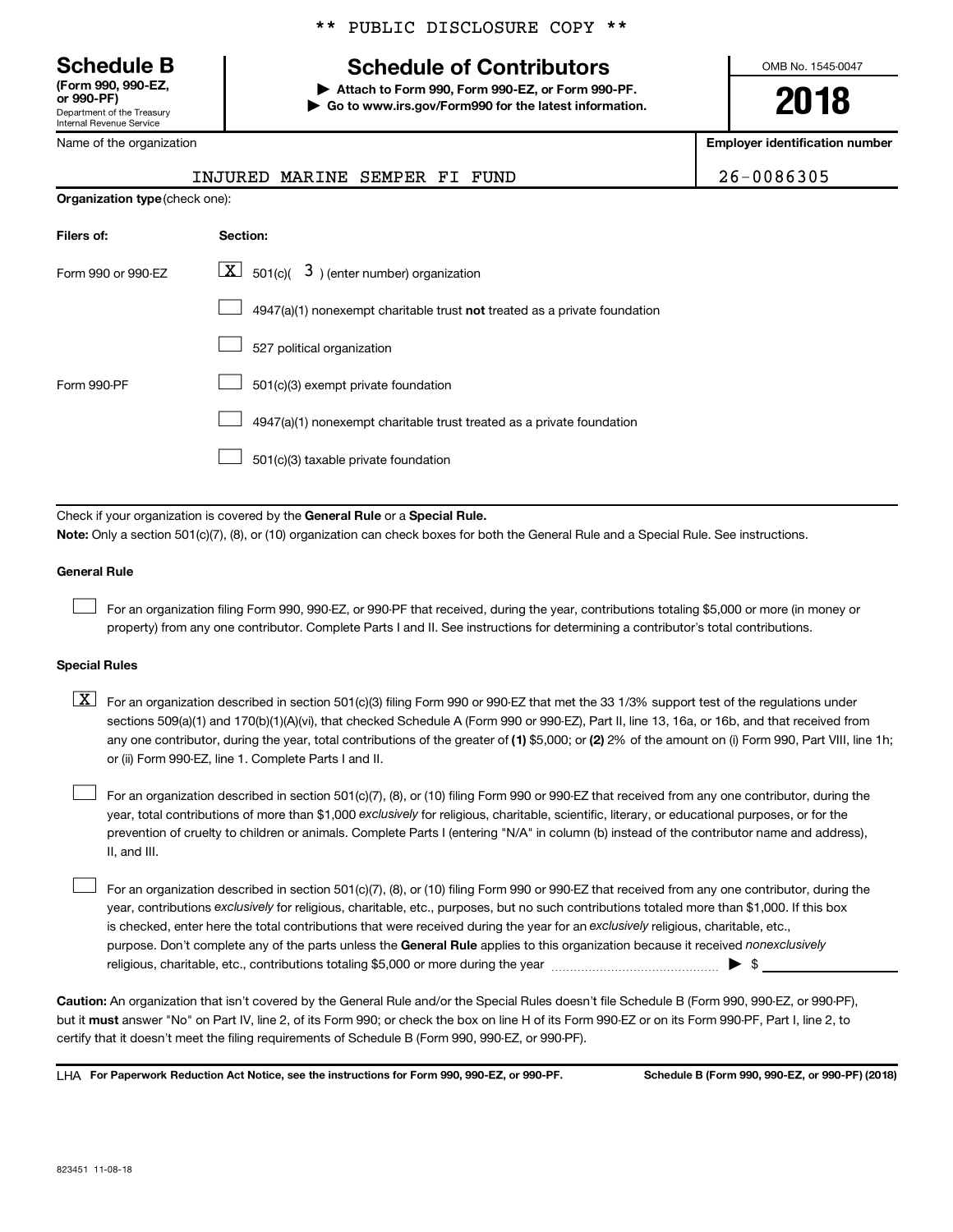Name of organization

**Employer identification number**

#### INJURED MARINE SEMPER FI FUND 26-0086305

823452 11-08-18 **Schedule B (Form 990, 990-EZ, or 990-PF) (2018) (a) No. (b) Name, address, and ZIP + 4 (c) Total contributions (d) Type of contribution Person Payroll Noncash (a) No. (b) Name, address, and ZIP + 4 (c) Total contributions (d) Type of contribution Person Payroll Noncash (a) No. (b) Name, address, and ZIP + 4 (c) Total contributions (d) Type of contribution Person Payroll Noncash (a) No. (b) Name, address, and ZIP + 4 (c) Total contributions (d) Type of contribution Person Payroll Noncash (a) No. (b) Name, address, and ZIP + 4 (c) Total contributions (d) Type of contribution Person Payroll Noncash (a) No. (b) Name, address, and ZIP + 4 (c) Total contributions (d) Type of contribution Person Payroll Noncash** Part I Contributors (see instructions). Use duplicate copies of Part I if additional space is needed. \$ (Complete Part II for noncash contributions.) \$ (Complete Part II for noncash contributions.) \$ (Complete Part II for noncash contributions.) \$ (Complete Part II for noncash contributions.) \$ (Complete Part II for noncash contributions.) \$ (Complete Part II for noncash contributions.)  $\lfloor x \rfloor$  $\sim$  $\sim$  $\overline{\mathbf{X}}$  $\sim$  $\sim$  $\boxed{\textbf{X}}$  $\sim$  $\sim$  $\sim$  $\sim$  $\lceil \texttt{X} \rceil$  $\sim$  $\mathcal{L}^{\text{eff}}$  $\mathcal{L}^{\text{eff}}$  $\mathcal{L}^{\text{eff}}$  $\mathcal{L}^{\text{eff}}$  $\mathcal{L}^{\text{eff}}$  $\begin{array}{|c|c|c|c|c|c|}\hline \ \text{1} & \text{Person} & \text{X} \ \hline \end{array}$ 10,079,500.  $2$  Person  $\overline{\text{X}}$ 1,935,000. 3 X 911,906. 4 450,000. X

14021121 310575 20529.000 2018.05000 INJURED MARINE SEMPER FI FU 20529\_01

23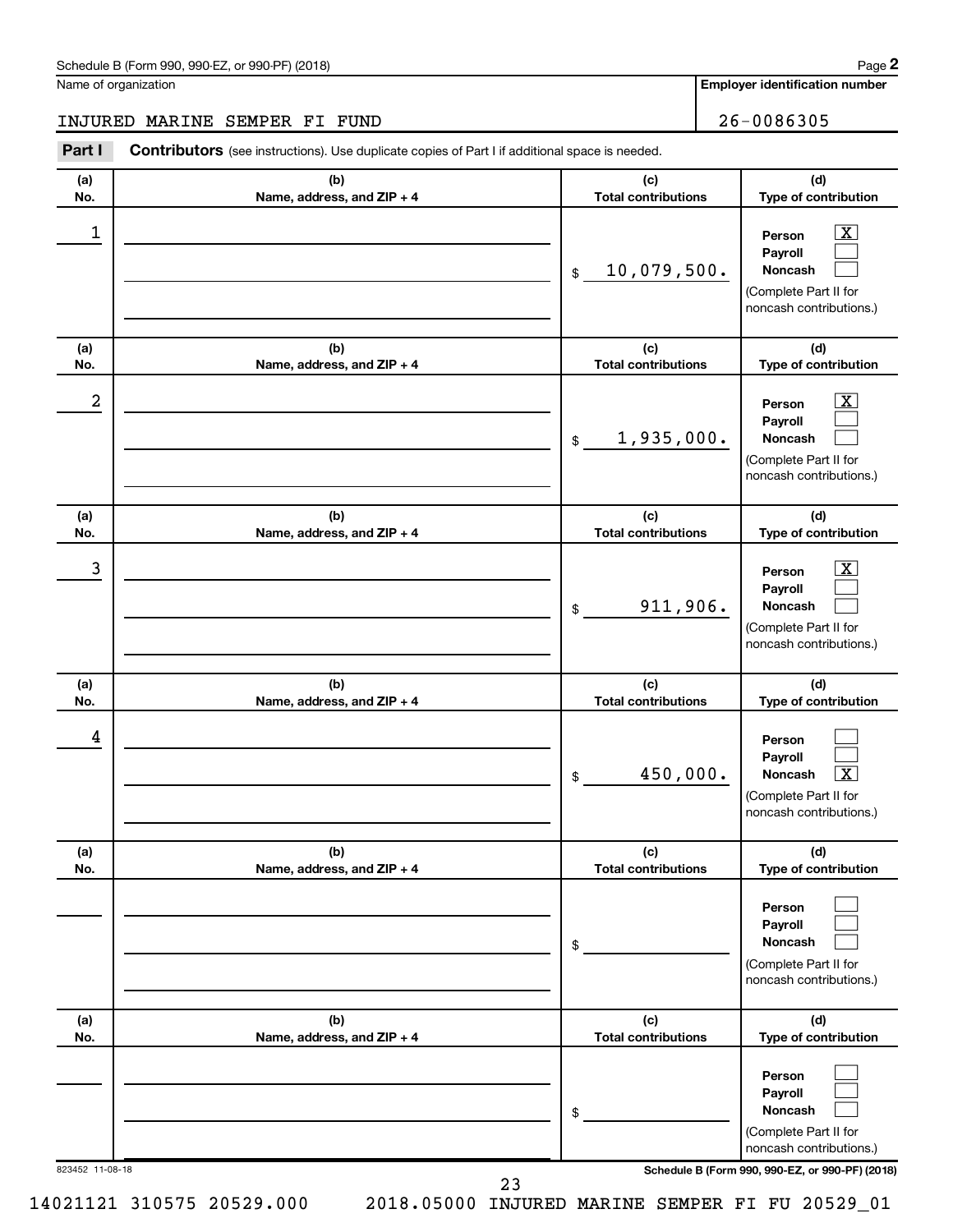Name of organization

**Employer identification number**

INJURED MARINE SEMPER FI FUND 26-0086305

Part II Noncash Property (see instructions). Use duplicate copies of Part II if additional space is needed.

| (a)<br>No.<br>from<br>Part I | (b)<br>Description of noncash property given | (c)<br>FMV (or estimate)<br>(See instructions.) | (d)<br>Date received                            |
|------------------------------|----------------------------------------------|-------------------------------------------------|-------------------------------------------------|
| 4                            | HOME DEPOT GIFT CARDS                        |                                                 |                                                 |
|                              |                                              | 450,000.<br>$\sim$                              | 05/31/19                                        |
| (a)<br>No.<br>from<br>Part I | (b)<br>Description of noncash property given | (c)<br>FMV (or estimate)<br>(See instructions.) | (d)<br>Date received                            |
|                              |                                              | $\frac{1}{2}$                                   |                                                 |
| (a)<br>No.<br>from<br>Part I | (b)<br>Description of noncash property given | (c)<br>FMV (or estimate)<br>(See instructions.) | (d)<br>Date received                            |
|                              |                                              | $\frac{1}{2}$                                   |                                                 |
| (a)<br>No.<br>from<br>Part I | (b)<br>Description of noncash property given | (c)<br>FMV (or estimate)<br>(See instructions.) | (d)<br>Date received                            |
|                              |                                              | $$ -$                                           |                                                 |
| (a)<br>No.<br>from<br>Part I | (b)<br>Description of noncash property given | (c)<br>FMV (or estimate)<br>(See instructions.) | (d)<br>Date received                            |
|                              |                                              | $$\tilde{\phantom{a}}$$                         |                                                 |
| (a)<br>No.<br>from<br>Part I | (b)<br>Description of noncash property given | (c)<br>FMV (or estimate)<br>(See instructions.) | (d)<br>Date received                            |
| 823453 11-08-18              |                                              | \$                                              | Schedule B (Form 990, 990-EZ, or 990-PF) (2018) |
|                              | 24                                           |                                                 |                                                 |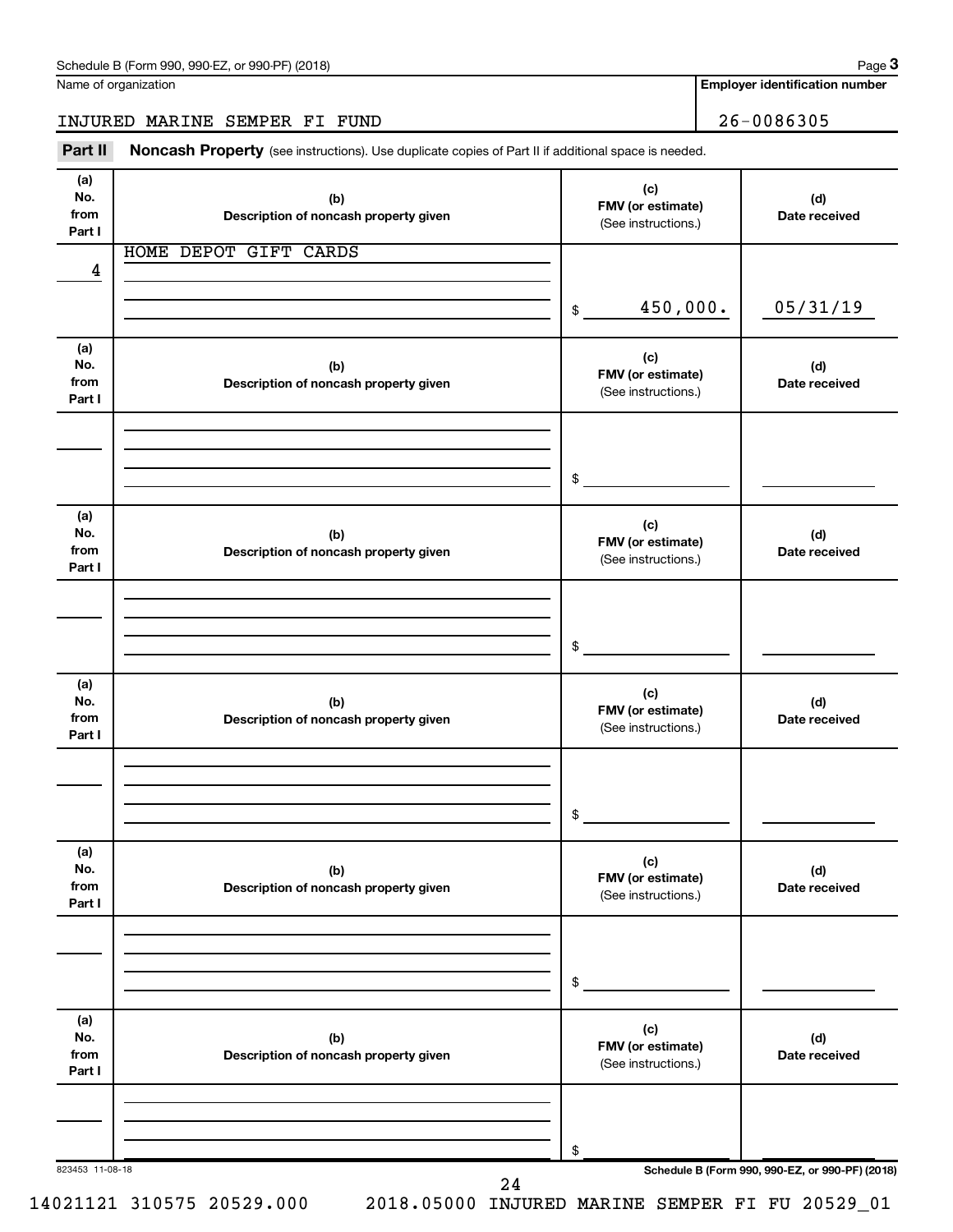| Name of organization      |                                                                                                                                                                                                                                                                                                                                                                                                                                                                                                             |                      | <b>Employer identification number</b>           |
|---------------------------|-------------------------------------------------------------------------------------------------------------------------------------------------------------------------------------------------------------------------------------------------------------------------------------------------------------------------------------------------------------------------------------------------------------------------------------------------------------------------------------------------------------|----------------------|-------------------------------------------------|
|                           | INJURED MARINE SEMPER FI FUND                                                                                                                                                                                                                                                                                                                                                                                                                                                                               |                      | 26-0086305                                      |
| Part III                  | Exclusively religious, charitable, etc., contributions to organizations described in section 501(c)(7), (8), or (10) that total more than \$1,000 for the year<br>from any one contributor. Complete columns (a) through (e) and the following line entry. For organizations<br>completing Part III, enter the total of exclusively religious, charitable, etc., contributions of \$1,000 or less for the year. (Enter this info. once.)<br>Use duplicate copies of Part III if additional space is needed. |                      |                                                 |
| (a) No.<br>from<br>Part I | (b) Purpose of gift                                                                                                                                                                                                                                                                                                                                                                                                                                                                                         | (c) Use of gift      | (d) Description of how gift is held             |
|                           |                                                                                                                                                                                                                                                                                                                                                                                                                                                                                                             | (e) Transfer of gift |                                                 |
|                           | Transferee's name, address, and ZIP + 4                                                                                                                                                                                                                                                                                                                                                                                                                                                                     |                      | Relationship of transferor to transferee        |
| (a) No.<br>from<br>Part I | (b) Purpose of gift                                                                                                                                                                                                                                                                                                                                                                                                                                                                                         | (c) Use of gift      | (d) Description of how gift is held             |
|                           |                                                                                                                                                                                                                                                                                                                                                                                                                                                                                                             | (e) Transfer of gift |                                                 |
|                           | Transferee's name, address, and ZIP + 4                                                                                                                                                                                                                                                                                                                                                                                                                                                                     |                      | Relationship of transferor to transferee        |
| (a) No.<br>from<br>Part I | (b) Purpose of gift                                                                                                                                                                                                                                                                                                                                                                                                                                                                                         | (c) Use of gift      | (d) Description of how gift is held             |
|                           |                                                                                                                                                                                                                                                                                                                                                                                                                                                                                                             | (e) Transfer of gift |                                                 |
|                           | Transferee's name, address, and ZIP + 4                                                                                                                                                                                                                                                                                                                                                                                                                                                                     |                      | Relationship of transferor to transferee        |
| (a) No.<br>from<br>Part I | (b) Purpose of gift                                                                                                                                                                                                                                                                                                                                                                                                                                                                                         | (c) Use of gift      | (d) Description of how gift is held             |
|                           |                                                                                                                                                                                                                                                                                                                                                                                                                                                                                                             | (e) Transfer of gift |                                                 |
|                           | Transferee's name, address, and ZIP + 4                                                                                                                                                                                                                                                                                                                                                                                                                                                                     |                      | Relationship of transferor to transferee        |
| 823454 11-08-18           |                                                                                                                                                                                                                                                                                                                                                                                                                                                                                                             |                      | Schedule B (Form 990, 990-EZ, or 990-PF) (2018) |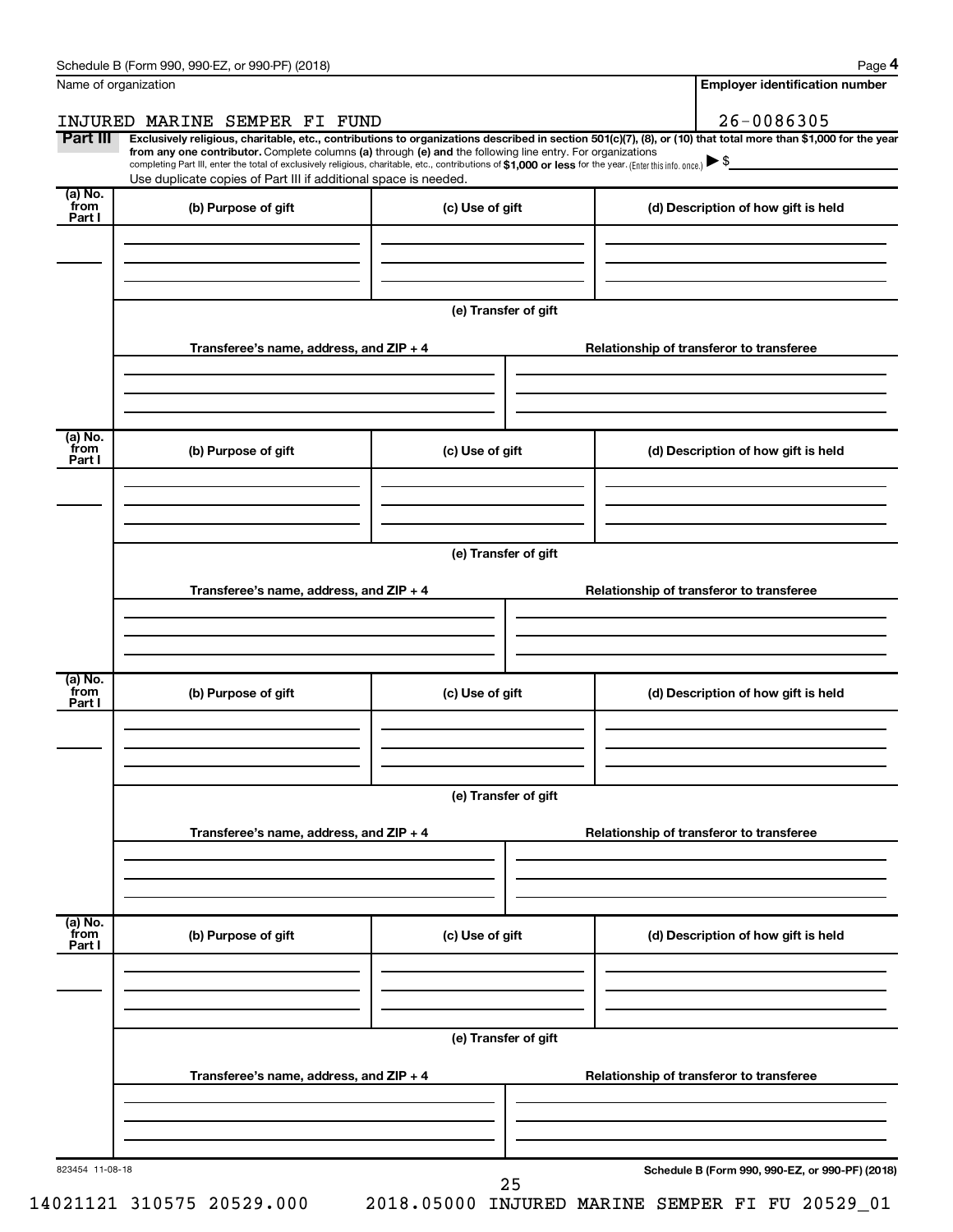Department of the Treasury Internal Revenue Service

| (Form 990) |  |
|------------|--|
|------------|--|

# SCHEDULE D<br>(Form 990) **Supplemental Financial Statements**<br>(Form 990) **2018**

**(Form 990) | Complete if the organization answered "Yes" on Form 990, Part IV, line 6, 7, 8, 9, 10, 11a, 11b, 11c, 11d, 11e, 11f, 12a, or 12b.**

**| Attach to Form 990. |Go to www.irs.gov/Form990 for instructions and the latest information.**



#### **Name of the organization**<br>**Employer identification number**<br>26 – 008 6305 INJURED MARINE SEMPER FI FUND

| Part I   | Organizations Maintaining Donor Advised Funds or Other Similar Funds or Accounts. Complete if the                                                                                                                                                                                                                   |                                                    |                                            |
|----------|---------------------------------------------------------------------------------------------------------------------------------------------------------------------------------------------------------------------------------------------------------------------------------------------------------------------|----------------------------------------------------|--------------------------------------------|
|          | organization answered "Yes" on Form 990, Part IV, line 6.                                                                                                                                                                                                                                                           |                                                    |                                            |
|          |                                                                                                                                                                                                                                                                                                                     | (a) Donor advised funds                            | (b) Funds and other accounts               |
| 1.       |                                                                                                                                                                                                                                                                                                                     |                                                    |                                            |
| 2        | Aggregate value of contributions to (during year)                                                                                                                                                                                                                                                                   |                                                    |                                            |
| 3        | Aggregate value of grants from (during year)                                                                                                                                                                                                                                                                        |                                                    |                                            |
| 4        |                                                                                                                                                                                                                                                                                                                     |                                                    |                                            |
| 5        | Did the organization inform all donors and donor advisors in writing that the assets held in donor advised funds                                                                                                                                                                                                    |                                                    |                                            |
|          |                                                                                                                                                                                                                                                                                                                     |                                                    | Yes<br>No                                  |
| 6        | Did the organization inform all grantees, donors, and donor advisors in writing that grant funds can be used only                                                                                                                                                                                                   |                                                    |                                            |
|          | for charitable purposes and not for the benefit of the donor or donor advisor, or for any other purpose conferring                                                                                                                                                                                                  |                                                    |                                            |
|          | impermissible private benefit?                                                                                                                                                                                                                                                                                      |                                                    | Yes<br>No                                  |
| Part II  | <b>Conservation Easements.</b> Complete if the organization answered "Yes" on Form 990, Part IV, line 7.                                                                                                                                                                                                            |                                                    |                                            |
| 1.       | Purpose(s) of conservation easements held by the organization (check all that apply).                                                                                                                                                                                                                               |                                                    |                                            |
|          | Preservation of land for public use (e.g., recreation or education)                                                                                                                                                                                                                                                 | Preservation of a historically important land area |                                            |
|          | Protection of natural habitat                                                                                                                                                                                                                                                                                       | Preservation of a certified historic structure     |                                            |
|          | Preservation of open space                                                                                                                                                                                                                                                                                          |                                                    |                                            |
| 2        | Complete lines 2a through 2d if the organization held a qualified conservation contribution in the form of a conservation easement on the last                                                                                                                                                                      |                                                    |                                            |
|          | day of the tax year.                                                                                                                                                                                                                                                                                                |                                                    | Held at the End of the Tax Year            |
|          |                                                                                                                                                                                                                                                                                                                     |                                                    | 2a                                         |
|          | <b>b</b> Total acreage restricted by conservation easements                                                                                                                                                                                                                                                         |                                                    | 2b<br>2c                                   |
|          | d Number of conservation easements included in (c) acquired after 7/25/06, and not on a historic structure                                                                                                                                                                                                          |                                                    |                                            |
|          |                                                                                                                                                                                                                                                                                                                     |                                                    | 2d                                         |
| 3        | listed in the National Register [11, 2003] March 2014 The National Property of the National Register [11, 2014<br>Number of conservation easements modified, transferred, released, extinguished, or terminated by the organization during the tax                                                                  |                                                    |                                            |
|          | year                                                                                                                                                                                                                                                                                                                |                                                    |                                            |
| 4        | Number of states where property subject to conservation easement is located >                                                                                                                                                                                                                                       |                                                    |                                            |
| 5        | Does the organization have a written policy regarding the periodic monitoring, inspection, handling of                                                                                                                                                                                                              |                                                    |                                            |
|          | violations, and enforcement of the conservation easements it holds?                                                                                                                                                                                                                                                 |                                                    | Yes<br>No                                  |
| 6        | Staff and volunteer hours devoted to monitoring, inspecting, handling of violations, and enforcing conservation easements during the year                                                                                                                                                                           |                                                    |                                            |
|          |                                                                                                                                                                                                                                                                                                                     |                                                    |                                            |
|          | Amount of expenses incurred in monitoring, inspecting, handling of violations, and enforcing conservation easements during the year                                                                                                                                                                                 |                                                    |                                            |
|          | $\blacktriangleright$ \$                                                                                                                                                                                                                                                                                            |                                                    |                                            |
|          | Does each conservation easement reported on line 2(d) above satisfy the requirements of section 170(h)(4)(B)(i)                                                                                                                                                                                                     |                                                    |                                            |
|          |                                                                                                                                                                                                                                                                                                                     |                                                    | Yes<br>No                                  |
| 9        | In Part XIII, describe how the organization reports conservation easements in its revenue and expense statement, and balance sheet, and                                                                                                                                                                             |                                                    |                                            |
|          | include, if applicable, the text of the footnote to the organization's financial statements that describes the organization's accounting for                                                                                                                                                                        |                                                    |                                            |
|          | conservation easements.                                                                                                                                                                                                                                                                                             |                                                    |                                            |
| Part III | Organizations Maintaining Collections of Art, Historical Treasures, or Other Similar Assets.                                                                                                                                                                                                                        |                                                    |                                            |
|          | Complete if the organization answered "Yes" on Form 990, Part IV, line 8.                                                                                                                                                                                                                                           |                                                    |                                            |
|          | 1a If the organization elected, as permitted under SFAS 116 (ASC 958), not to report in its revenue statement and balance sheet works of art,                                                                                                                                                                       |                                                    |                                            |
|          | historical treasures, or other similar assets held for public exhibition, education, or research in furtherance of public service, provide, in Part XIII,                                                                                                                                                           |                                                    |                                            |
|          | the text of the footnote to its financial statements that describes these items.                                                                                                                                                                                                                                    |                                                    |                                            |
|          | <b>b</b> If the organization elected, as permitted under SFAS 116 (ASC 958), to report in its revenue statement and balance sheet works of art, historical<br>treasures, or other similar assets held for public exhibition, education, or research in furtherance of public service, provide the following amounts |                                                    |                                            |
|          | relating to these items:                                                                                                                                                                                                                                                                                            |                                                    |                                            |
|          |                                                                                                                                                                                                                                                                                                                     |                                                    |                                            |
|          | (ii) Assets included in Form 990, Part X [11] Marson Marson Marson Marson Marson Marson Marson Marson Marson M                                                                                                                                                                                                      |                                                    | $\triangleright$ \$<br>$\triangleright$ \$ |
| 2        | If the organization received or held works of art, historical treasures, or other similar assets for financial gain, provide                                                                                                                                                                                        |                                                    |                                            |
|          | the following amounts required to be reported under SFAS 116 (ASC 958) relating to these items:                                                                                                                                                                                                                     |                                                    |                                            |
|          |                                                                                                                                                                                                                                                                                                                     |                                                    | $\blacktriangleright$ \$                   |
|          |                                                                                                                                                                                                                                                                                                                     |                                                    | $\blacktriangleright$ \$                   |
|          | LHA For Paperwork Reduction Act Notice, see the Instructions for Form 990.                                                                                                                                                                                                                                          |                                                    | Schedule D (Form 990) 2018                 |
|          | 832051 10-29-18                                                                                                                                                                                                                                                                                                     |                                                    |                                            |

26

14021121 310575 20529.000 2018.05000 INJURED MARINE SEMPER FI FU 20529\_01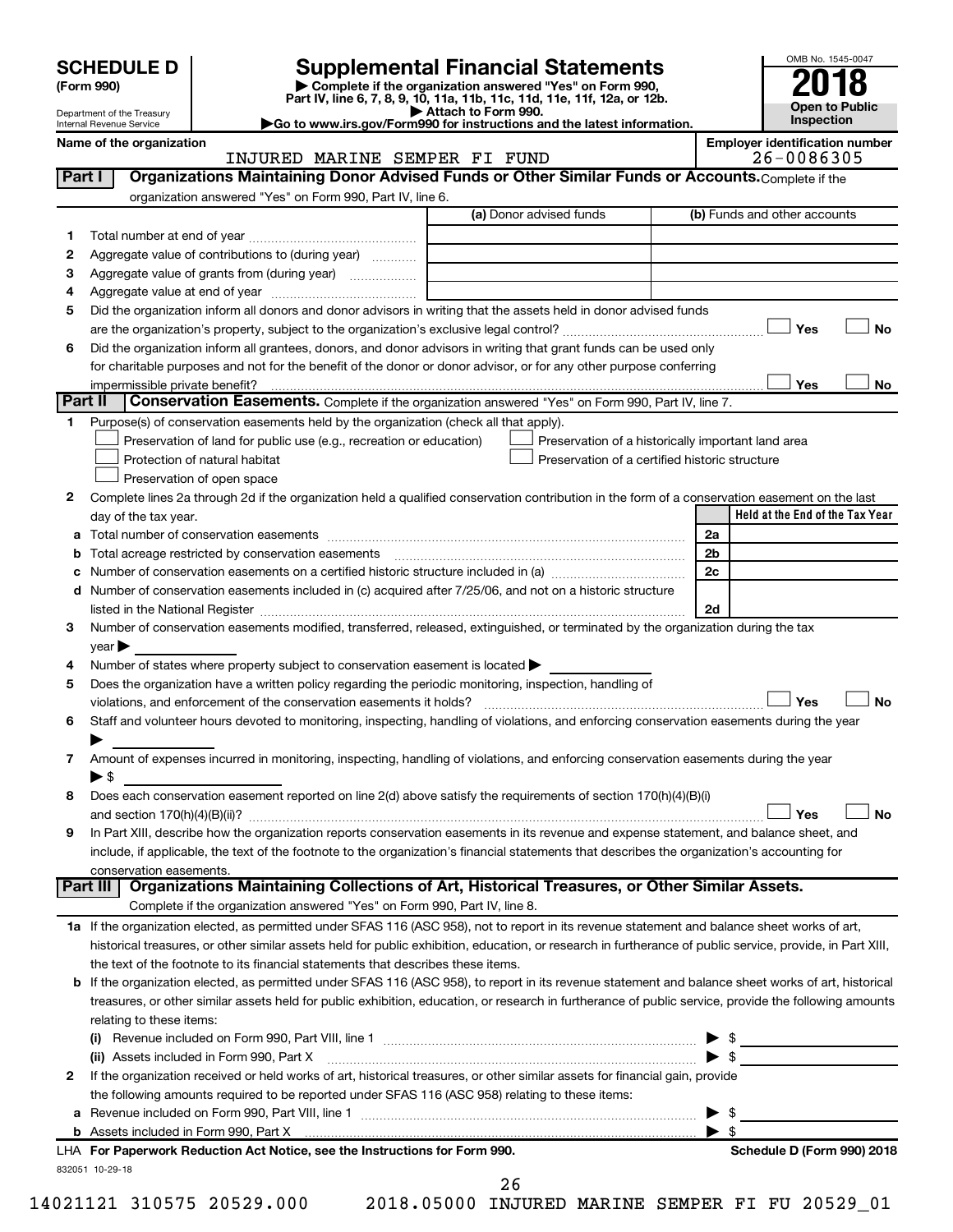|               | Schedule D (Form 990) 2018                                                                                                                                                                                                     | INJURED MARINE SEMPER FI FUND |                |                                                         |                 | $26 - 0086305$ Page 2      |                     |          |      |
|---------------|--------------------------------------------------------------------------------------------------------------------------------------------------------------------------------------------------------------------------------|-------------------------------|----------------|---------------------------------------------------------|-----------------|----------------------------|---------------------|----------|------|
|               | Part III<br>Organizations Maintaining Collections of Art, Historical Treasures, or Other Similar Assets (continued)                                                                                                            |                               |                |                                                         |                 |                            |                     |          |      |
| 3             | Using the organization's acquisition, accession, and other records, check any of the following that are a significant use of its collection items                                                                              |                               |                |                                                         |                 |                            |                     |          |      |
|               | (check all that apply):                                                                                                                                                                                                        |                               |                |                                                         |                 |                            |                     |          |      |
| a             | Public exhibition                                                                                                                                                                                                              |                               |                | Loan or exchange programs                               |                 |                            |                     |          |      |
| b             | Scholarly research                                                                                                                                                                                                             |                               | Other          |                                                         |                 |                            |                     |          |      |
| c             | Preservation for future generations                                                                                                                                                                                            |                               |                |                                                         |                 |                            |                     |          |      |
|               | Provide a description of the organization's collections and explain how they further the organization's exempt purpose in Part XIII.                                                                                           |                               |                |                                                         |                 |                            |                     |          |      |
| 5             | During the year, did the organization solicit or receive donations of art, historical treasures, or other similar assets                                                                                                       |                               |                |                                                         |                 |                            |                     |          |      |
|               |                                                                                                                                                                                                                                |                               |                |                                                         |                 |                            | Yes                 |          | No   |
|               | Part IV<br><b>Escrow and Custodial Arrangements.</b> Complete if the organization answered "Yes" on Form 990, Part IV, line 9, or<br>reported an amount on Form 990, Part X, line 21.                                          |                               |                |                                                         |                 |                            |                     |          |      |
|               | 1a Is the organization an agent, trustee, custodian or other intermediary for contributions or other assets not included                                                                                                       |                               |                |                                                         |                 |                            |                     |          |      |
|               |                                                                                                                                                                                                                                |                               |                |                                                         |                 |                            | Yes                 |          | No   |
|               | b If "Yes," explain the arrangement in Part XIII and complete the following table:                                                                                                                                             |                               |                |                                                         |                 |                            |                     |          |      |
|               |                                                                                                                                                                                                                                |                               |                |                                                         |                 |                            | Amount              |          |      |
|               | c Beginning balance measurements and the contract of the contract of the contract of the contract of the contract of the contract of the contract of the contract of the contract of the contract of the contract of the contr |                               |                |                                                         | 1c              |                            |                     |          |      |
|               |                                                                                                                                                                                                                                |                               |                |                                                         | 1d              |                            |                     |          |      |
|               | e Distributions during the year manufactured and contain an account of the year manufactured and the year manufactured and the year manufactured and the year manufactured and the year manufactured and the year manufactured |                               |                |                                                         | 1e              |                            |                     |          |      |
|               |                                                                                                                                                                                                                                |                               |                |                                                         | 1f              |                            |                     |          |      |
|               | 2a Did the organization include an amount on Form 990, Part X, line 21, for escrow or custodial account liability?                                                                                                             |                               |                |                                                         |                 |                            | Yes                 |          | No   |
|               |                                                                                                                                                                                                                                |                               |                |                                                         |                 |                            |                     |          |      |
| <b>Part V</b> | Endowment Funds. Complete if the organization answered "Yes" on Form 990, Part IV, line 10.                                                                                                                                    |                               |                |                                                         |                 |                            |                     |          |      |
|               |                                                                                                                                                                                                                                | (a) Current year              | (b) Prior year | (c) Two years back $\vert$ (d) Three years back $\vert$ |                 |                            | (e) Four years back |          |      |
|               | <b>1a</b> Beginning of year balance <i>manumum</i>                                                                                                                                                                             | 3,554,127.                    | 3, 295, 859.   | 209,000.                                                |                 | 200,938.                   |                     | 200,369. |      |
|               |                                                                                                                                                                                                                                |                               | 50,000.        | 3,014,691.                                              |                 | 9,000.                     |                     |          | 569. |
|               | c Net investment earnings, gains, and losses                                                                                                                                                                                   | 228,634.                      | 298,268.       | 72,168.                                                 |                 | $-938.$                    |                     |          |      |
|               |                                                                                                                                                                                                                                | 11,440.                       | 90,000.        |                                                         |                 |                            |                     |          |      |
|               | e Other expenditures for facilities                                                                                                                                                                                            |                               |                |                                                         |                 |                            |                     |          |      |
|               | and programs                                                                                                                                                                                                                   |                               |                |                                                         |                 |                            |                     |          |      |
|               | f Administrative expenses                                                                                                                                                                                                      | 3,771,321.                    | 3,554,127.     | 3,295,859.                                              |                 | 209,000.                   |                     | 200,938. |      |
|               | <b>g</b> End of year balance $\ldots$                                                                                                                                                                                          |                               |                |                                                         |                 |                            |                     |          |      |
| 2             | Provide the estimated percentage of the current year end balance (line 1g, column (a)) held as:                                                                                                                                | .00                           | %              |                                                         |                 |                            |                     |          |      |
|               | a Board designated or quasi-endowment ><br><b>b</b> Permanent endowment $\triangleright$ 87.00                                                                                                                                 | %                             |                |                                                         |                 |                            |                     |          |      |
|               | <b>c</b> Temporarily restricted endowment $\blacktriangleright$ 13.00                                                                                                                                                          | %                             |                |                                                         |                 |                            |                     |          |      |
|               | The percentages on lines 2a, 2b, and 2c should equal 100%.                                                                                                                                                                     |                               |                |                                                         |                 |                            |                     |          |      |
|               | 3a Are there endowment funds not in the possession of the organization that are held and administered for the organization                                                                                                     |                               |                |                                                         |                 |                            |                     |          |      |
|               | by:                                                                                                                                                                                                                            |                               |                |                                                         |                 |                            |                     | Yes      | No   |
|               | (i)                                                                                                                                                                                                                            |                               |                |                                                         |                 |                            | 3a(i)               |          | х    |
|               |                                                                                                                                                                                                                                |                               |                |                                                         |                 |                            | 3a(ii)              |          | x    |
|               |                                                                                                                                                                                                                                |                               |                |                                                         |                 |                            | 3b                  |          |      |
| 4             | Describe in Part XIII the intended uses of the organization's endowment funds.                                                                                                                                                 |                               |                |                                                         |                 |                            |                     |          |      |
|               | Land, Buildings, and Equipment.<br><b>Part VI</b>                                                                                                                                                                              |                               |                |                                                         |                 |                            |                     |          |      |
|               | Complete if the organization answered "Yes" on Form 990, Part IV, line 11a. See Form 990, Part X, line 10.                                                                                                                     |                               |                |                                                         |                 |                            |                     |          |      |
|               | Description of property                                                                                                                                                                                                        | (a) Cost or other             |                | (b) Cost or other                                       | (c) Accumulated |                            | (d) Book value      |          |      |
|               |                                                                                                                                                                                                                                | basis (investment)            |                | basis (other)                                           | depreciation    |                            |                     |          |      |
|               |                                                                                                                                                                                                                                |                               |                |                                                         |                 |                            |                     |          |      |
|               |                                                                                                                                                                                                                                |                               |                |                                                         |                 |                            |                     |          |      |
|               |                                                                                                                                                                                                                                |                               |                |                                                         |                 |                            |                     |          |      |
|               |                                                                                                                                                                                                                                |                               |                | 162,744.                                                | 110,927.        |                            |                     | 51,817.  |      |
|               |                                                                                                                                                                                                                                |                               |                | 74,141.                                                 | 66,212.         |                            |                     | 7,929.   |      |
|               | Total. Add lines 1a through 1e. (Column (d) must equal Form 990, Part X, column (B), line 10c.)                                                                                                                                |                               |                |                                                         |                 |                            |                     | 59,746.  |      |
|               |                                                                                                                                                                                                                                |                               |                |                                                         |                 | Schedule D (Form 990) 2018 |                     |          |      |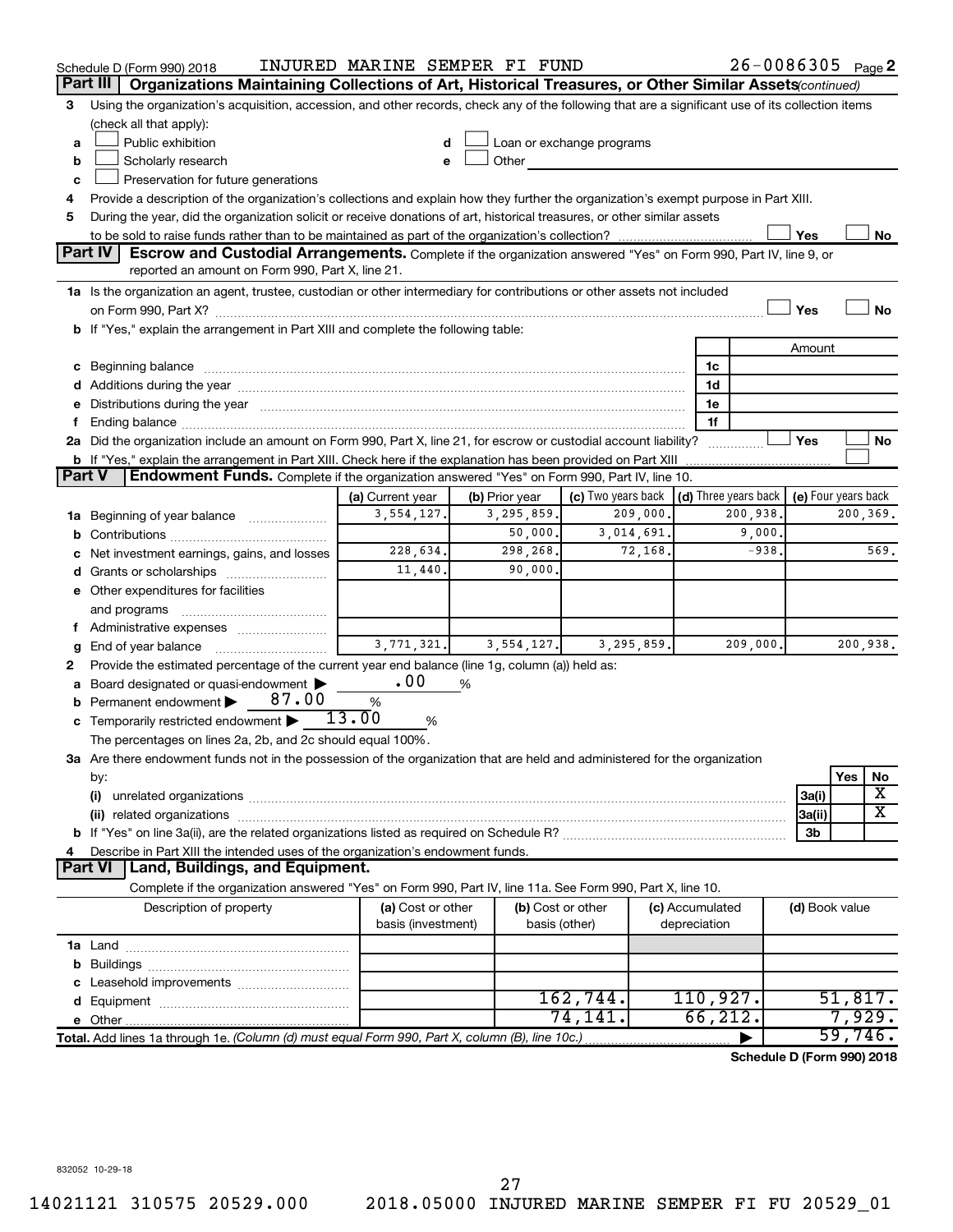| Schedule D (Form 990) 2018                                                                                                                                            | INJURED MARINE SEMPER FI FUND |                | 26-0086305 Page 3                                         |
|-----------------------------------------------------------------------------------------------------------------------------------------------------------------------|-------------------------------|----------------|-----------------------------------------------------------|
| Part VII Investments - Other Securities.                                                                                                                              |                               |                |                                                           |
| Complete if the organization answered "Yes" on Form 990, Part IV, line 11b. See Form 990, Part X, line 12.                                                            |                               |                |                                                           |
| (a) Description of security or category (including name of security)                                                                                                  | (b) Book value                |                | (c) Method of valuation: Cost or end-of-year market value |
| (1) Financial derivatives                                                                                                                                             |                               |                |                                                           |
|                                                                                                                                                                       |                               |                |                                                           |
| (3) Other                                                                                                                                                             |                               |                |                                                           |
| (A)                                                                                                                                                                   |                               |                |                                                           |
| (B)                                                                                                                                                                   |                               |                |                                                           |
| (C)                                                                                                                                                                   |                               |                |                                                           |
| (D)                                                                                                                                                                   |                               |                |                                                           |
| (E)                                                                                                                                                                   |                               |                |                                                           |
| (F)                                                                                                                                                                   |                               |                |                                                           |
| (G)                                                                                                                                                                   |                               |                |                                                           |
| (H)                                                                                                                                                                   |                               |                |                                                           |
| <b>Total.</b> (Col. (b) must equal Form 990, Part X, col. (B) line 12.) $\blacktriangleright$                                                                         |                               |                |                                                           |
| Part VIII Investments - Program Related.                                                                                                                              |                               |                |                                                           |
| Complete if the organization answered "Yes" on Form 990, Part IV, line 11c. See Form 990, Part X, line 13.                                                            |                               |                |                                                           |
| (a) Description of investment                                                                                                                                         | (b) Book value                |                | (c) Method of valuation: Cost or end-of-year market value |
| (1)                                                                                                                                                                   |                               |                |                                                           |
| (2)                                                                                                                                                                   |                               |                |                                                           |
| (3)                                                                                                                                                                   |                               |                |                                                           |
| (4)                                                                                                                                                                   |                               |                |                                                           |
| (5)                                                                                                                                                                   |                               |                |                                                           |
| (6)                                                                                                                                                                   |                               |                |                                                           |
| (7)                                                                                                                                                                   |                               |                |                                                           |
| (8)                                                                                                                                                                   |                               |                |                                                           |
| (9)                                                                                                                                                                   |                               |                |                                                           |
| <b>Total.</b> (Col. (b) must equal Form 990, Part X, col. (B) line 13.) $\blacktriangleright$                                                                         |                               |                |                                                           |
| <b>Other Assets.</b><br>Part IX                                                                                                                                       |                               |                |                                                           |
| Complete if the organization answered "Yes" on Form 990, Part IV, line 11d. See Form 990, Part X, line 15.                                                            |                               |                |                                                           |
|                                                                                                                                                                       | (a) Description               |                | (b) Book value                                            |
| (1)                                                                                                                                                                   |                               |                |                                                           |
| (2)                                                                                                                                                                   |                               |                |                                                           |
| (3)                                                                                                                                                                   |                               |                |                                                           |
| (4)                                                                                                                                                                   |                               |                |                                                           |
|                                                                                                                                                                       |                               |                |                                                           |
| (5)                                                                                                                                                                   |                               |                |                                                           |
| (6)                                                                                                                                                                   |                               |                |                                                           |
| (7)                                                                                                                                                                   |                               |                |                                                           |
| (8)                                                                                                                                                                   |                               |                |                                                           |
| (9)                                                                                                                                                                   |                               |                |                                                           |
| Total. (Column (b) must equal Form 990, Part X, col. (B) line 15.)<br><b>Other Liabilities.</b><br>Part X                                                             |                               |                |                                                           |
|                                                                                                                                                                       |                               |                |                                                           |
| Complete if the organization answered "Yes" on Form 990, Part IV, line 11e or 11f. See Form 990, Part X, line 25.<br>(a) Description of liability                     |                               | (b) Book value |                                                           |
| 1.                                                                                                                                                                    |                               |                |                                                           |
| Federal income taxes<br>(1)                                                                                                                                           |                               |                |                                                           |
| (2)                                                                                                                                                                   |                               |                |                                                           |
| (3)                                                                                                                                                                   |                               |                |                                                           |
| (4)                                                                                                                                                                   |                               |                |                                                           |
| (5)                                                                                                                                                                   |                               |                |                                                           |
| (6)                                                                                                                                                                   |                               |                |                                                           |
| (7)                                                                                                                                                                   |                               |                |                                                           |
| (8)                                                                                                                                                                   |                               |                |                                                           |
| (9)                                                                                                                                                                   |                               |                |                                                           |
| Total. (Column (b) must equal Form 990, Part X, col. (B) line 25.)                                                                                                    |                               |                |                                                           |
| 2. Liability for uncertain tax positions. In Part XIII, provide the text of the footnote to the organization's financial statements that reports the                  |                               |                |                                                           |
| organization's liability for uncertain tax positions under FIN 48 (ASC 740). Check here if the text of the footnote has been provided in Part XIII $\boxed{\text{X}}$ |                               |                |                                                           |
|                                                                                                                                                                       |                               |                | Schedule D (Form 990) 2018                                |

832053 10-29-18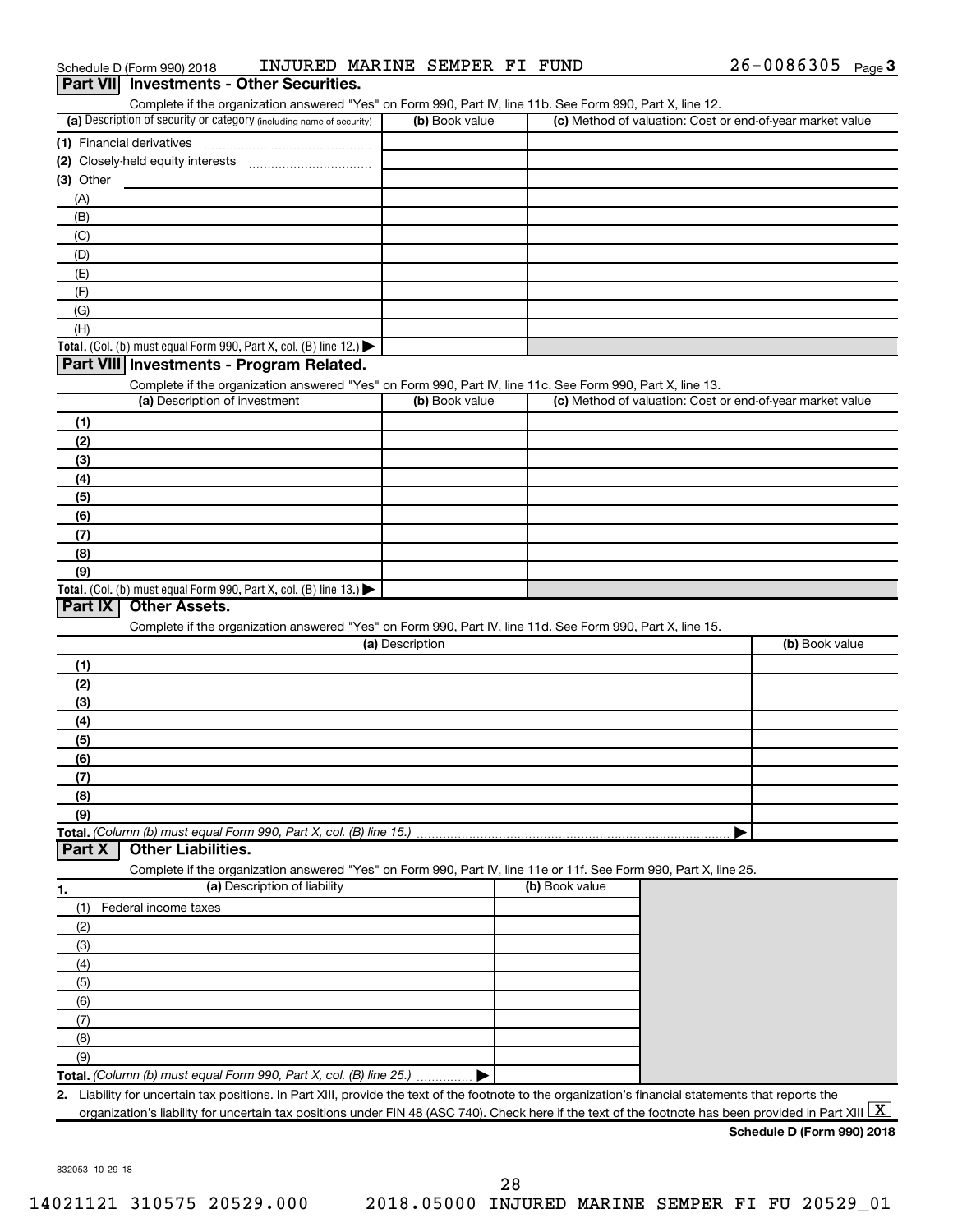|              | INJURED MARINE SEMPER FI FUND<br>Schedule D (Form 990) 2018                                                                                                                                                                         |                |          |                | 26-0086305 Page 4 |
|--------------|-------------------------------------------------------------------------------------------------------------------------------------------------------------------------------------------------------------------------------------|----------------|----------|----------------|-------------------|
|              | Reconciliation of Revenue per Audited Financial Statements With Revenue per Return.<br>Part XI                                                                                                                                      |                |          |                |                   |
|              | Complete if the organization answered "Yes" on Form 990, Part IV, line 12a.                                                                                                                                                         |                |          |                |                   |
| 1            | Total revenue, gains, and other support per audited financial statements [[[[[[[[[[[[[[[[[[[[[[[[]]]]]]]]]]]]                                                                                                                       |                |          | $\blacksquare$ | 39,588,584.       |
| $\mathbf{2}$ | Amounts included on line 1 but not on Form 990, Part VIII, line 12:                                                                                                                                                                 |                |          |                |                   |
| a            |                                                                                                                                                                                                                                     | 2a             | 574,870. |                |                   |
| b            |                                                                                                                                                                                                                                     | 2 <sub>b</sub> | 38,814.  |                |                   |
| c            |                                                                                                                                                                                                                                     | 2 <sub>c</sub> |          |                |                   |
| d            |                                                                                                                                                                                                                                     | 2d             |          |                |                   |
| е            | Add lines 2a through 2d                                                                                                                                                                                                             |                |          | 2e             | 613,684.          |
| 3            |                                                                                                                                                                                                                                     |                |          | $\mathbf{a}$   | 38,974,900.       |
|              | Amounts included on Form 990, Part VIII, line 12, but not on line 1:                                                                                                                                                                |                |          |                |                   |
|              |                                                                                                                                                                                                                                     | 4a             | 82,718.  |                |                   |
| b            | Other (Describe in Part XIII.) <b>Construction Contract Construction</b> Chemical Construction Chemical Chemical Chemical Chemical Chemical Chemical Chemical Chemical Chemical Chemical Chemical Chemical Chemical Chemical Chemic | 4 <sub>h</sub> |          |                |                   |
|              | Add lines 4a and 4b                                                                                                                                                                                                                 |                |          | 4c             | 82,718.           |
|              |                                                                                                                                                                                                                                     |                |          | $\overline{5}$ | 39,057,618.       |
|              |                                                                                                                                                                                                                                     |                |          |                |                   |
|              | Part XII   Reconciliation of Expenses per Audited Financial Statements With Expenses per Return.                                                                                                                                    |                |          |                |                   |
|              | Complete if the organization answered "Yes" on Form 990, Part IV, line 12a.                                                                                                                                                         |                |          |                |                   |
| 1            |                                                                                                                                                                                                                                     |                |          | $\blacksquare$ | 36,449,845.       |
| 2            | Amounts included on line 1 but not on Form 990, Part IX, line 25:                                                                                                                                                                   |                |          |                |                   |
| a            |                                                                                                                                                                                                                                     | 2a             | 38,814.  |                |                   |
|              |                                                                                                                                                                                                                                     | 2 <sub>b</sub> |          |                |                   |
|              |                                                                                                                                                                                                                                     | 2 <sub>c</sub> |          |                |                   |
| d            |                                                                                                                                                                                                                                     | 2d             |          |                |                   |
| e            | Add lines 2a through 2d <b>must be a constructed as the constant of the constant of the constant of the construction</b>                                                                                                            |                |          | <b>2e</b>      | 38,814.           |
| 3            |                                                                                                                                                                                                                                     |                |          | 3              | 36,411,031.       |
| 4            | Amounts included on Form 990, Part IX, line 25, but not on line 1:                                                                                                                                                                  |                |          |                |                   |
| a            |                                                                                                                                                                                                                                     | 4a             | 82,718.  |                |                   |
|              | Other (Describe in Part XIII.) <b>Construction Contract Construction</b> Chemical Construction Chemical Chemical Chemical Chemical Chemical Chemical Chemical Chemical Chemical Chemical Chemical Chemical Chemical Chemical Chemic | 4 <sub>h</sub> |          |                |                   |
|              | c Add lines 4a and 4b                                                                                                                                                                                                               |                |          | 4c             | 82,718.           |
|              | Part XIII Supplemental Information.                                                                                                                                                                                                 |                |          | 5              | 36,493,749.       |

Provide the descriptions required for Part II, lines 3, 5, and 9; Part III, lines 1a and 4; Part IV, lines 1b and 2b; Part V, line 4; Part X, line 2; Part XI, lines 2d and 4b; and Part XII, lines 2d and 4b. Also complete this part to provide any additional information.

PART V, LINE 4:

THE ENDOWMENT CONSISTS OF DONOR-RESTRICTED FUNDS ESTABLISHED TO

SUPPORT THE ORGANIZATION'S OPERATIONS AND MISSION.

PART X, LINE 2:

THE ORGANIZATION FOLLOWS ACCOUNTING STANDARDS GENERALLY ACCEPTED IN THE

UNITED STATES OF AMERICA RELATED TO THE RECOGNITION OF UNCERTAIN TAX

POSITIONS. THE ORGANIZATION RECOGNIZES ACCRUED INTEREST AND PENALTIES

ASSOCIATED WITH UNCERTAIN TAX POSITIONS AS PART OF THE STATEMENT OF

ACTIVITIES, WHEN APPLICABLE. MANAGEMENT HAS DETERMINED THAT THE

ORGANIZATION HAS NO UNCERTAIN TAX POSITIONS AT JUNE 30, 2019 AND 2018 AND

## THEREFORE, NO AMOUNTS HAVE BEEN ACCRUED.

832054 10-29-18

**Schedule D (Form 990) 2018**

29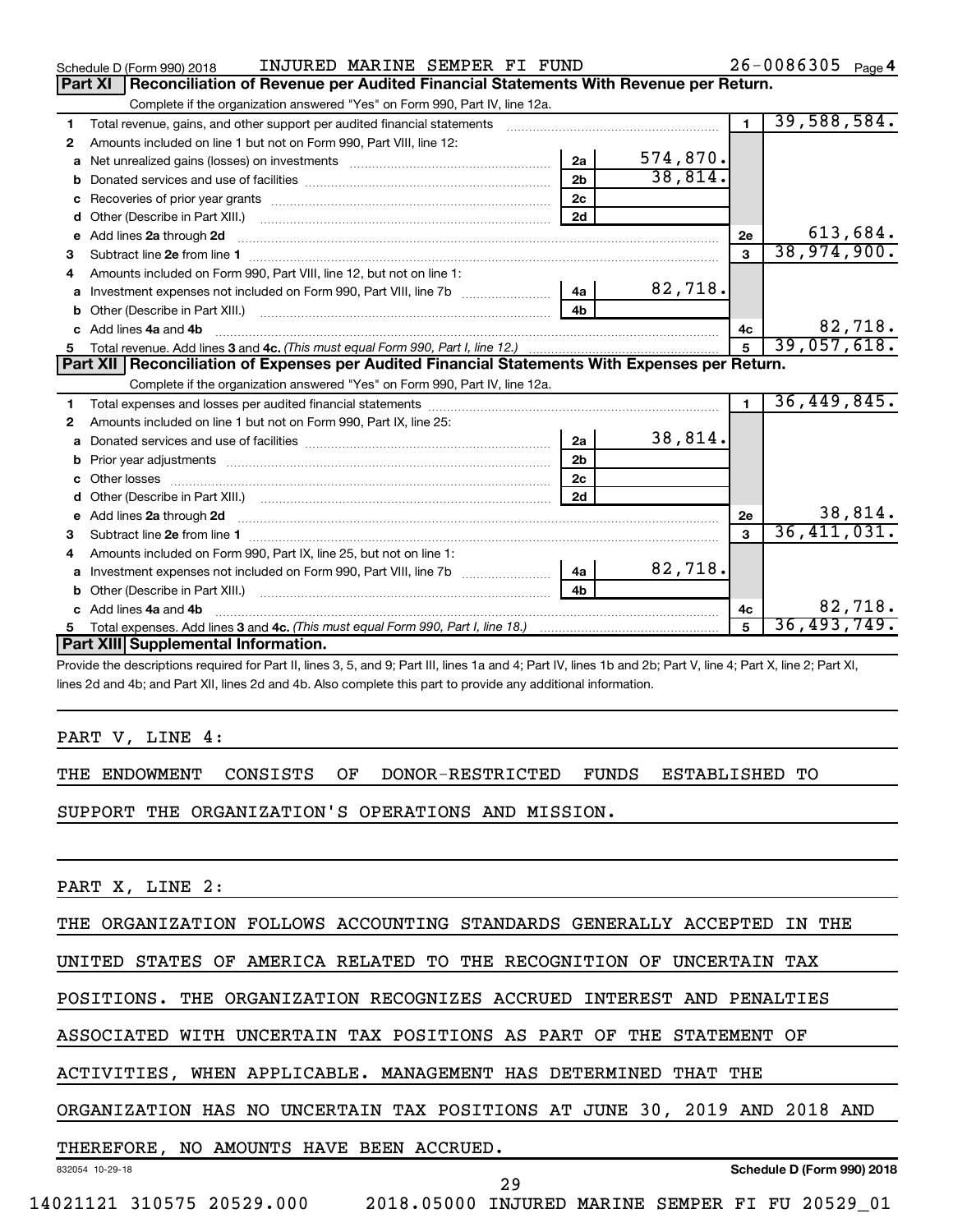| Schedule D (Form 990) 2018 |  |
|----------------------------|--|
|                            |  |

| <b>Part XIII Supplemental Information (continued)</b> |                                                                           |
|-------------------------------------------------------|---------------------------------------------------------------------------|
|                                                       |                                                                           |
|                                                       |                                                                           |
|                                                       |                                                                           |
|                                                       |                                                                           |
|                                                       |                                                                           |
|                                                       |                                                                           |
|                                                       |                                                                           |
|                                                       |                                                                           |
|                                                       |                                                                           |
|                                                       |                                                                           |
|                                                       |                                                                           |
|                                                       |                                                                           |
|                                                       |                                                                           |
|                                                       |                                                                           |
|                                                       |                                                                           |
|                                                       |                                                                           |
|                                                       |                                                                           |
|                                                       |                                                                           |
|                                                       |                                                                           |
|                                                       |                                                                           |
|                                                       |                                                                           |
|                                                       |                                                                           |
|                                                       |                                                                           |
|                                                       |                                                                           |
|                                                       |                                                                           |
|                                                       |                                                                           |
|                                                       |                                                                           |
|                                                       |                                                                           |
|                                                       |                                                                           |
|                                                       |                                                                           |
|                                                       |                                                                           |
|                                                       |                                                                           |
|                                                       |                                                                           |
|                                                       |                                                                           |
|                                                       |                                                                           |
|                                                       |                                                                           |
|                                                       |                                                                           |
|                                                       |                                                                           |
|                                                       |                                                                           |
|                                                       |                                                                           |
|                                                       |                                                                           |
|                                                       | Schedule D (Form 990) 2018                                                |
| 832055 10-29-18                                       | 30                                                                        |
|                                                       | 14021121 310575 20529.000 2018.05000 INJURED MARINE SEMPER FI FU 20529_01 |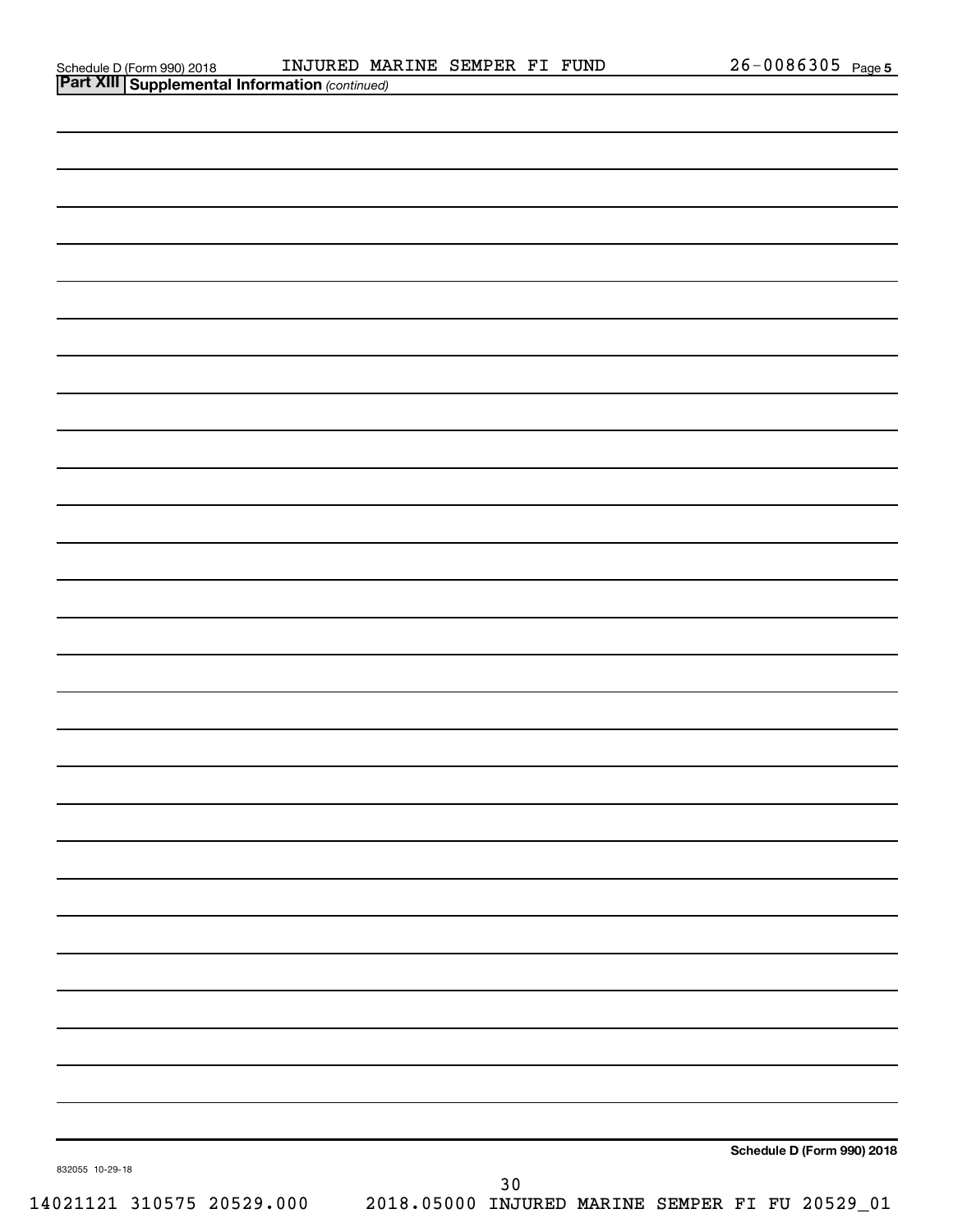| <b>SCHEDULE G</b>                                            |                                                                                                                                                                             | <b>Supplemental Information Regarding Fundraising or Gaming Activities</b>                                                                         |                                                          |                |                                                                            |  |                                                                            | OMB No. 1545-0047                                       |  |
|--------------------------------------------------------------|-----------------------------------------------------------------------------------------------------------------------------------------------------------------------------|----------------------------------------------------------------------------------------------------------------------------------------------------|----------------------------------------------------------|----------------|----------------------------------------------------------------------------|--|----------------------------------------------------------------------------|---------------------------------------------------------|--|
| (Form 990 or 990-EZ)                                         | Complete if the organization answered "Yes" on Form 990, Part IV, line 17, 18, or 19, or if the<br>2018<br>organization entered more than \$15,000 on Form 990-EZ, line 6a. |                                                                                                                                                    |                                                          |                |                                                                            |  |                                                                            |                                                         |  |
| Department of the Treasury                                   | Attach to Form 990 or Form 990-EZ.<br><b>Open to Public</b>                                                                                                                 |                                                                                                                                                    |                                                          |                |                                                                            |  |                                                                            |                                                         |  |
| Internal Revenue Service                                     | Inspection<br>Go to www.irs.gov/Form990 for instructions and the latest information.                                                                                        |                                                                                                                                                    |                                                          |                |                                                                            |  |                                                                            |                                                         |  |
| Name of the organization                                     |                                                                                                                                                                             | INJURED MARINE SEMPER FI FUND                                                                                                                      |                                                          |                |                                                                            |  | 26-0086305                                                                 | <b>Employer identification number</b>                   |  |
| Part I                                                       |                                                                                                                                                                             | Fundraising Activities. Complete if the organization answered "Yes" on Form 990, Part IV, line 17. Form 990-EZ filers are not                      |                                                          |                |                                                                            |  |                                                                            |                                                         |  |
|                                                              | required to complete this part.                                                                                                                                             |                                                                                                                                                    |                                                          |                |                                                                            |  |                                                                            |                                                         |  |
| Mail solicitations<br>a                                      | Internet and email solicitations                                                                                                                                            | 1 Indicate whether the organization raised funds through any of the following activities. Check all that apply.<br>е<br>f                          |                                                          |                | Solicitation of non-government grants<br>Solicitation of government grants |  |                                                                            |                                                         |  |
| b<br>Phone solicitations<br>с                                |                                                                                                                                                                             | Special fundraising events<br>g                                                                                                                    |                                                          |                |                                                                            |  |                                                                            |                                                         |  |
| In-person solicitations<br>d                                 |                                                                                                                                                                             | 2 a Did the organization have a written or oral agreement with any individual (including officers, directors, trustees, or                         |                                                          |                |                                                                            |  |                                                                            |                                                         |  |
|                                                              |                                                                                                                                                                             | key employees listed in Form 990, Part VII) or entity in connection with professional fundraising services?                                        |                                                          |                |                                                                            |  | Yes                                                                        | <b>No</b>                                               |  |
|                                                              |                                                                                                                                                                             | b If "Yes," list the 10 highest paid individuals or entities (fundraisers) pursuant to agreements under which the fundraiser is to be              |                                                          |                |                                                                            |  |                                                                            |                                                         |  |
| compensated at least \$5,000 by the organization.            |                                                                                                                                                                             |                                                                                                                                                    |                                                          |                |                                                                            |  |                                                                            |                                                         |  |
| (i) Name and address of individual<br>or entity (fundraiser) |                                                                                                                                                                             | (ii) Activity                                                                                                                                      | (iii) Did<br>fundraiser<br>have custody<br>or control of | contributions? | (iv) Gross receipts<br>from activity                                       |  | (v) Amount paid<br>to (or retained by)<br>fundraiser<br>listed in col. (i) | (vi) Amount paid<br>to (or retained by)<br>organization |  |
|                                                              |                                                                                                                                                                             |                                                                                                                                                    | Yes                                                      | No             |                                                                            |  |                                                                            |                                                         |  |
|                                                              |                                                                                                                                                                             |                                                                                                                                                    |                                                          |                |                                                                            |  |                                                                            |                                                         |  |
|                                                              |                                                                                                                                                                             |                                                                                                                                                    |                                                          |                |                                                                            |  |                                                                            |                                                         |  |
|                                                              |                                                                                                                                                                             |                                                                                                                                                    |                                                          |                |                                                                            |  |                                                                            |                                                         |  |
|                                                              |                                                                                                                                                                             |                                                                                                                                                    |                                                          |                |                                                                            |  |                                                                            |                                                         |  |
|                                                              |                                                                                                                                                                             |                                                                                                                                                    |                                                          |                |                                                                            |  |                                                                            |                                                         |  |
|                                                              |                                                                                                                                                                             |                                                                                                                                                    |                                                          |                |                                                                            |  |                                                                            |                                                         |  |
|                                                              |                                                                                                                                                                             |                                                                                                                                                    |                                                          |                |                                                                            |  |                                                                            |                                                         |  |
|                                                              |                                                                                                                                                                             |                                                                                                                                                    |                                                          |                |                                                                            |  |                                                                            |                                                         |  |
|                                                              |                                                                                                                                                                             |                                                                                                                                                    |                                                          |                |                                                                            |  |                                                                            |                                                         |  |
|                                                              |                                                                                                                                                                             |                                                                                                                                                    |                                                          |                |                                                                            |  |                                                                            |                                                         |  |
|                                                              |                                                                                                                                                                             |                                                                                                                                                    |                                                          |                |                                                                            |  |                                                                            |                                                         |  |
| Total                                                        |                                                                                                                                                                             |                                                                                                                                                    |                                                          |                |                                                                            |  |                                                                            |                                                         |  |
| or licensing.                                                |                                                                                                                                                                             | 3 List all states in which the organization is registered or licensed to solicit contributions or has been notified it is exempt from registration |                                                          |                |                                                                            |  |                                                                            |                                                         |  |
|                                                              |                                                                                                                                                                             |                                                                                                                                                    |                                                          |                |                                                                            |  |                                                                            |                                                         |  |
|                                                              |                                                                                                                                                                             |                                                                                                                                                    |                                                          |                |                                                                            |  |                                                                            |                                                         |  |
|                                                              |                                                                                                                                                                             |                                                                                                                                                    |                                                          |                |                                                                            |  |                                                                            |                                                         |  |
|                                                              |                                                                                                                                                                             |                                                                                                                                                    |                                                          |                |                                                                            |  |                                                                            |                                                         |  |
|                                                              |                                                                                                                                                                             |                                                                                                                                                    |                                                          |                |                                                                            |  |                                                                            |                                                         |  |
|                                                              |                                                                                                                                                                             |                                                                                                                                                    |                                                          |                |                                                                            |  |                                                                            |                                                         |  |
|                                                              |                                                                                                                                                                             |                                                                                                                                                    |                                                          |                |                                                                            |  |                                                                            |                                                         |  |
|                                                              |                                                                                                                                                                             |                                                                                                                                                    |                                                          |                |                                                                            |  |                                                                            |                                                         |  |

LHA For Paperwork Reduction Act Notice, see the Instructions for Form 990 or 990-EZ. Schedule G (Form 990 or 990-EZ) 2018

832081 10-03-18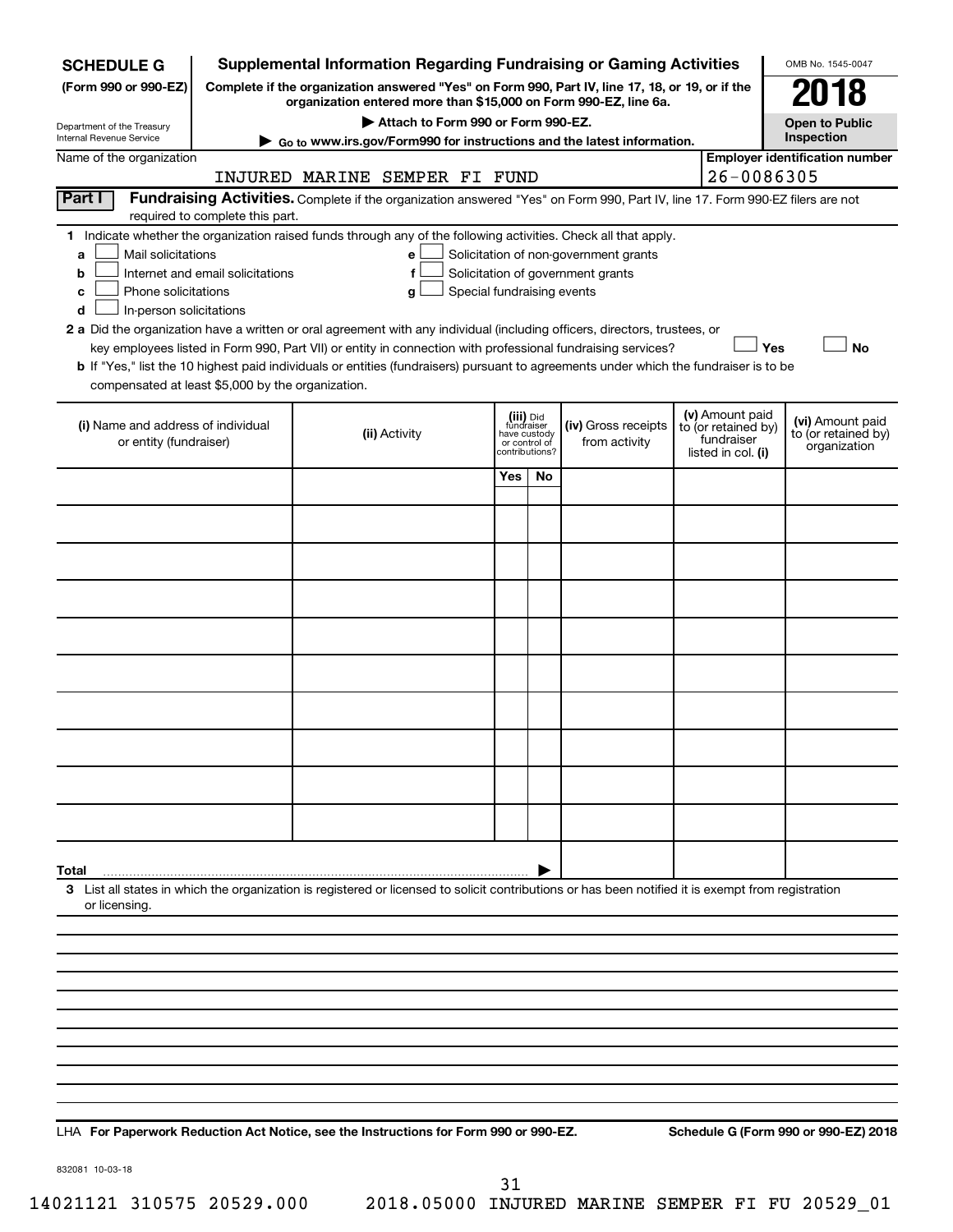#### Schedule G (Form 990 or 990-EZ) 2018 INJURED MARINE SEMPER FI FUND  $26-0086305$  Page

Part II | Fundraising Events. Complete if the organization answered "Yes" on Form 990, Part IV, line 18, or reported more than \$15,000 of fundraising event contributions and gross income on Form 990-EZ, lines 1 and 6b. List events with gross receipts greater than \$5,000.

|                        |    | OF RINGLASHIY CVENT CONTINUATIONS AND GIVES INCOME ON FOND 330°CZ, IINCS T AND OD. EIST CVCHTS WHIT GIVSS TECCIPTS GREET THAT \$0,000.                                                                                                    |                                                           |                                                                                                                                                                                                                                                                                                                                                                                  |                                    |                                           |
|------------------------|----|-------------------------------------------------------------------------------------------------------------------------------------------------------------------------------------------------------------------------------------------|-----------------------------------------------------------|----------------------------------------------------------------------------------------------------------------------------------------------------------------------------------------------------------------------------------------------------------------------------------------------------------------------------------------------------------------------------------|------------------------------------|-------------------------------------------|
|                        |    |                                                                                                                                                                                                                                           | $(a)$ Event #1<br>MARINE CORPSSHOOTING<br><b>MARATHON</b> | (b) Event $#2$<br><b>EVENT</b>                                                                                                                                                                                                                                                                                                                                                   | (c) Other events<br>$\overline{2}$ | (d) Total events<br>(add col. (a) through |
|                        |    |                                                                                                                                                                                                                                           | (event type)                                              | (event type)                                                                                                                                                                                                                                                                                                                                                                     | (total number)                     | col. (c)                                  |
| Revenue                | 1. |                                                                                                                                                                                                                                           | 510, 935.                                                 | 228,210.                                                                                                                                                                                                                                                                                                                                                                         | 155,170.                           | 894,315.                                  |
|                        |    |                                                                                                                                                                                                                                           | 485,989.                                                  | 211,710.                                                                                                                                                                                                                                                                                                                                                                         | 143,170.                           | 840,869.                                  |
|                        | 3  | Gross income (line 1 minus line 2)                                                                                                                                                                                                        | 24,946.                                                   | 16,500.                                                                                                                                                                                                                                                                                                                                                                          | 12,000.                            | 53,446.                                   |
|                        |    |                                                                                                                                                                                                                                           |                                                           |                                                                                                                                                                                                                                                                                                                                                                                  |                                    |                                           |
|                        | 5  |                                                                                                                                                                                                                                           |                                                           |                                                                                                                                                                                                                                                                                                                                                                                  |                                    |                                           |
|                        | 6  |                                                                                                                                                                                                                                           |                                                           |                                                                                                                                                                                                                                                                                                                                                                                  |                                    |                                           |
| <b>Direct Expenses</b> | 7  | Food and beverages                                                                                                                                                                                                                        | 20,075.                                                   | 12,090.                                                                                                                                                                                                                                                                                                                                                                          | 26,181.                            | 58,346.                                   |
|                        | 8  |                                                                                                                                                                                                                                           |                                                           |                                                                                                                                                                                                                                                                                                                                                                                  |                                    |                                           |
|                        | 9  |                                                                                                                                                                                                                                           | 128,588.                                                  | 12,996.                                                                                                                                                                                                                                                                                                                                                                          | 77,474.                            | 219,058.                                  |
|                        | 10 | Direct expense summary. Add lines 4 through 9 in column (d)                                                                                                                                                                               |                                                           | $\begin{picture}(20,10) \put(0,0){\vector(1,0){10}} \put(1,0){\vector(1,0){10}} \put(1,0){\vector(1,0){10}} \put(1,0){\vector(1,0){10}} \put(1,0){\vector(1,0){10}} \put(1,0){\vector(1,0){10}} \put(1,0){\vector(1,0){10}} \put(1,0){\vector(1,0){10}} \put(1,0){\vector(1,0){10}} \put(1,0){\vector(1,0){10}} \put(1,0){\vector(1,0){10}} \put(1,0){\vector(1,0){10}} \put(1,$ |                                    | 277,404.                                  |
|                        |    |                                                                                                                                                                                                                                           |                                                           |                                                                                                                                                                                                                                                                                                                                                                                  |                                    | $-223,958.$                               |
| Part III               |    | Gaming. Complete if the organization answered "Yes" on Form 990, Part IV, line 19, or reported more than                                                                                                                                  |                                                           |                                                                                                                                                                                                                                                                                                                                                                                  |                                    |                                           |
|                        |    | \$15,000 on Form 990-EZ, line 6a.                                                                                                                                                                                                         |                                                           | (b) Pull tabs/instant                                                                                                                                                                                                                                                                                                                                                            |                                    | (d) Total gaming (add                     |
| Revenue                |    |                                                                                                                                                                                                                                           | (a) Bingo                                                 | bingo/progressive bingo                                                                                                                                                                                                                                                                                                                                                          | (c) Other gaming                   | col. (a) through col. (c))                |
|                        |    |                                                                                                                                                                                                                                           |                                                           |                                                                                                                                                                                                                                                                                                                                                                                  |                                    |                                           |
|                        |    |                                                                                                                                                                                                                                           |                                                           |                                                                                                                                                                                                                                                                                                                                                                                  |                                    |                                           |
| <b>Direct Expenses</b> | 3  |                                                                                                                                                                                                                                           |                                                           |                                                                                                                                                                                                                                                                                                                                                                                  |                                    |                                           |
|                        | 4  |                                                                                                                                                                                                                                           |                                                           |                                                                                                                                                                                                                                                                                                                                                                                  |                                    |                                           |
|                        |    |                                                                                                                                                                                                                                           |                                                           |                                                                                                                                                                                                                                                                                                                                                                                  |                                    |                                           |
|                        | 6  | Volunteer labor                                                                                                                                                                                                                           | Yes<br>%<br>No                                            | Yes<br>%<br>No                                                                                                                                                                                                                                                                                                                                                                   | Yes<br>%<br>No                     |                                           |
|                        | 7  |                                                                                                                                                                                                                                           |                                                           |                                                                                                                                                                                                                                                                                                                                                                                  |                                    |                                           |
|                        | 8  |                                                                                                                                                                                                                                           |                                                           |                                                                                                                                                                                                                                                                                                                                                                                  |                                    |                                           |
| 9                      |    | Enter the state(s) in which the organization conducts gaming activities:                                                                                                                                                                  |                                                           |                                                                                                                                                                                                                                                                                                                                                                                  |                                    | Yes<br><b>No</b>                          |
|                        |    | <b>b</b> If "Yes," explain: <u>All and the set of the set of the set of the set of the set of the set of the set of the set of the set of the set of the set of the set of the set of the set of the set of the set of the set of the</u> |                                                           |                                                                                                                                                                                                                                                                                                                                                                                  |                                    | <b>」Yes</b><br><b>No</b>                  |
|                        |    | 832082 10-03-18                                                                                                                                                                                                                           |                                                           |                                                                                                                                                                                                                                                                                                                                                                                  |                                    | Schedule G (Form 990 or 990-EZ) 2018      |

14021121 310575 20529.000 2018.05000 INJURED MARINE SEMPER FI FU 20529\_01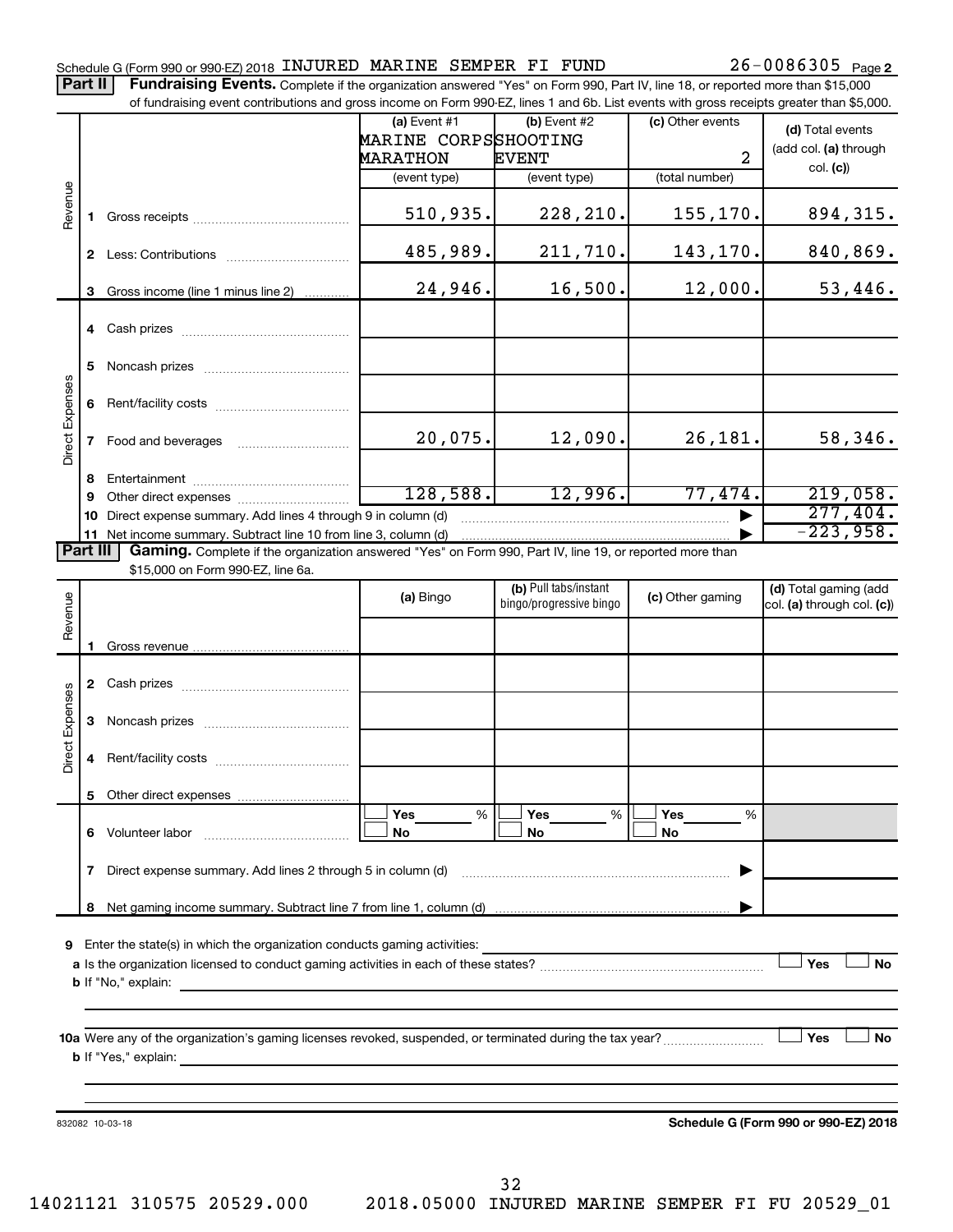|    | Schedule G (Form 990 or 990-EZ) 2018 INJURED MARINE SEMPER FI FUND                                                                                                                                                             | $26 - 0086305$  | Page 3    |
|----|--------------------------------------------------------------------------------------------------------------------------------------------------------------------------------------------------------------------------------|-----------------|-----------|
|    |                                                                                                                                                                                                                                | $\Box$ Yes      | No        |
|    | 12 Is the organization a grantor, beneficiary or trustee of a trust, or a member of a partnership or other entity formed                                                                                                       |                 |           |
|    |                                                                                                                                                                                                                                | <b>_</b> Yes    | No        |
|    | <b>13</b> Indicate the percentage of gaming activity conducted in:                                                                                                                                                             |                 |           |
|    |                                                                                                                                                                                                                                |                 |           |
|    |                                                                                                                                                                                                                                | 13 <sub>b</sub> |           |
|    | 14 Enter the name and address of the person who prepares the organization's gaming/special events books and records:                                                                                                           |                 |           |
|    |                                                                                                                                                                                                                                |                 |           |
|    |                                                                                                                                                                                                                                |                 |           |
|    |                                                                                                                                                                                                                                |                 | <b>No</b> |
|    |                                                                                                                                                                                                                                |                 |           |
|    | of gaming revenue retained by the third party $\triangleright$ \$                                                                                                                                                              |                 |           |
|    | c If "Yes," enter name and address of the third party:                                                                                                                                                                         |                 |           |
|    |                                                                                                                                                                                                                                |                 |           |
|    | Name $\blacktriangleright$ $\frac{1}{\sqrt{1-\frac{1}{2}}\left(1-\frac{1}{2}\right)}$                                                                                                                                          |                 |           |
|    | Address > Natural Management Communication of the Communication of the Communication of the Communication of the Communication of the Communication of the Communication of the Communication of the Communication of the Comm |                 |           |
| 16 | Gaming manager information:                                                                                                                                                                                                    |                 |           |
|    |                                                                                                                                                                                                                                |                 |           |
|    |                                                                                                                                                                                                                                |                 |           |
|    | Gaming manager compensation > \$                                                                                                                                                                                               |                 |           |
|    |                                                                                                                                                                                                                                |                 |           |
|    | Director/officer<br>Employee<br>Independent contractor                                                                                                                                                                         |                 |           |
|    | <b>17</b> Mandatory distributions:                                                                                                                                                                                             |                 |           |
|    | a Is the organization required under state law to make charitable distributions from the gaming proceeds to                                                                                                                    |                 |           |
|    | retain the state gaming license? $\Box$ No                                                                                                                                                                                     |                 |           |
|    | <b>b</b> Enter the amount of distributions required under state law to be distributed to other exempt organizations or spent in the                                                                                            |                 |           |
|    | organization's own exempt activities during the tax year $\triangleright$ \$                                                                                                                                                   |                 |           |
|    | Supplemental Information. Provide the explanations required by Part I, line 2b, columns (iii) and (v); and Part III, lines 9, 9b, 10b,<br><b>Part IV</b>                                                                       |                 |           |
|    | 15b, 15c, 16, and 17b, as applicable. Also provide any additional information. See instructions.                                                                                                                               |                 |           |
|    |                                                                                                                                                                                                                                |                 |           |
|    |                                                                                                                                                                                                                                |                 |           |
|    |                                                                                                                                                                                                                                |                 |           |
|    |                                                                                                                                                                                                                                |                 |           |
|    |                                                                                                                                                                                                                                |                 |           |
|    |                                                                                                                                                                                                                                |                 |           |
|    |                                                                                                                                                                                                                                |                 |           |
|    |                                                                                                                                                                                                                                |                 |           |
|    |                                                                                                                                                                                                                                |                 |           |
|    |                                                                                                                                                                                                                                |                 |           |
|    |                                                                                                                                                                                                                                |                 |           |
|    |                                                                                                                                                                                                                                |                 |           |
|    |                                                                                                                                                                                                                                |                 |           |
|    |                                                                                                                                                                                                                                |                 |           |
|    |                                                                                                                                                                                                                                |                 |           |
|    |                                                                                                                                                                                                                                |                 |           |
|    | Schedule G (Form 990 or 990-EZ) 2018<br>832083 10-03-18                                                                                                                                                                        |                 |           |
|    | 33<br>14021121 310575 20529.000<br>2018.05000 INJURED MARINE SEMPER FI FU 20529_01                                                                                                                                             |                 |           |
|    |                                                                                                                                                                                                                                |                 |           |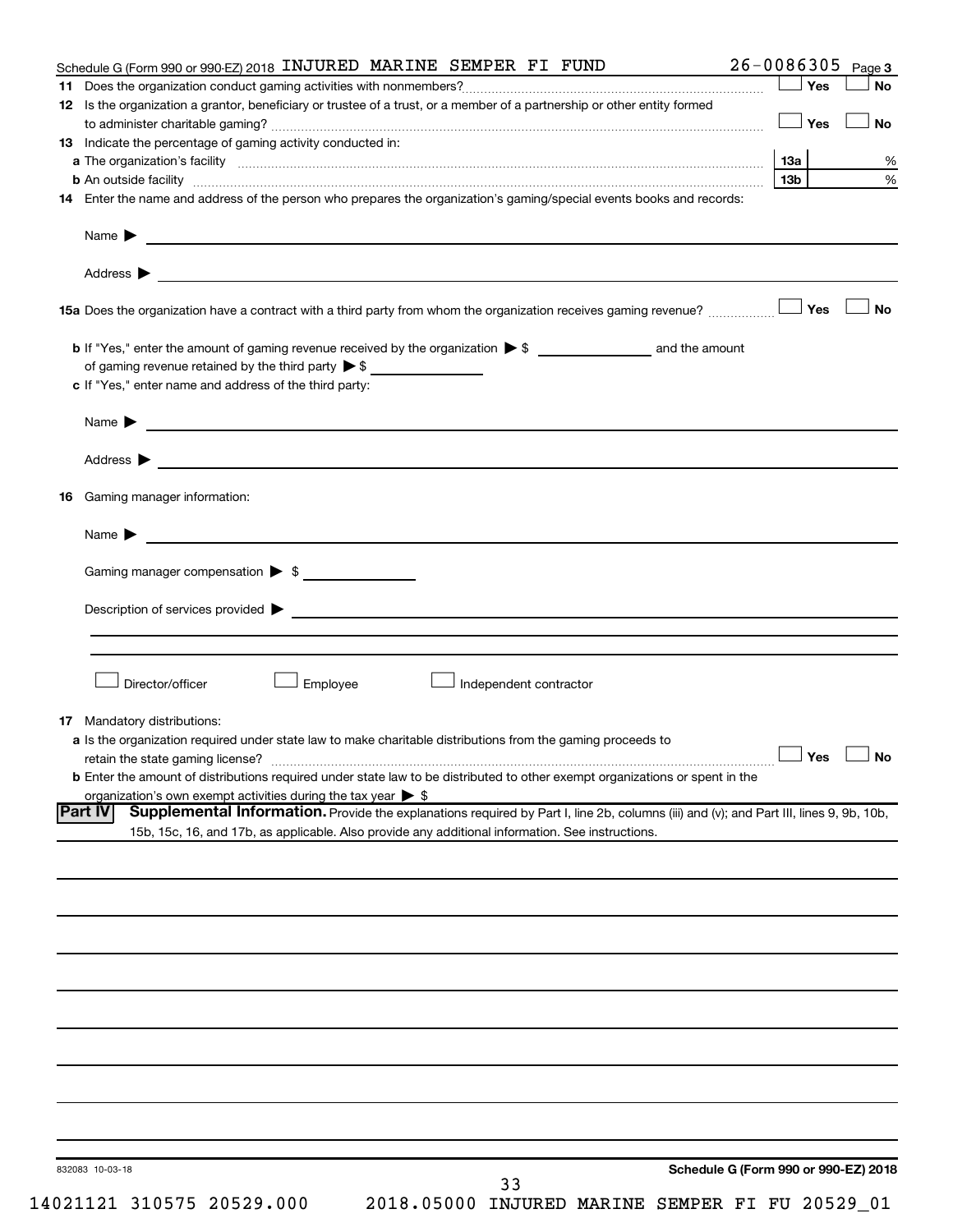| $\sim$ $\sim$ $\sim$ $\sim$ $\sim$ $\sim$ |    |                                                 |
|-------------------------------------------|----|-------------------------------------------------|
|                                           |    |                                                 |
|                                           |    |                                                 |
|                                           |    |                                                 |
|                                           |    |                                                 |
|                                           |    |                                                 |
|                                           |    |                                                 |
|                                           |    |                                                 |
|                                           |    |                                                 |
|                                           |    |                                                 |
|                                           |    |                                                 |
|                                           |    |                                                 |
|                                           |    |                                                 |
|                                           |    |                                                 |
|                                           |    |                                                 |
|                                           |    |                                                 |
|                                           |    |                                                 |
|                                           |    |                                                 |
|                                           |    |                                                 |
|                                           |    |                                                 |
|                                           |    |                                                 |
|                                           |    |                                                 |
|                                           |    |                                                 |
|                                           |    |                                                 |
|                                           |    |                                                 |
|                                           |    |                                                 |
|                                           |    |                                                 |
|                                           |    |                                                 |
|                                           |    |                                                 |
|                                           |    |                                                 |
|                                           |    |                                                 |
|                                           |    |                                                 |
|                                           |    |                                                 |
|                                           |    |                                                 |
|                                           |    |                                                 |
|                                           |    |                                                 |
|                                           |    |                                                 |
|                                           |    | Schedule G (Form 990 or 990-EZ)                 |
| 832084 04-01-18                           | 34 |                                                 |
| 14021121 310575 20529.000                 |    | 2018.05000 INJURED MARINE SEMPER FI FU 20529_01 |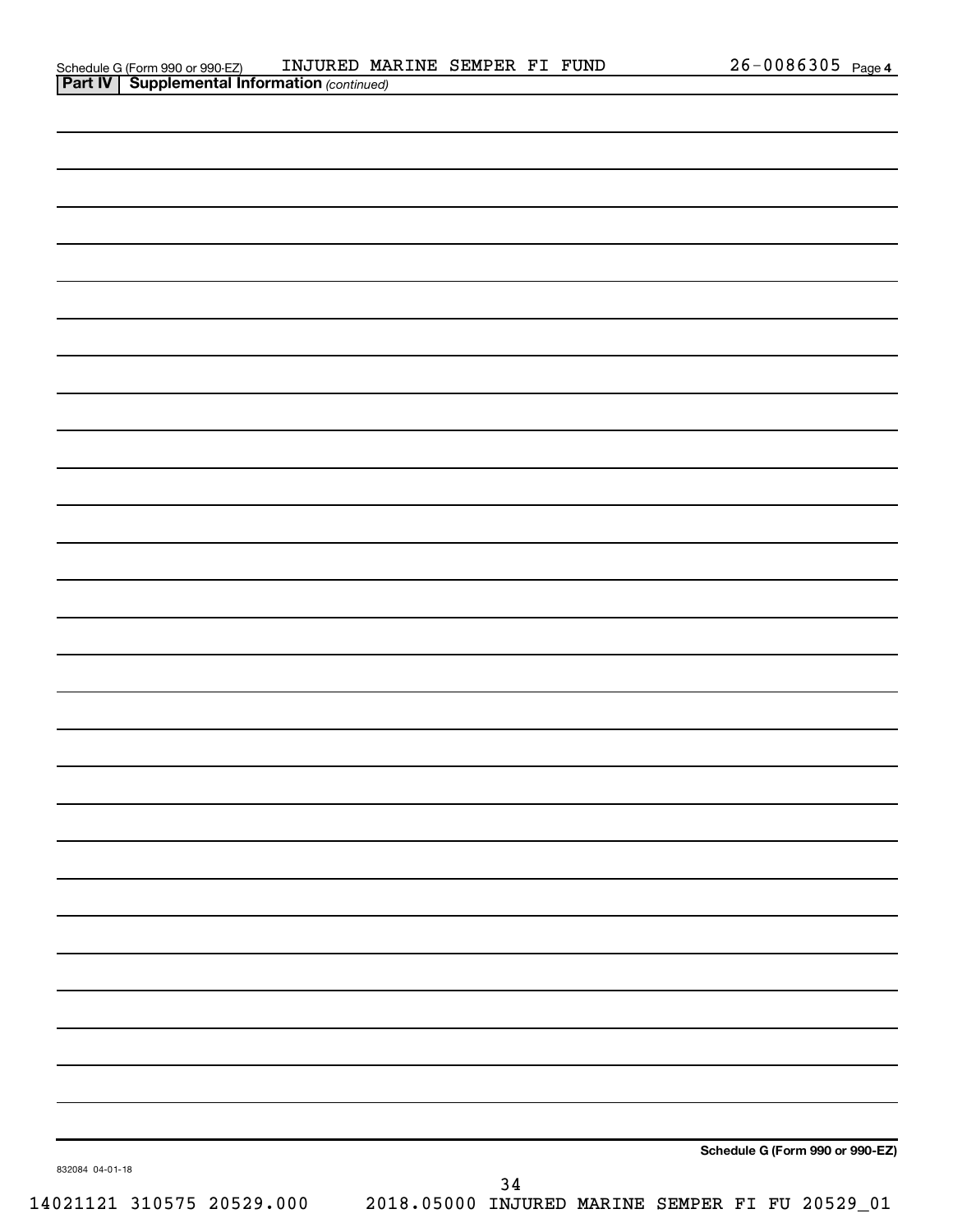| <b>SCHEDULE I</b><br>(Form 990)                                                                                                                                                                                                                                                                             | <b>Grants and Other Assistance to Organizations,</b><br>Governments, and Individuals in the United States<br>Complete if the organization answered "Yes" on Form 990, Part IV, line 21 or 22. |                                    |                             |                                         |                                                                |                                          |                                                                                    |  |  |
|-------------------------------------------------------------------------------------------------------------------------------------------------------------------------------------------------------------------------------------------------------------------------------------------------------------|-----------------------------------------------------------------------------------------------------------------------------------------------------------------------------------------------|------------------------------------|-----------------------------|-----------------------------------------|----------------------------------------------------------------|------------------------------------------|------------------------------------------------------------------------------------|--|--|
| Department of the Treasury<br>Internal Revenue Service                                                                                                                                                                                                                                                      | Attach to Form 990.<br><b>Open to Public</b><br>Inspection<br>Go to www.irs.gov/Form990 for the latest information.                                                                           |                                    |                             |                                         |                                                                |                                          |                                                                                    |  |  |
| Name of the organization                                                                                                                                                                                                                                                                                    |                                                                                                                                                                                               | INJURED MARINE SEMPER FI FUND      |                             |                                         |                                                                |                                          | <b>Employer identification number</b><br>26-0086305                                |  |  |
| Part I<br><b>General Information on Grants and Assistance</b>                                                                                                                                                                                                                                               |                                                                                                                                                                                               |                                    |                             |                                         |                                                                |                                          |                                                                                    |  |  |
| 1 Does the organization maintain records to substantiate the amount of the grants or assistance, the grantees' eligibility for the grants or assistance, and the selection<br>Describe in Part IV the organization's procedures for monitoring the use of grant funds in the United States.<br>$\mathbf{2}$ |                                                                                                                                                                                               |                                    |                             |                                         |                                                                |                                          | $\sqrt{X}$ No<br>Yes                                                               |  |  |
| Part II<br>Grants and Other Assistance to Domestic Organizations and Domestic Governments. Complete if the organization answered "Yes" on Form 990, Part IV, line 21, for any                                                                                                                               |                                                                                                                                                                                               |                                    |                             |                                         |                                                                |                                          |                                                                                    |  |  |
| recipient that received more than \$5,000. Part II can be duplicated if additional space is needed.                                                                                                                                                                                                         |                                                                                                                                                                                               |                                    |                             |                                         |                                                                |                                          |                                                                                    |  |  |
| 1 (a) Name and address of organization<br>or government                                                                                                                                                                                                                                                     | $(b)$ EIN                                                                                                                                                                                     | (c) IRC section<br>(if applicable) | (d) Amount of<br>cash grant | (e) Amount of<br>non-cash<br>assistance | (f) Method of<br>valuation (book,<br>FMV, appraisal,<br>other) | (g) Description of<br>noncash assistance | (h) Purpose of grant<br>or assistance                                              |  |  |
| <b>FISHER HOUSE FOUNDATION</b><br>111 ROCKVILLE PIKE<br>ROCKVILLE, MD 20850                                                                                                                                                                                                                                 | $11 - 3158401$                                                                                                                                                                                | 501(C)(3)                          | 100,000,                    | $\mathbf{0}$                            |                                                                |                                          | WARRIOR GAMES FAMILY<br>PROGRAM                                                    |  |  |
| NATIONAL ASSOCIATION TO PROTECT<br>CHILDREN - PO BOX 2187 -<br>KNOXVILLE, TN 37901                                                                                                                                                                                                                          | 74-3127927                                                                                                                                                                                    | 501(C)(3)                          | 500,000                     | $\mathbf{0}$                            |                                                                |                                          | TRAIN INJURED VETERANS IN<br>COUNTER-CHILD-<br>EXPLOITATION & DIGITAL<br>FORENSICS |  |  |
| U.S. ARMY MWR PROGRAM<br>FORT SAM HOUSTON<br>SAN ANTONIO, TX 78234                                                                                                                                                                                                                                          |                                                                                                                                                                                               | N/A                                | 10,000,                     | $\mathbf{0}$                            |                                                                |                                          | ARMY WARRIOR GAMES TRIALS<br><b>FAMILY SUPPORT</b>                                 |  |  |
| U.S. NAVY WOUNDED WARRIOR-SAFE<br>HARBOR - 716 SICARD ST., SE -<br>WASHINGTON NAVY YARD, DC 20374                                                                                                                                                                                                           |                                                                                                                                                                                               | N/A                                | 20,000                      | $\mathbf{0}$                            |                                                                |                                          | NAVY WARRIOR GAMES TRIALS<br>FAMILY SUPPORT                                        |  |  |
| AIR FORCE ASSOCIATION<br>1501 LEE HIGHWAY<br>ARLINGTON, VA 22209                                                                                                                                                                                                                                            | 52-6043929                                                                                                                                                                                    | 501(C)(3)                          | 25,000.                     | $\mathbf{0}$                            |                                                                |                                          | AIR FORCE GAMES TRIALS -<br>GENERAL SUPPORT                                        |  |  |
| UNITED SERVICES ORGANIZATION<br>PO BOX 96860<br>WASHINGTON, DC 20077                                                                                                                                                                                                                                        | $13-1610451$ $501(C)(3)$                                                                                                                                                                      |                                    | 50,000,                     | 0.                                      |                                                                |                                          | WARRIOR WEEK - GENERAL<br><b>SUPPORT</b>                                           |  |  |
|                                                                                                                                                                                                                                                                                                             |                                                                                                                                                                                               |                                    |                             |                                         |                                                                |                                          | 4.<br>▶                                                                            |  |  |
|                                                                                                                                                                                                                                                                                                             |                                                                                                                                                                                               |                                    |                             |                                         |                                                                |                                          | $\overline{2}$ .                                                                   |  |  |

**For Paperwork Reduction Act Notice, see the Instructions for Form 990. Schedule I (Form 990) (2018)** LHA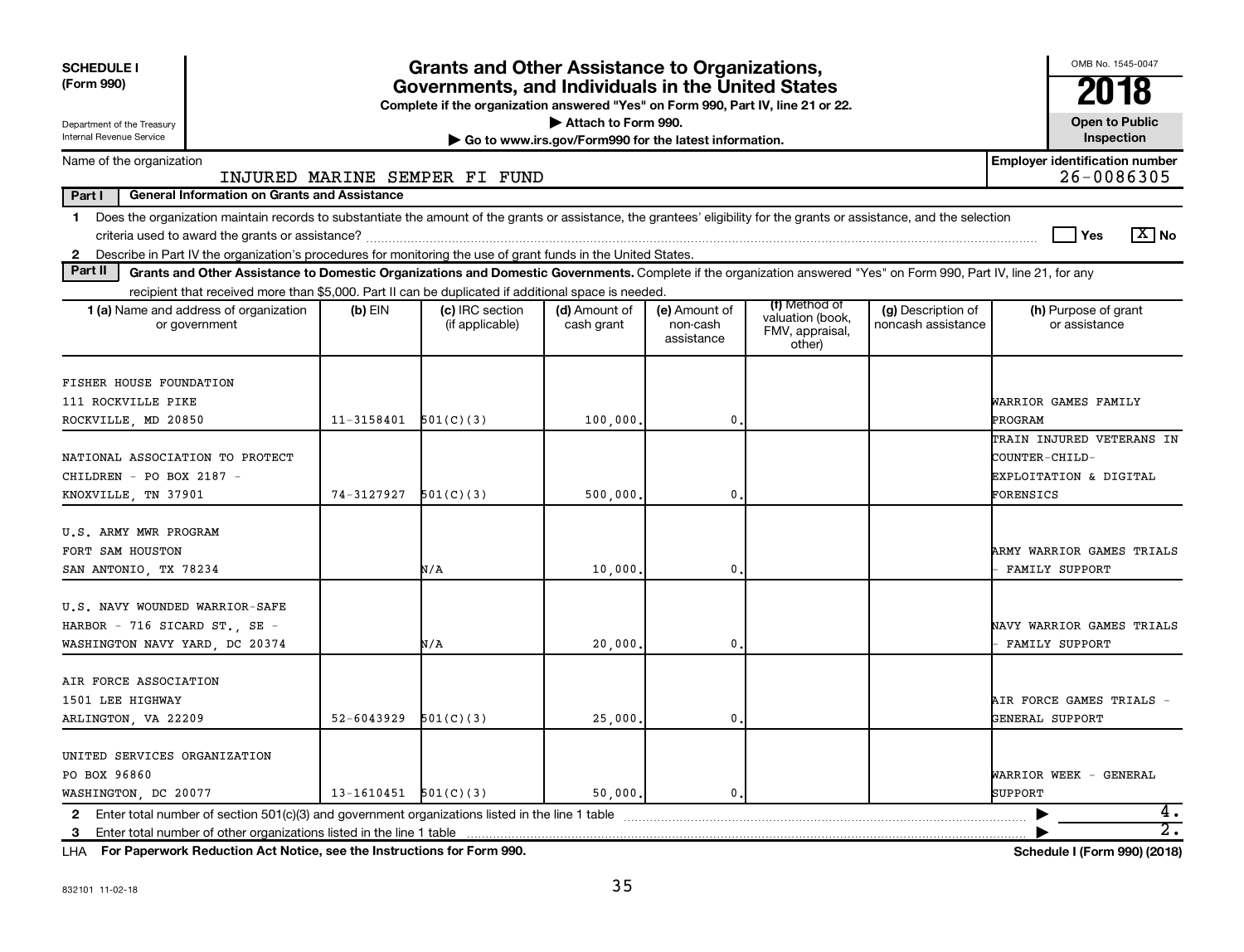**2**

Part III | Grants and Other Assistance to Domestic Individuals. Complete if the organization answered "Yes" on Form 990, Part IV, line 22. Part III can be duplicated if additional space is needed.

| (a) Type of grant or assistance | (b) Number of<br>recipients | (c) Amount of<br>cash grant               | (d) Amount of non-<br>cash assistance | (e) Method of valuation<br>(book, FMV, appraisal, other) | (f) Description of noncash assistance |
|---------------------------------|-----------------------------|-------------------------------------------|---------------------------------------|----------------------------------------------------------|---------------------------------------|
|                                 |                             |                                           |                                       |                                                          |                                       |
|                                 |                             |                                           |                                       |                                                          | COMPUTERS AND OTHER ELECTRONIC        |
| FAMILY SUPPORT PROGRAM          | 5450                        | 17,054,690.                               |                                       | 23,645. VENDOR INVOICES                                  | EQUIPMENT                             |
|                                 |                             |                                           |                                       |                                                          |                                       |
|                                 |                             |                                           |                                       |                                                          | ELECTRONIC EQUIPMENT FOR              |
| INTEGRATIVE WELLNESS PROGRAM    | 2450                        | 3,410,654.                                |                                       | 326,300. VENDOR INVOICES                                 | PTSD/TBI                              |
|                                 |                             |                                           |                                       |                                                          |                                       |
|                                 |                             |                                           |                                       |                                                          |                                       |
| TRANSITION PROGRAM              | 1000                        | 2,496,810.                                |                                       | 97,060. VENDOR INVOICES                                  | COMPUTERS                             |
|                                 |                             |                                           |                                       |                                                          |                                       |
|                                 |                             |                                           |                                       |                                                          |                                       |
|                                 |                             |                                           |                                       |                                                          |                                       |
|                                 |                             |                                           |                                       |                                                          |                                       |
|                                 |                             |                                           |                                       |                                                          |                                       |
|                                 |                             |                                           |                                       |                                                          |                                       |
| <u>mende i incommunica</u>      |                             | $\sim$ $\sim$ $\sim$ $\sim$ $\sim$ $\sim$ | $\mathbf{a}$                          | $\cdots$                                                 |                                       |

Part IV | Supplemental Information. Provide the information required in Part I, line 2; Part III, column (b); and any other additional information.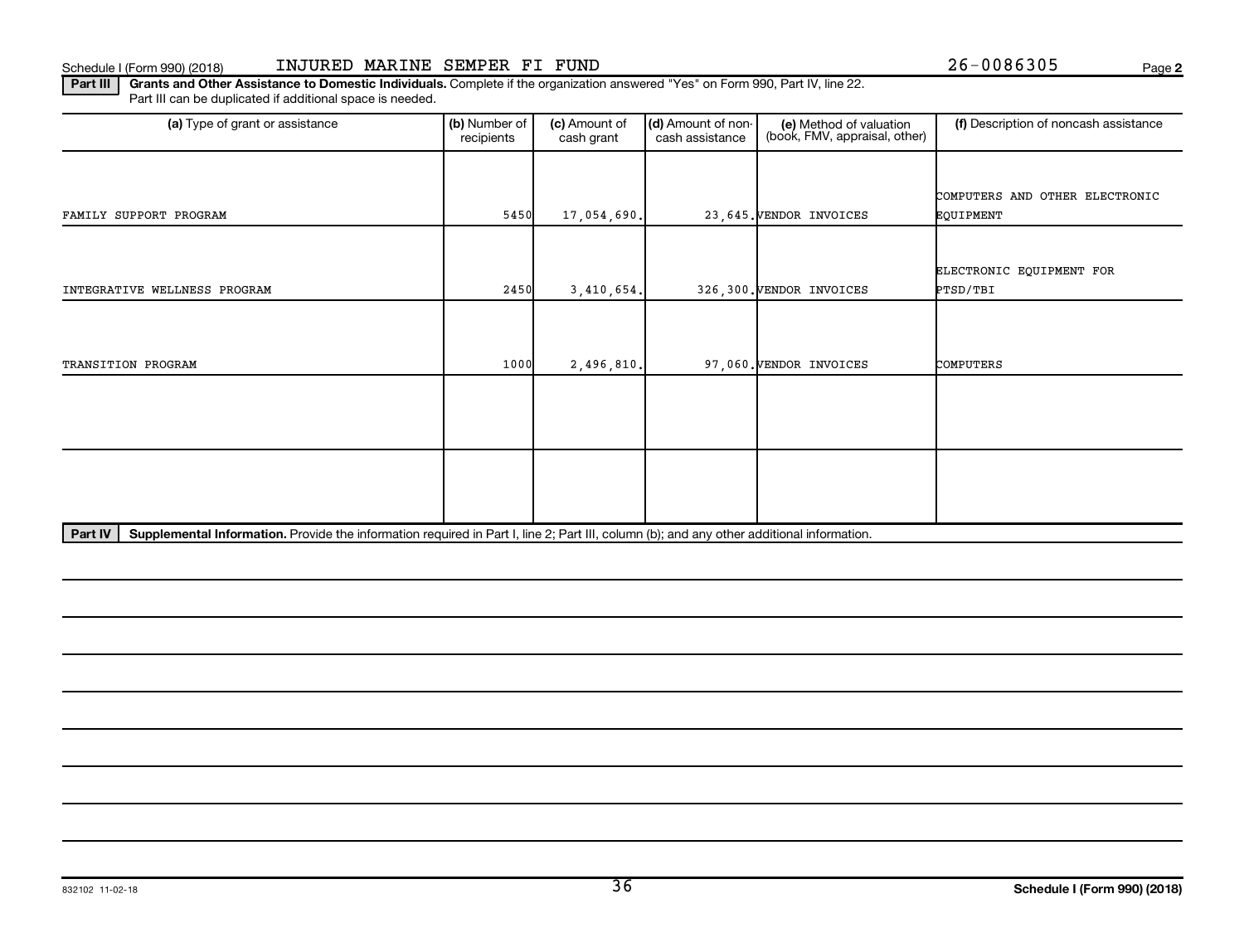| <b>Compensation Information</b><br><b>SCHEDULE J</b>                                                                             |                                       |              | OMB No. 1545-0047     |                         |  |
|----------------------------------------------------------------------------------------------------------------------------------|---------------------------------------|--------------|-----------------------|-------------------------|--|
| (Form 990)<br>For certain Officers, Directors, Trustees, Key Employees, and Highest                                              |                                       |              |                       |                         |  |
| <b>Compensated Employees</b>                                                                                                     |                                       |              | 2018                  |                         |  |
| Complete if the organization answered "Yes" on Form 990, Part IV, line 23.<br>Attach to Form 990.                                |                                       |              | <b>Open to Public</b> |                         |  |
| Department of the Treasury<br>Go to www.irs.gov/Form990 for instructions and the latest information.<br>Internal Revenue Service |                                       | Inspection   |                       |                         |  |
| Name of the organization                                                                                                         | <b>Employer identification number</b> |              |                       |                         |  |
| INJURED MARINE SEMPER FI FUND                                                                                                    | 26-0086305                            |              |                       |                         |  |
| <b>Questions Regarding Compensation</b><br>Part I                                                                                |                                       |              |                       |                         |  |
|                                                                                                                                  |                                       |              | <b>Yes</b>            | No                      |  |
| Check the appropriate box(es) if the organization provided any of the following to or for a person listed on Form 990,           |                                       |              |                       |                         |  |
| Part VII, Section A, line 1a. Complete Part III to provide any relevant information regarding these items.                       |                                       |              |                       |                         |  |
| First-class or charter travel<br>Housing allowance or residence for personal use                                                 |                                       |              |                       |                         |  |
| Travel for companions<br>Payments for business use of personal residence                                                         |                                       |              |                       |                         |  |
| Health or social club dues or initiation fees<br>Tax indemnification and gross-up payments                                       |                                       |              |                       |                         |  |
| Discretionary spending account<br>Personal services (such as maid, chauffeur, chef)                                              |                                       |              |                       |                         |  |
|                                                                                                                                  |                                       |              |                       |                         |  |
| <b>b</b> If any of the boxes on line 1a are checked, did the organization follow a written policy regarding payment or           |                                       |              |                       |                         |  |
|                                                                                                                                  |                                       | 1b           |                       |                         |  |
| Did the organization require substantiation prior to reimbursing or allowing expenses incurred by all directors,<br>2            |                                       | $\mathbf{2}$ |                       |                         |  |
|                                                                                                                                  |                                       |              |                       |                         |  |
| Indicate which, if any, of the following the filing organization used to establish the compensation of the organization's<br>з   |                                       |              |                       |                         |  |
| CEO/Executive Director. Check all that apply. Do not check any boxes for methods used by a related organization to               |                                       |              |                       |                         |  |
| establish compensation of the CEO/Executive Director, but explain in Part III.                                                   |                                       |              |                       |                         |  |
| $\lfloor \underline{\textbf{X}} \rfloor$ Compensation committee<br>Written employment contract                                   |                                       |              |                       |                         |  |
| $ \mathbf{X} $ Compensation survey or study<br>Independent compensation consultant                                               |                                       |              |                       |                         |  |
| $ \mathbf{X} $ Form 990 of other organizations<br>$ \mathbf{X} $ Approval by the board or compensation committee                 |                                       |              |                       |                         |  |
|                                                                                                                                  |                                       |              |                       |                         |  |
| During the year, did any person listed on Form 990, Part VII, Section A, line 1a, with respect to the filing                     |                                       |              |                       |                         |  |
| organization or a related organization:                                                                                          |                                       |              |                       |                         |  |
| Receive a severance payment or change-of-control payment?<br>а                                                                   |                                       | 4a           |                       | х                       |  |
| b                                                                                                                                |                                       | 4b           |                       | $\overline{\mathbf{x}}$ |  |
|                                                                                                                                  |                                       | 4c           |                       | $\mathbf x$             |  |
| If "Yes" to any of lines 4a-c, list the persons and provide the applicable amounts for each item in Part III.                    |                                       |              |                       |                         |  |
|                                                                                                                                  |                                       |              |                       |                         |  |
| Only section 501(c)(3), 501(c)(4), and 501(c)(29) organizations must complete lines 5-9.                                         |                                       |              |                       |                         |  |
| For persons listed on Form 990, Part VII, Section A, line 1a, did the organization pay or accrue any compensation<br>5           |                                       |              |                       |                         |  |
| contingent on the revenues of:                                                                                                   |                                       |              |                       |                         |  |
| a                                                                                                                                |                                       | 5a           |                       | х                       |  |
|                                                                                                                                  |                                       | 5b           |                       | X                       |  |
| If "Yes" on line 5a or 5b, describe in Part III.                                                                                 |                                       |              |                       |                         |  |
| 6 For persons listed on Form 990, Part VII, Section A, line 1a, did the organization pay or accrue any compensation              |                                       |              |                       |                         |  |
| contingent on the net earnings of:                                                                                               |                                       |              |                       |                         |  |
| а                                                                                                                                |                                       | 6а           |                       | х<br>X                  |  |
|                                                                                                                                  |                                       | 6b           |                       |                         |  |
| If "Yes" on line 6a or 6b, describe in Part III.                                                                                 |                                       |              |                       |                         |  |
| 7 For persons listed on Form 990, Part VII, Section A, line 1a, did the organization provide any nonfixed payments               |                                       |              |                       | x                       |  |
|                                                                                                                                  |                                       | 7            |                       |                         |  |
| Were any amounts reported on Form 990, Part VII, paid or accrued pursuant to a contract that was subject to the<br>8             |                                       |              |                       | x                       |  |
|                                                                                                                                  |                                       | 8            |                       |                         |  |
| If "Yes" on line 8, did the organization also follow the rebuttable presumption procedure described in<br>9                      |                                       | 9            |                       |                         |  |
| LHA For Paperwork Reduction Act Notice, see the Instructions for Form 990.                                                       | Schedule J (Form 990) 2018            |              |                       |                         |  |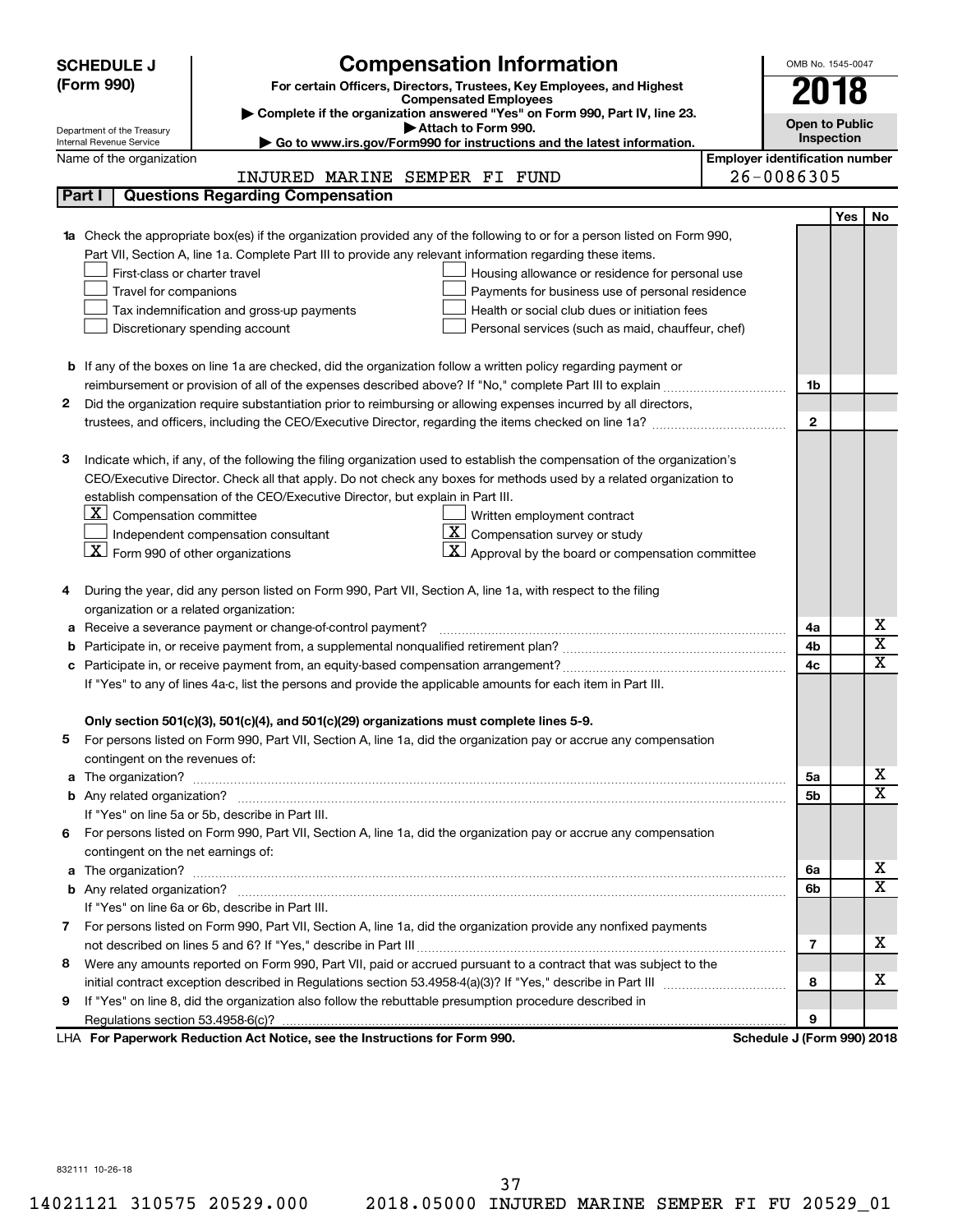**2**

#### Part II | Officers, Directors, Trustees, Key Employees, and Highest Compensated Employees. Use duplicate copies if additional space is needed.

For each individual whose compensation must be reported on Schedule J, report compensation from the organization on row (i) and from related organizations, described in the instructions, on row (ii). Do not list any individuals that aren't listed on Form 990, Part VII.

Note: The sum of columns (B)(i)-(iii) for each listed individual must equal the total amount of Form 990, Part VII, Section A, line 1a, applicable column (D) and (E) amounts for that individual.

|                          |      |                          | (B) Breakdown of W-2 and/or 1099-MISC compensation |                                           | (C) Retirement and             | (D) Nontaxable   | (E) Total of columns        | (F) Compensation                                           |
|--------------------------|------|--------------------------|----------------------------------------------------|-------------------------------------------|--------------------------------|------------------|-----------------------------|------------------------------------------------------------|
| (A) Name and Title       |      | (i) Base<br>compensation | (ii) Bonus &<br>incentive<br>compensation          | (iii) Other<br>reportable<br>compensation | other deferred<br>compensation | benefits         | $(B)(i)$ - $(D)$            | in column (B)<br>reported as deferred<br>on prior Form 990 |
| KAREN GUENTHER<br>(1)    | (i)  | 182, 741.                | $\overline{0}$ .                                   | $\overline{0}$ .                          | $\overline{0}$ .               | 1,992.           | 184,733.                    | $\overline{0}$ .                                           |
| PRESIDENT, CEO & FOUNDER | (ii) | $\overline{0}$ .         | $\overline{0}$ .                                   | $\overline{0}$ .                          | $\overline{0}$ .               | $\overline{0}$ . | $\overline{\mathfrak{o}}$ . | $\overline{0}$ .                                           |
| TOM BENOIT<br>(2)        | (i)  | 129,392.                 | $\overline{0}$ .                                   | $\overline{0}$ .                          | $\overline{0}$ .               | 27,190.          | 156,582.                    | $\overline{\mathbf{0}}$ .                                  |
| CHIEF FINANCIAL OFFICER  | (ii) | $\overline{0}$ .         | $\overline{0}$ .                                   | $\overline{0}$ .                          | $\overline{0}$ .               | $\overline{0}$ . | $\overline{0}$ .            | $\overline{\mathbf{0}}$ .                                  |
| SONDRIA SAYLOR<br>(3)    | (i)  | 137,828.                 | $\overline{0}$ .                                   | $\overline{0}$ .                          | $\overline{0}$ .               | 22,667.          | 160,495.                    | $\overline{\mathbf{0}}$ .                                  |
| VP, CASE MANAGEMENT WEST | (ii) | $\overline{0}$ .         | $\overline{0}$ .                                   | $\overline{0}$ .                          | $\overline{0}$ .               | $\overline{0}$ . | $\overline{0}$ .            | $\overline{0}$ .                                           |
|                          | (i)  |                          |                                                    |                                           |                                |                  |                             |                                                            |
|                          | (ii) |                          |                                                    |                                           |                                |                  |                             |                                                            |
|                          | (i)  |                          |                                                    |                                           |                                |                  |                             |                                                            |
|                          | (ii) |                          |                                                    |                                           |                                |                  |                             |                                                            |
|                          | (i)  |                          |                                                    |                                           |                                |                  |                             |                                                            |
|                          | (ii) |                          |                                                    |                                           |                                |                  |                             |                                                            |
|                          | (i)  |                          |                                                    |                                           |                                |                  |                             |                                                            |
|                          | (i)  |                          |                                                    |                                           |                                |                  |                             |                                                            |
|                          | (i)  |                          |                                                    |                                           |                                |                  |                             |                                                            |
|                          | (ii) |                          |                                                    |                                           |                                |                  |                             |                                                            |
|                          | (i)  |                          |                                                    |                                           |                                |                  |                             |                                                            |
|                          | (ii) |                          |                                                    |                                           |                                |                  |                             |                                                            |
|                          | (i)  |                          |                                                    |                                           |                                |                  |                             |                                                            |
|                          | (i)  |                          |                                                    |                                           |                                |                  |                             |                                                            |
|                          | (i)  |                          |                                                    |                                           |                                |                  |                             |                                                            |
|                          | (ii) |                          |                                                    |                                           |                                |                  |                             |                                                            |
|                          | (i)  |                          |                                                    |                                           |                                |                  |                             |                                                            |
|                          | (ii) |                          |                                                    |                                           |                                |                  |                             |                                                            |
|                          | (i)  |                          |                                                    |                                           |                                |                  |                             |                                                            |
|                          | (i)  |                          |                                                    |                                           |                                |                  |                             |                                                            |
|                          | (i)  |                          |                                                    |                                           |                                |                  |                             |                                                            |
|                          | (ii) |                          |                                                    |                                           |                                |                  |                             |                                                            |
|                          | (i)  |                          |                                                    |                                           |                                |                  |                             |                                                            |
|                          | (ii) |                          |                                                    |                                           |                                |                  |                             |                                                            |
|                          | (i)  |                          |                                                    |                                           |                                |                  |                             |                                                            |
|                          | (ii) |                          |                                                    |                                           |                                |                  |                             |                                                            |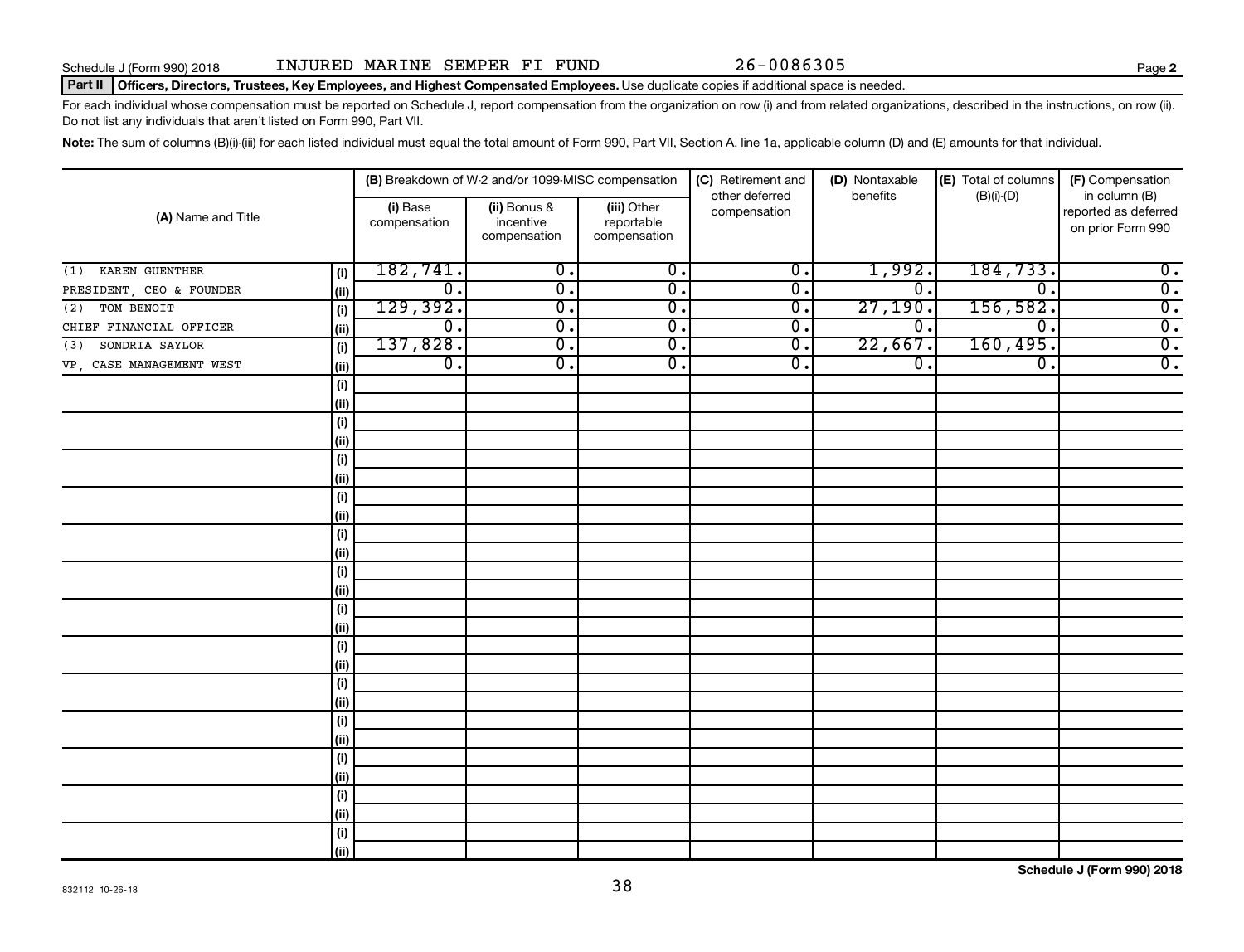#### **Part III Supplemental Information**

Provide the information, explanation, or descriptions required for Part I, lines 1a, 1b, 3, 4a, 4b, 4c, 5a, 5b, 6a, 6b, 7, and 8, and for Part II. Also complete this part for any additional information.

**Schedule J (Form 990) 2018**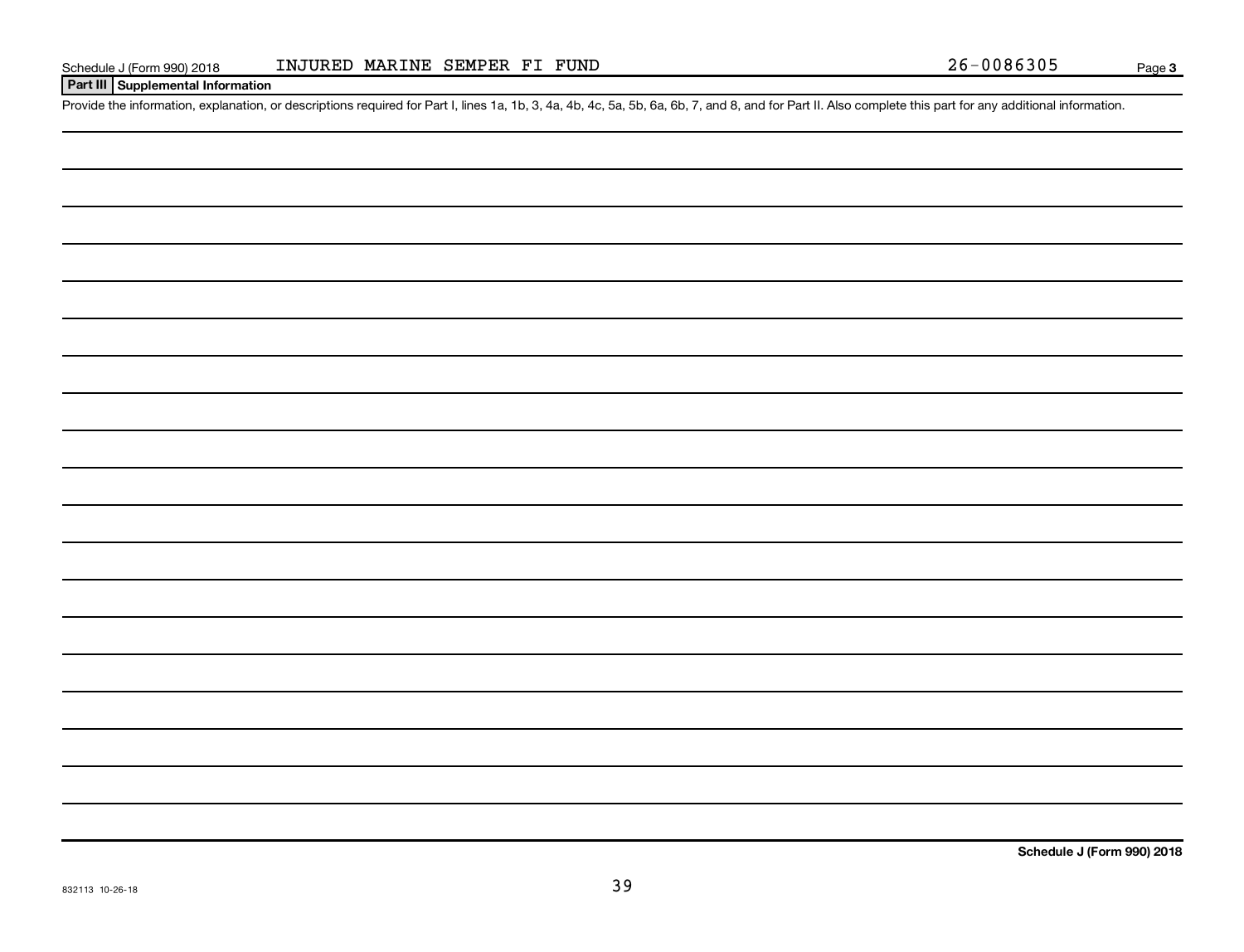#### **SCHEDULE M (Form 990)**

## **Noncash Contributions**

OMB No. 1545-0047

**Employer identification number**

Department of the Treasury Internal Revenue Service

**Complete if the organizations answered "Yes" on Form 990, Part IV, lines 29 or 30.**<br>Complete if the organizations answered "Yes" on Form 990, Part IV, lines 29 or 30. **Attach to Form 990.**  $\blacktriangleright$ 

**Open to Public Inspection**

|  | Name of the organization |
|--|--------------------------|

 $\blacktriangleright$ 

 **Go to www.irs.gov/Form990 for instructions and the latest information.**

### INJURED MARINE SEMPER FI FUND 26-0086305

| Part I | <b>Types of Property</b>                                                                                                       |                               |                                      |                                                                                                      |                                                              |            |     |    |
|--------|--------------------------------------------------------------------------------------------------------------------------------|-------------------------------|--------------------------------------|------------------------------------------------------------------------------------------------------|--------------------------------------------------------------|------------|-----|----|
|        |                                                                                                                                | (a)<br>Check if<br>applicable | (b)<br>Number of<br>contributions or | (c)<br>Noncash contribution<br>amounts reported on<br>items contributed Form 990, Part VIII, line 1g | (d)<br>Method of determining<br>noncash contribution amounts |            |     |    |
| 1      |                                                                                                                                |                               |                                      |                                                                                                      |                                                              |            |     |    |
| 2      |                                                                                                                                |                               |                                      |                                                                                                      |                                                              |            |     |    |
| З      | Art - Fractional interests                                                                                                     |                               |                                      |                                                                                                      |                                                              |            |     |    |
| 4      | Books and publications                                                                                                         |                               |                                      |                                                                                                      |                                                              |            |     |    |
| 5      | Clothing and household goods                                                                                                   |                               |                                      |                                                                                                      |                                                              |            |     |    |
| 6      |                                                                                                                                |                               |                                      |                                                                                                      |                                                              |            |     |    |
| 7      |                                                                                                                                |                               |                                      |                                                                                                      |                                                              |            |     |    |
| 8      |                                                                                                                                |                               |                                      |                                                                                                      |                                                              |            |     |    |
| 9      | Securities - Publicly traded                                                                                                   | $\overline{\textbf{x}}$       | 70                                   | 501,785.FMV                                                                                          |                                                              |            |     |    |
| 10     | Securities - Closely held stock                                                                                                |                               |                                      |                                                                                                      |                                                              |            |     |    |
| 11     | Securities - Partnership, LLC, or                                                                                              |                               |                                      |                                                                                                      |                                                              |            |     |    |
|        | trust interests                                                                                                                |                               |                                      |                                                                                                      |                                                              |            |     |    |
| 12     | Securities - Miscellaneous                                                                                                     |                               |                                      |                                                                                                      |                                                              |            |     |    |
| 13     | Qualified conservation contribution -                                                                                          |                               |                                      |                                                                                                      |                                                              |            |     |    |
|        |                                                                                                                                |                               |                                      |                                                                                                      |                                                              |            |     |    |
| 14     | Qualified conservation contribution - Other                                                                                    |                               |                                      |                                                                                                      |                                                              |            |     |    |
| 15     |                                                                                                                                |                               |                                      |                                                                                                      |                                                              |            |     |    |
| 16     | Real estate - Commercial                                                                                                       |                               |                                      |                                                                                                      |                                                              |            |     |    |
| 17     |                                                                                                                                |                               |                                      |                                                                                                      |                                                              |            |     |    |
| 18     |                                                                                                                                |                               |                                      |                                                                                                      |                                                              |            |     |    |
| 19     |                                                                                                                                |                               |                                      |                                                                                                      |                                                              |            |     |    |
| 20     | Drugs and medical supplies                                                                                                     |                               |                                      |                                                                                                      |                                                              |            |     |    |
| 21     |                                                                                                                                |                               |                                      |                                                                                                      |                                                              |            |     |    |
| 22     |                                                                                                                                |                               |                                      |                                                                                                      |                                                              |            |     |    |
| 23     |                                                                                                                                |                               |                                      |                                                                                                      |                                                              |            |     |    |
| 24     |                                                                                                                                |                               |                                      |                                                                                                      |                                                              |            |     |    |
| 25     | (GIFT CARDS<br>Other $\blacktriangleright$                                                                                     | х                             | 9                                    | 457,000.FMV                                                                                          |                                                              |            |     |    |
| 26     | ( EQUIPMENT<br>Other $\blacktriangleright$                                                                                     | $\overline{\textbf{x}}$       |                                      |                                                                                                      | 4,400. ESTIMATE FMV                                          |            |     |    |
| 27     | Other $\blacktriangleright$                                                                                                    |                               |                                      |                                                                                                      |                                                              |            |     |    |
| 28     | Other $\blacktriangleright$                                                                                                    |                               |                                      |                                                                                                      |                                                              |            |     |    |
| 29     | Number of Forms 8283 received by the organization during the tax year for contributions                                        |                               |                                      |                                                                                                      |                                                              |            |     |    |
|        | for which the organization completed Form 8283, Part IV, Donee Acknowledgement                                                 |                               |                                      | 29                                                                                                   |                                                              |            |     |    |
|        |                                                                                                                                |                               |                                      |                                                                                                      |                                                              |            | Yes | No |
|        | 30a During the year, did the organization receive by contribution any property reported in Part I, lines 1 through 28, that it |                               |                                      |                                                                                                      |                                                              |            |     |    |
|        | must hold for at least three years from the date of the initial contribution, and which isn't required to be used for          |                               |                                      |                                                                                                      |                                                              |            |     |    |
|        |                                                                                                                                |                               |                                      |                                                                                                      |                                                              | <b>30a</b> |     | х  |
|        | <b>b</b> If "Yes," describe the arrangement in Part II.                                                                        |                               |                                      |                                                                                                      |                                                              |            |     |    |
| 31     | Does the organization have a gift acceptance policy that requires the review of any nonstandard contributions?                 |                               |                                      |                                                                                                      |                                                              | 31         | х   |    |
|        | 32a Does the organization hire or use third parties or related organizations to solicit, process, or sell noncash              |                               |                                      |                                                                                                      |                                                              |            |     |    |
|        | contributions?                                                                                                                 |                               |                                      |                                                                                                      |                                                              | <b>32a</b> |     | x  |

**33** If the organization didn't report an amount in column (c) for a type of property for which column (a) is checked, describe in Part II.

**b** If "Yes," describe in Part II.

**For Paperwork Reduction Act Notice, see the Instructions for Form 990. Schedule M (Form 990) 2018** LHA

832141 10-18-18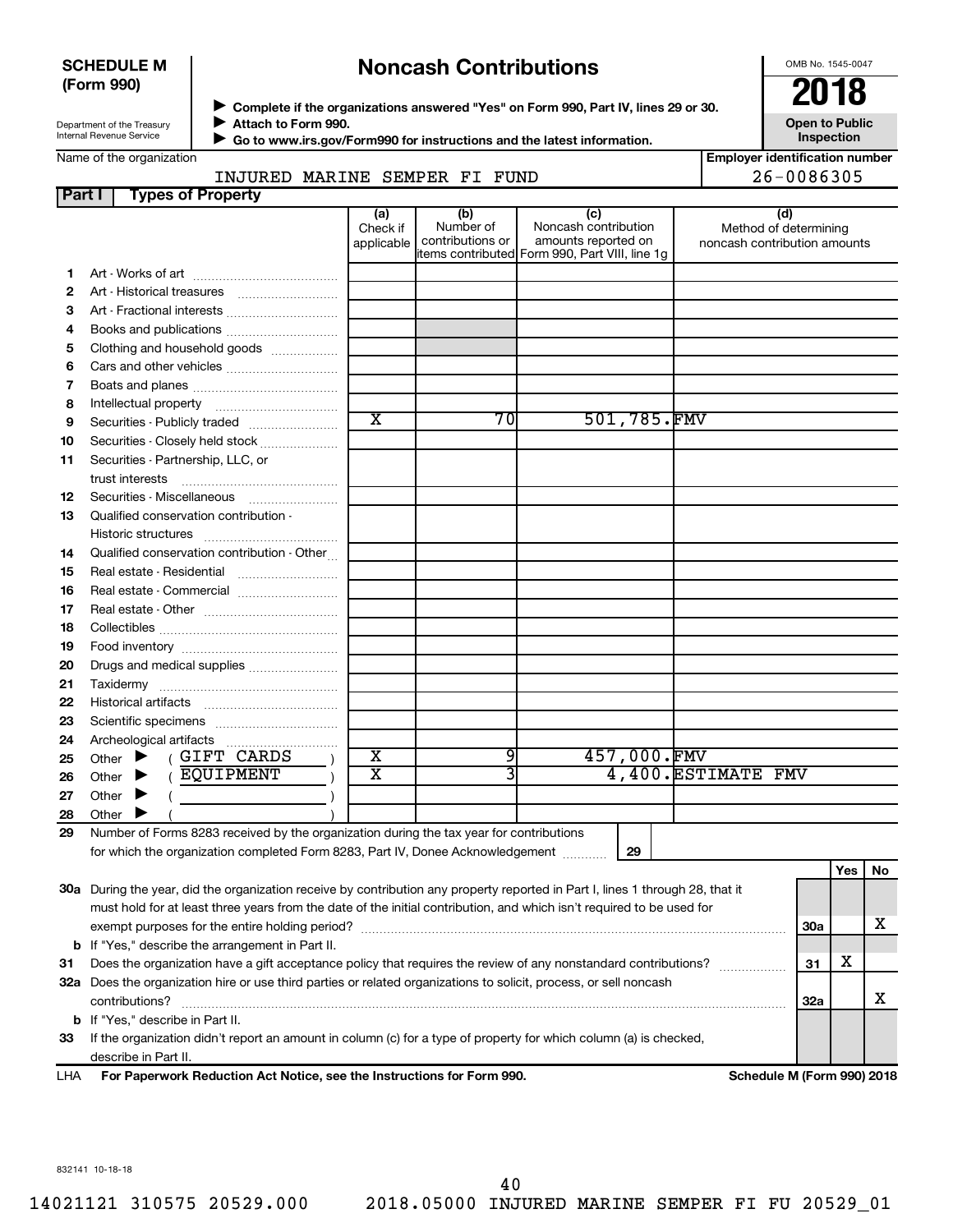Provide the information required by Part I, lines 30b, 32b, and 33, and whether the organization is reporting in Part I, column (b), the number of contributions, the number of items received, or a combination of both. Also complete this part for any additional information. **Part II Supplemental Information.** 

| 832142 10-18-18 |                           |  |    |  |  | Schedule M (Form 990) 2018                      |
|-----------------|---------------------------|--|----|--|--|-------------------------------------------------|
|                 |                           |  | 41 |  |  |                                                 |
|                 | 14021121 310575 20529.000 |  |    |  |  | 2018.05000 INJURED MARINE SEMPER FI FU 20529_01 |